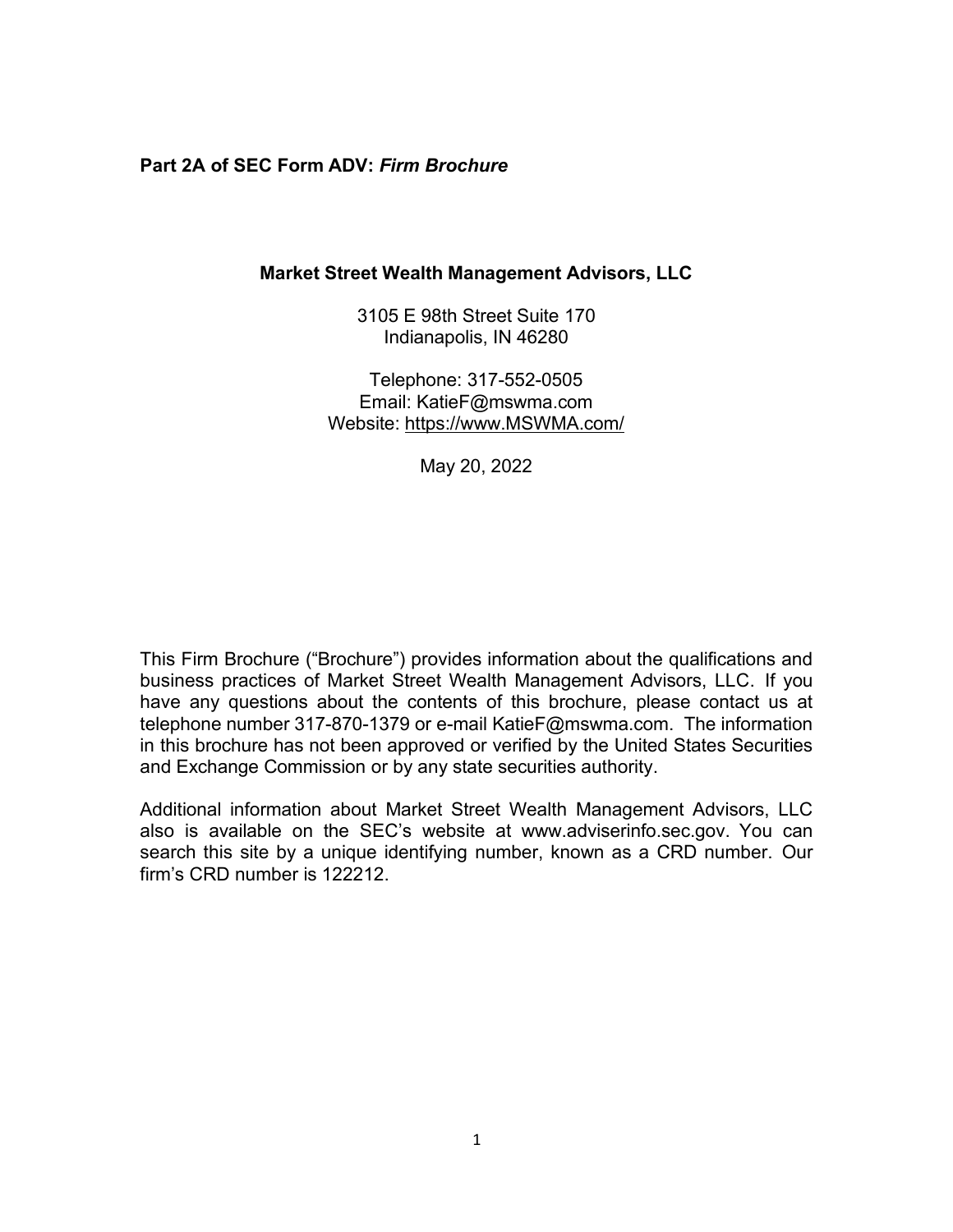### <span id="page-1-0"></span>**Item 2 Material Changes**

This Item will be used to provide our clients with a summary of new and/or updated information. We will inform you of the revision(s) based on the nature of the updated information.

Item 4 has been revised to enhance disclosure regarding our investment advisory services, including management of cash positions, borrowing against assets/risks, ESG investing and use of the FeeX platform.

Item 4 has been revised to indicate new principal managing members.

Item 5 has been revised with respect to intra-period fee adjustments

Since our last Annual Amendment on March 24, 2022, we have also revised our Disclosure Brochure at Item 5 regarding minimum Wealth Management program fees and Foundation service fee requirements.

**ANY QUESTIONS**: Market Street Wealth Management Advisors, LLC's Chief Compliance Officer, Katie Jo Fischer, remains available to address any questions regarding this Part 2A, including the disclosure additions and enhancements below.

Consistent with the new rules, we will ensure that you receive a summary of any material changes to this and subsequent Brochures within 120 days of the close of our business' fiscal year. Furthermore, we will provide you with other interim disclosures about material changes as necessary.

Other information not specified in this summary has been revised since our most recent filing. Consequently, we encourage you to read this Brochure in its entirety.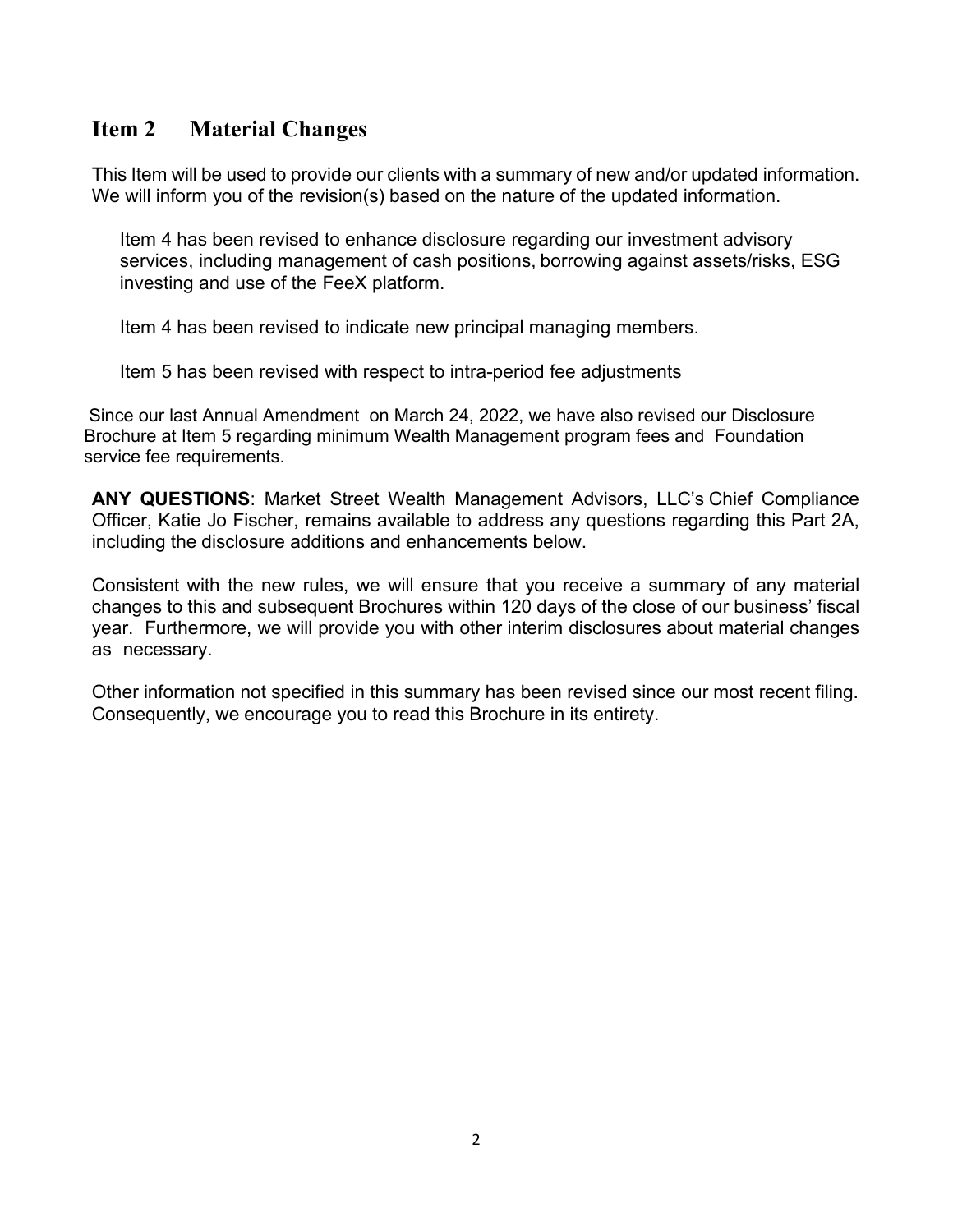# <span id="page-2-0"></span>**Item 3 Table of Contents Page**

| Item 1  | Cover Page                                                                            | $\mathbf{1}$   |
|---------|---------------------------------------------------------------------------------------|----------------|
| Item 2  | Material Changes                                                                      | $\overline{c}$ |
| Item 3  | Table of Contents Page                                                                | 3              |
| Item 4  | <b>Advisory Business</b>                                                              | $\overline{4}$ |
| Item 5  | Fees and Compensation                                                                 | 8              |
| Item 6  | Performance-Based Fees and Side-By-Side Management                                    | 11             |
| Item 7  | Types of Clients                                                                      | 11             |
| Item 8  | Methods of Analysis, Investment Strategies and Risk of Loss                           | 11             |
| Item 9  | Disciplinary Information                                                              | 13             |
| Item 10 | Other Financial Industry Activities and Affiliations                                  | 13             |
| Item 11 | Code of Ethics, Participation or Interest in Client Transactions and Personal Trading | 14             |
| Item 12 | <b>Brokerage Practices</b>                                                            | 14             |
| Item 13 | Review of Accounts                                                                    | 16             |
| Item 14 | Client Referrals and Other Compensation                                               | 17             |
| Item 15 | Custody                                                                               | 18             |
| Item 16 | <b>Investment Discretion</b>                                                          | 18             |
| Item 17 | Voting Client Securities                                                              | 19             |
| Item 18 | <b>Financial Information</b>                                                          | 19             |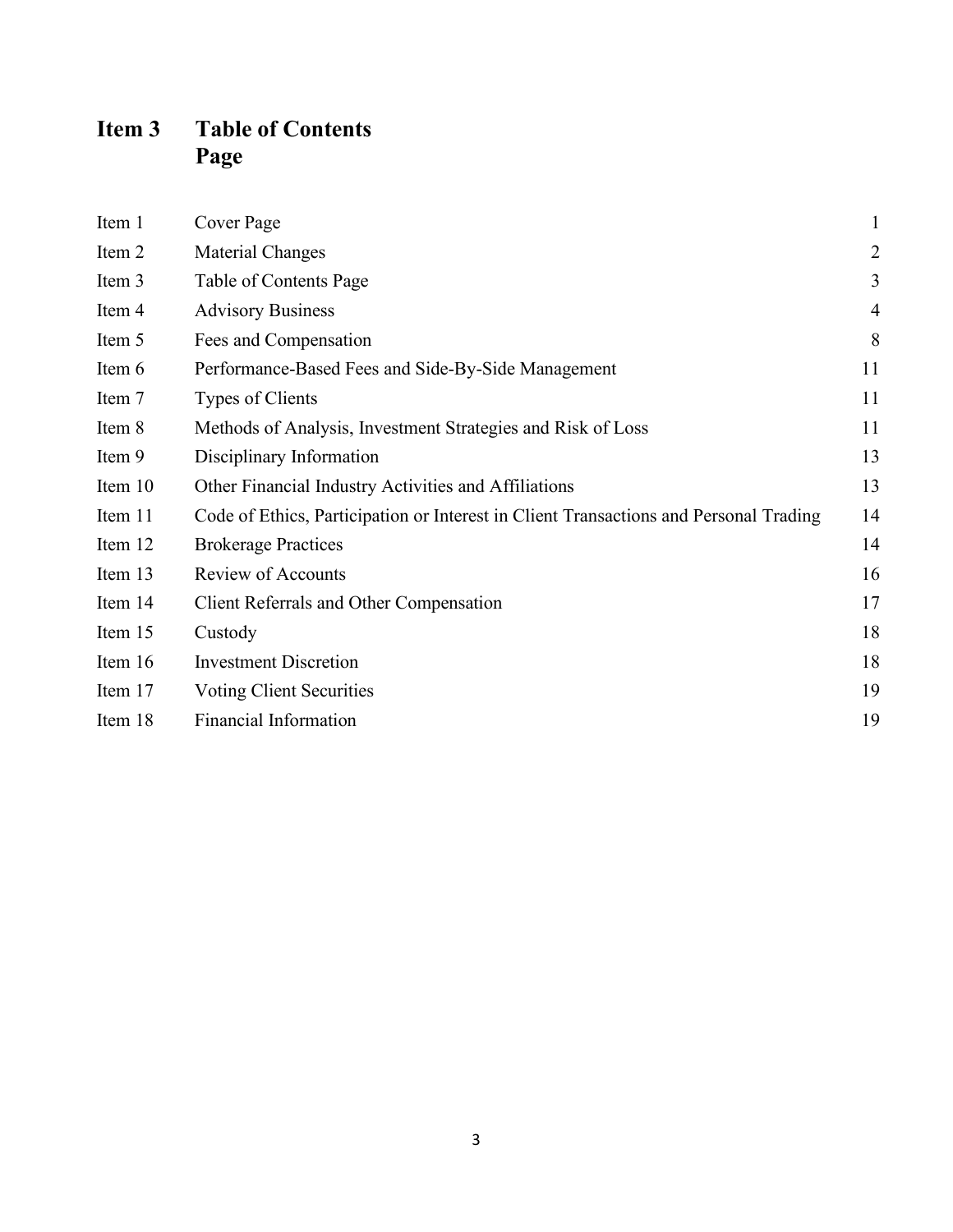### <span id="page-3-0"></span>**Item 4 Advisory Business**

Market Street Wealth Management Advisors, LLC is a SEC-registered investment adviser with its principal place of business located in Indiana. Market Street Wealth Management Advisors, LLC began conducting business in 2001.

Listed below are the firm's principal shareholders (i.e., those individuals and/or entities controlling 25% or more of this company).

- Jessica Bokhart, Managing Partner
- Kyle Thompson, Senior Financial Planner.

The client can engage Market Street Wealth Management Advisors, LLC to provide discretionary investment management, financial planning services, and/or retirement plan consulting services (*see discussions below*). Before engaging Market Street Wealth Management Advisors, LLC to provide investment advisory services, clients are required to enter into an agreement with Market Street Wealth Management Advisors, LLC setting forth the terms and conditions of the engagement, describing the scope of the services to be provided, and the fees that a client will incur (*see* fee schedule at Item 5 below).

Market Street Wealth Management Advisors, LLC provides investment advisory services specific to the needs of each client. Before providing investment advisory services, Market Street Wealth Management Advisors, LLC will ascertain the client's investment objective(s). Market Street Wealth Management Advisors, LLC will then allocate the portfolio consistent with the designated investment objective(s). Market Street believes that financial planning is very important for individual and family clients. To the extent engaged to do so by an individual or family client, Market Street Wealth Management Advisors, LLC will generally provide financial planning and consulting services as part of its investment management fee as set forth at Item 5 below. *See* **Limitations of Financial Planning** below. **Please Note**: Standalone Investment Management and Pension Consulting clients **do not** receive financial planning services.

**SERVICE OFFERINGS**: Market Street Wealth Management Advisors, LLC offers the following services per the fee schedules disclosed at Item 5 below:

• **Wealth Management**; The client can engage Market Street Wealth Management Advisors, LLC to provide discretionary investment advisory services on a fee only basis. Market Street Wealth Management Advisors, LLC's annual investment advisory fee is based upon a percentage (%) of the market value of the assets placed under Market Street Wealth Management Advisors, LLC's management. Before engaging Market Street Wealth Management Advisors, LLC to provide Wealth Management services, clients are required to enter into a Wealth Management Advisory Agreement with Market Street Wealth Management Advisors, LLC setting forth the terms and conditions of the engagement (including termination), describing the scope of the services to be provided, and the fee that is due from the client.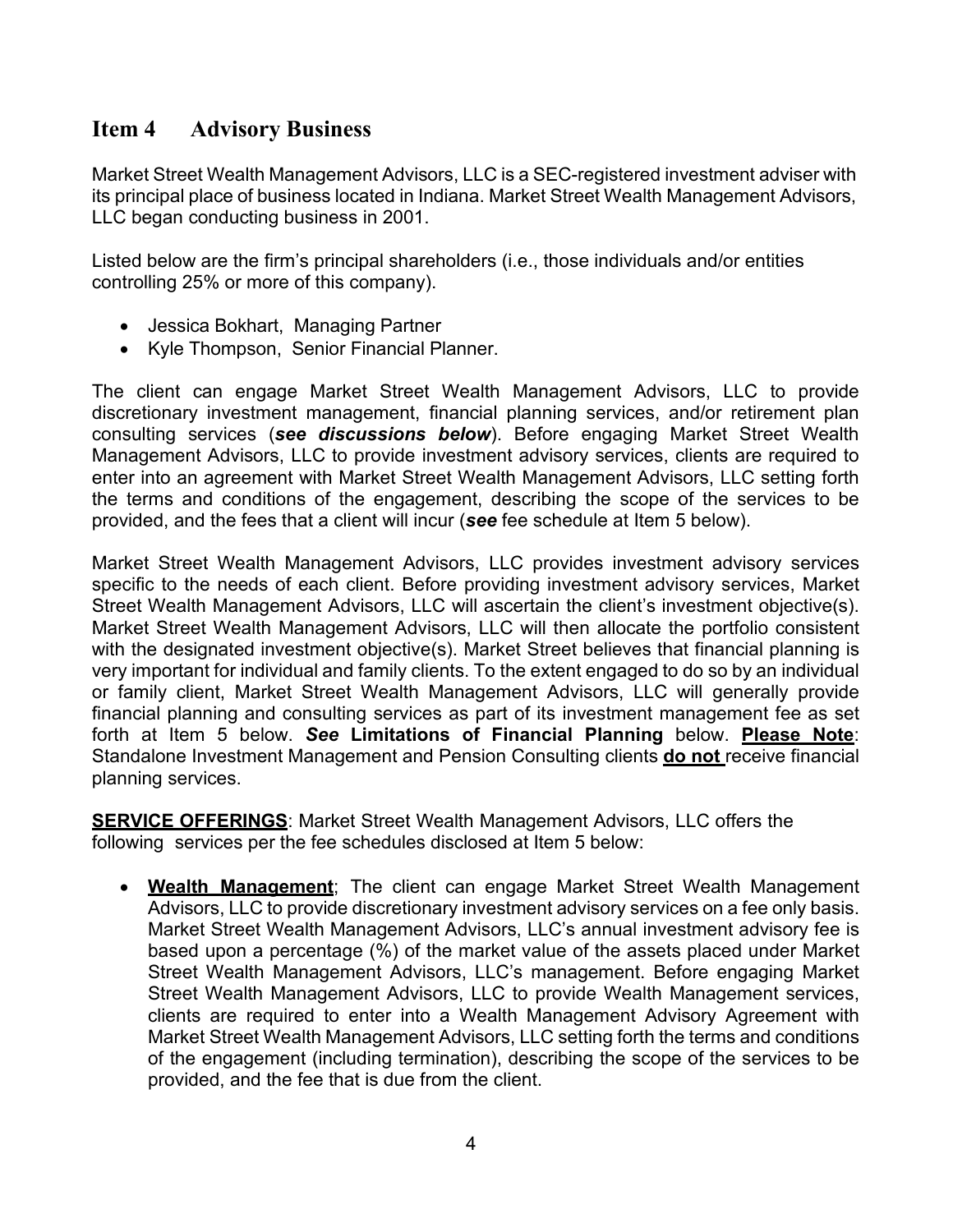Market Street Wealth Management Advisors, LLC's annual Wealth Management fee shall include discretionary investment advisory services and, to the extent specifically requested by a client, a broad array of financial planning and consulting services. In the event that the client requires extraordinary planning and/or consultation services (to be determined in the sole discretion of Market Street Wealth Management Advisors, LLC), Market Street Wealth Management Advisors, LLC may determine to charge for such additional services, as discussed in the *Fee Differentials* disclosures below.

To commence the investment advisory process, an investment adviser representative will first ascertain each client's investment objectives and then allocate and/or recommend that the client allocate investment assets consistent with the designated investment objectives. Once allocated, Market Street Wealth Management Advisors, LLC provides ongoing monitoring and review of account performance and asset allocation as compared to client investment objectives, and may rebalance and/or may recommend that clients rebalance accounts as necessary based on such reviews.

- **Investment Management without Planning (Standalone);** The client can also choose to engage Market Street Wealth Management Advisors, LLC to provide standalone discretionary investment advisory services. Market Street Wealth Management Advisors, LLC's annual investment advisory fee is based upon a percentage (%) of the market value of the assets placed under Market Street Wealth Management Advisors, LLC's management. Before engaging Market Street Wealth Management Advisors, LLC to provide investment advisory services, clients are required to enter into an Investment Management Advisory Agreement with Market Street Wealth Management Advisors, LLC setting forth the terms and conditions of the engagement (including termination), describing the scope of the services to be provided, and the fee that is due from the client.
- **ERISA Plans and Retirement Plan Consulting Engagements:** We may be engaged to provide investment advisory services to ERISA retirement plans, whereby the Firm shall manage Plan assets consistent with the investment objective designated by the Plan sponsor. In such engagements, the Firm will serve as an investment fiduciary as that term is defined under The Employee Retirement Income Security Act of 1974 ("ERISA"). The Firm will generally provide services on an "assets under management" fee basis per the terms and conditions of an Investment Advisory Agreement between the Plan and the Firm. We may also provide investment advisory services to participant directed retirement plans per the terms and conditions of a Retirement Plan Services Agreement between us and the plan. For such engagements, we shall assist the Plan with the selection of an investment platform from which Plan participants shall make their respective investment choices, and, to the extent engaged to do so, may also provide corresponding education to assist the participants with their decision-making process.
- *Foundations* **Program:** Clients with less than \$250,000 in investible assets can engage Market Street Wealth Management Advisors, LLC for its Foundations program, which includes discretionary investment advisory services and limited scope financial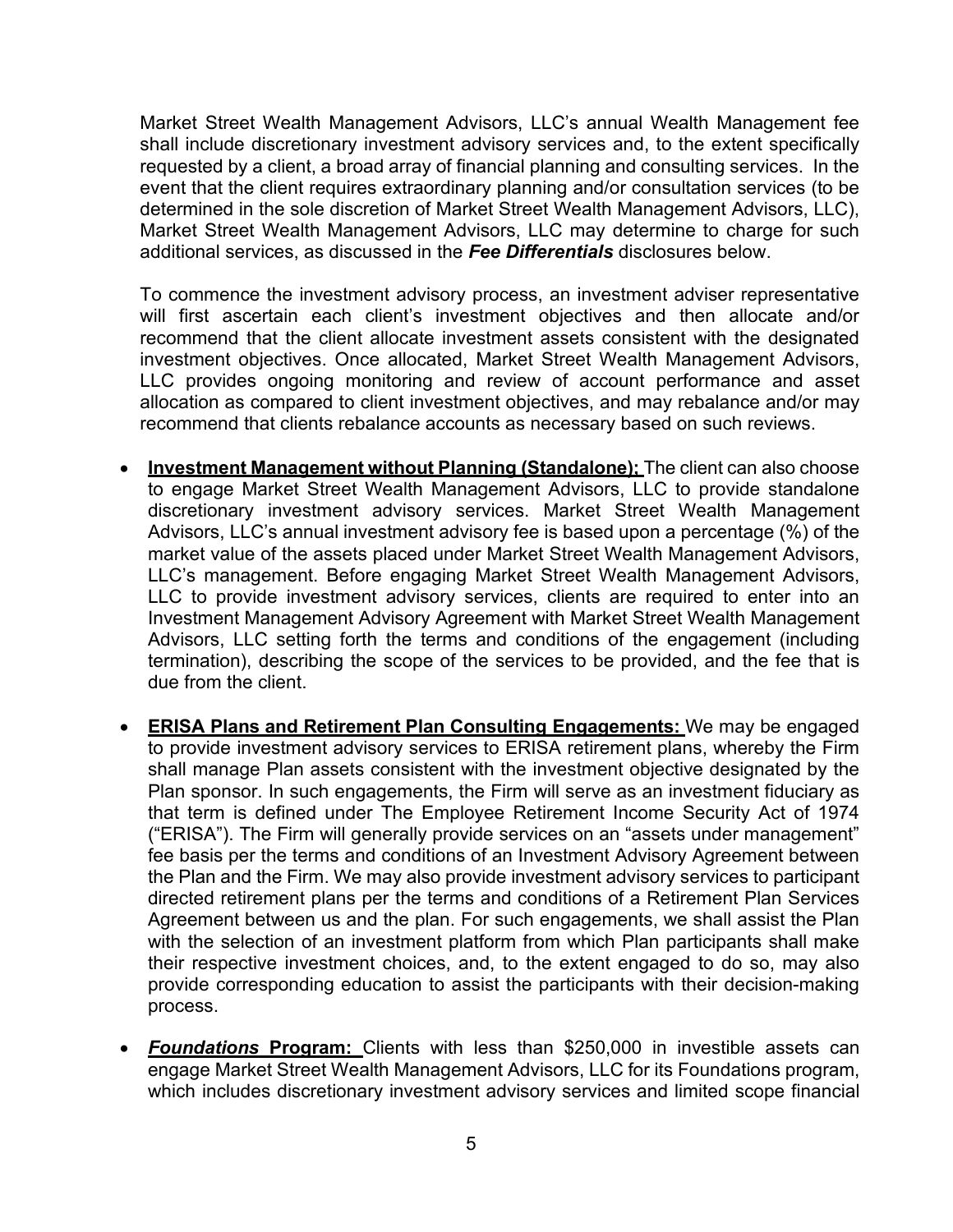planning. Market Street Wealth Management Advisors, LLC's annual fee for the Foundations program is a graduated fee increasing over a 5 year period for clients.. Before engaging Market Street Wealth Management Advisors, LLC to provide Foundations services, clients are required to enter into a Foundations Advisory Agreement with Market Street Wealth Management Advisors, LLC setting forth the terms and conditions of the engagement (including termination), describing the scope of the services to be provided, and the fee that is due from the client.

Market Street Wealth Management Advisors, LLC's annual Foundations fee shall include discretionary investment advisory services and, to the extent specifically requested by a client, limited scope financial planning and consulting services. Clients will remain eligible for Market Street Wealth Management Advisors, LLC's Foundations service for 5 years if they meet certain age and income requirements as outlined in a Foundations Advisory Agreement, or until their assets exceed \$172,000 and/or their financial planning needs exceed the scope of services available under the Foundations program.

**Limitations of Financial Planning and Non-Investment Consulting/Implementation Services**. Market Street offers to provide financial planning services. To the extent engaged by a client, in writing, to do so, Market Street Wealth Management Advisors, LLC shall generally provide financial planning and related consulting services regarding non-investment related matters, such as estate planning, tax planning, insurance, etc. inclusive of its investment management fee at Item 5 below. **Please Note**: We **do not** serve as an attorney, accountant, or insurance agency, and no portion of our services should be construed as same. Accordingly, we **do not** prepare estate planning documents, tax returns or sell insurance products. To the extent requested by a client, we may recommend the services of other professionals for certain non-investment implementation purpose. The client is under no obligation to engage the services of any such recommended professional. The client retains absolute discretion over all such implementation decisions and is free to accept or reject any recommendation that we make. **Please Note:** If the client engages any unaffiliated recommended professional, and a dispute arises thereafter relative to such engagement, the client agrees to seek recourse exclusively from and against the engaged professional. At all times, the engaged licensed professional[s] (i.e. attorney, accountant, insurance agent, etc.), and **not** Market Street, shall be responsible for the quality and competency of the services provided.

**Retirement Rollovers – Potential for Conflict of Interest**: A client or prospective client leaving an employer typically has four options regarding an existing retirement plan (and may engage in a combination of these options): (i) leave the money in the former employer's plan, if permitted,

(ii) roll over the assets to the new employer's plan, if one is available and rollovers are permitted, (iii) roll over to an Individual Retirement Account ("IRA"), or (iv) cash out the account value (which could, depending upon the client's age, result in adverse tax consequences). If Market Street Wealth Management Advisors, LLC recommends that a client roll over their retirement plan assets into an account to be managed by Market Street Wealth Management Advisors, LLC, such a recommendation creates a conflict of interest if Market Street Wealth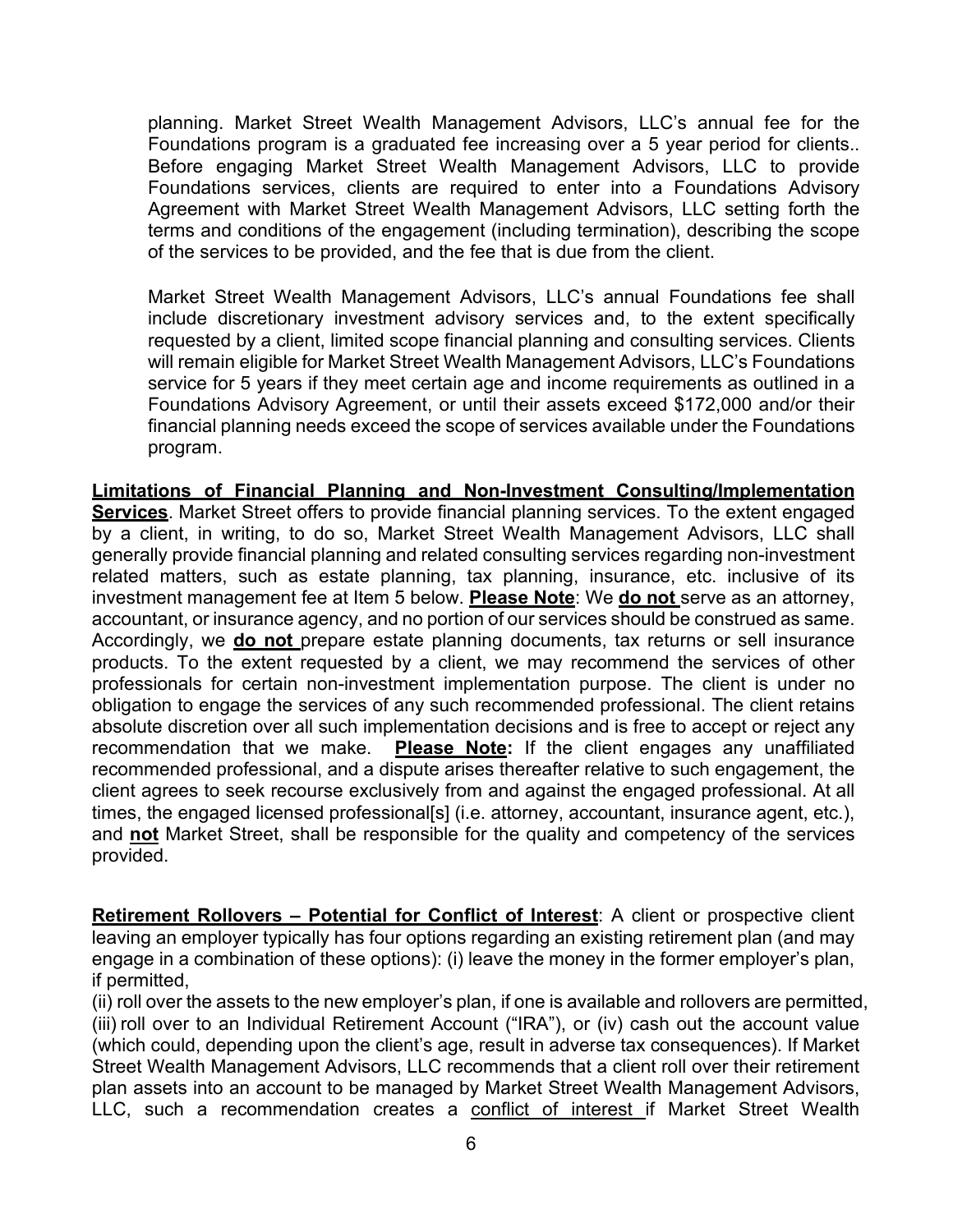Management Advisors, LLC will earn an advisory fee on the rolled over assets. **No client is under any obligation to rollover retirement plan assets to an account managed by Market Street Wealth Management Advisors, LLC, whether it is from an employer's plan or an existing IRA. Market Street Wealth Management Advisors, LLC's Chief Compliance Officer, Katie Jo Fischer, remains available to address any questions that a client or prospective client may have regarding the potential for conflict of interest presented by such rollover recommendation.**

**ERISA / IRC Fiduciary Acknowledgment**. If the client is: (i) a participant or beneficiary of a Plan subject to Title I of the Employee Retirement Income Security Act of 1974 ("ERISA") or described in section 4975(e)(1)(A) of the Internal Revenue Code, with authority to direct the investment of assets in his or her Plan account or to take a distribution; (ii) the beneficial owner of an IRA acting on behalf of the IRA; or (iii) a Retail Fiduciary with respect to a plan subject to Title I of ERISA or described in section 4975(e)(1)(A) of the Internal Revenue Code: then Market Street Wealth Management Advisors, LLC represents that it and its representatives are fiduciaries under ERISA or the Internal Revenue Code, or both, with respect to any investment advice provided by Market Street Wealth Management Advisors, LLC or its representatives or with respect to any investment recommendations regarding an ERISA Plan or participant or beneficiary account.

**Please Note – Use of Mutual Funds and Exchange Traded Funds ("ETFs")** : Most mutual funds and ETFs are available directly to the public. Thus, a prospective client can obtain many of the mutual funds and ETFs that may be recommended and/or utilized by Market Street Wealth Management Advisors, LLC independent of engaging Market Street Wealth Management Advisors, LLC as an investment advisor. However, if a prospective client determines to do so, he/she will not receive Market Street Wealth Management Advisors, LLC's initial and ongoing investment advisory services. **Please Also Note – Use of DFA Mutual Funds**: As indicated above, most mutual funds are available directly to the public, without need to engage an investment professional. Other mutual funds, such as those issued by Dimensional Fund Advisors ("DFA"), are generally only available through registered investment advisers. Market Street Wealth Management Advisors, LLC utilizes DFA mutual funds. Thus, if the client was to terminate Market Street Wealth Management Advisors, LLC's services, restrictions regarding transferability and/or additional purchases of, or reallocation among, DFA funds will apply. **Separate Fees**: All mutual funds (and exchange traded funds) impose fees at the fund level (e.g. management fees and other fund expenses). All mutual fund fees are separate from, and in addition to, Market Street Wealth Management Advisors, LLC's wealth management fee as described at Item 5 below. **Market Street Wealth Management Advisors, LLC's Chief Compliance Officer, Katie Jo Fischer, remains available to address any questions that a client or prospective client may have regarding the above.**

**Borrowing Against Assets/Risks.** A client who has a need to borrow money could determine to do so by using:

• Margin-The account custodian or broker-dealer lends money to the client. The custodian charges the client interest for the right to borrow money, and uses the assets in the client's brokerage account as collateral; and,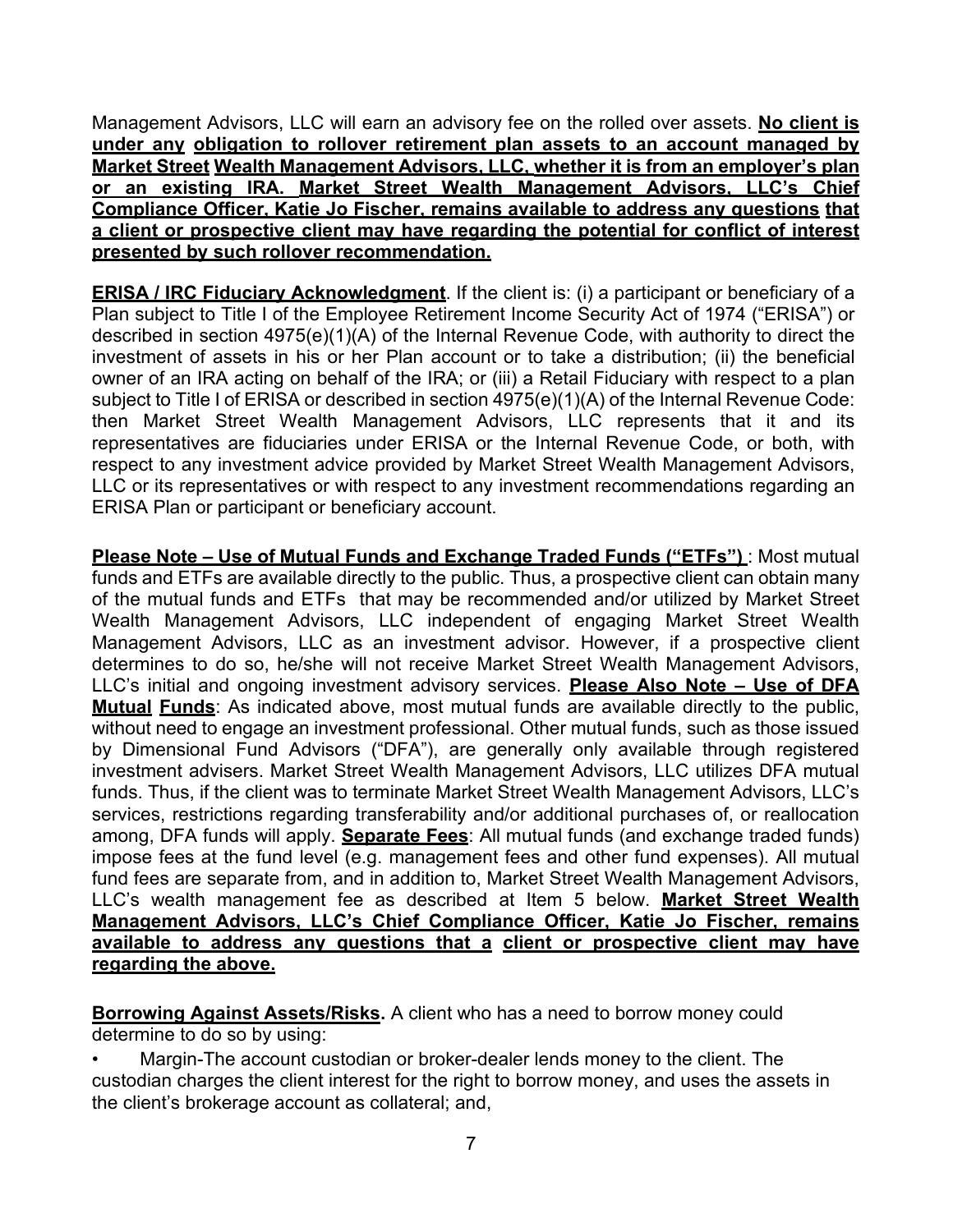• Pledged Assets Loan- In consideration for a lender (i.e., a bank, etc.) to make a loan to the client, the client pledges its investment assets held at the account custodian as collateral; These above-described collateralized loans are generally utilized because they typically provide more favorable interest rates than standard commercial loans. These types of collateralized loans can assist with a pending home purchase, permit the retirement of more expensive debt, or enable borrowing in lieu of liquidating existing account positions and incurring capital gains taxes. However, such loans are not without potential material risk to the client's investment assets. The lender (i.e. custodian, bank, etc.) will have recourse against the client's investment assets in the event of loan default or if the assets fall below a certain level. For this reason, Market Street does not recommend such borrowing unless it is for specific short-term purposes (i.e. a bridge loan to purchase a new residence).Market Street does not recommend such borrowing for investment purposes (i.e. to invest borrowed funds in the market). Regardless, if the client was to determine to utilize margin or a pledged assets loan, the following economic benefits would inure to Market Street:

• by taking the loan rather than liquidating assets in the client's account, Market Street continues to earn a fee on such Account assets; and,

if the client invests any portion of the loan proceeds in an account to be managed by Market Street, Market Street will receive an advisory fee on the invested amount; and,

• if Market Street's advisory fee is based upon the higher margined account value (see margin disclosure at Item 5 below), Market Street will earn a correspondingly higher advisory fee. This could provide Market Street with a disincentive to encourage the client to discontinue the use of margin.

**Please Note: Fee Differentials**. As indicated below at Item 5, we shall generally price our advisory services based upon various objective and subjective factors. As a result, our clients could pay diverse fees based upon the market value of their assets, the complexity of the engagement, the level and scope of the overall investment advisory services to be rendered, negotiations, and other factors. As a result, similarly situated clients could pay diverse fees, and the services to be provided by Market Street Wealth Management Advisors, LLC to any particular client could be available from other advisers at lower fees. All clients and prospective clients should be guided accordingly. **ANY QUESTIONS**: Market Street Wealth Management Advisors, LLC's Chief Compliance Officer, Katie Jo Fischer, remains available to address any questions regarding Fee Differentials.

**Account Aggregation Platforms:** Market Street may provide its clients with access to one or more online account aggregation platform (the "Platforms"). The Platforms allow a client to view their complete asset allocation, including those assets that Market Street does not manage (the "Excluded Assets"). Market Street does not provide investment management, monitoring, or implementation services for the Excluded Assets. Unless otherwise specifically agreed to, in writing, Market Street's service relative to the Excluded Assets is limited to reporting only. Therefore, Market Street shall not be responsible for the investment performance of the Excluded Assets. Rather, the client and/or their adviser(s) that maintain management authority for the Excluded Assets, and not Market Street, shall be exclusively responsible for such investment performance. Without limiting the above, Market Street shall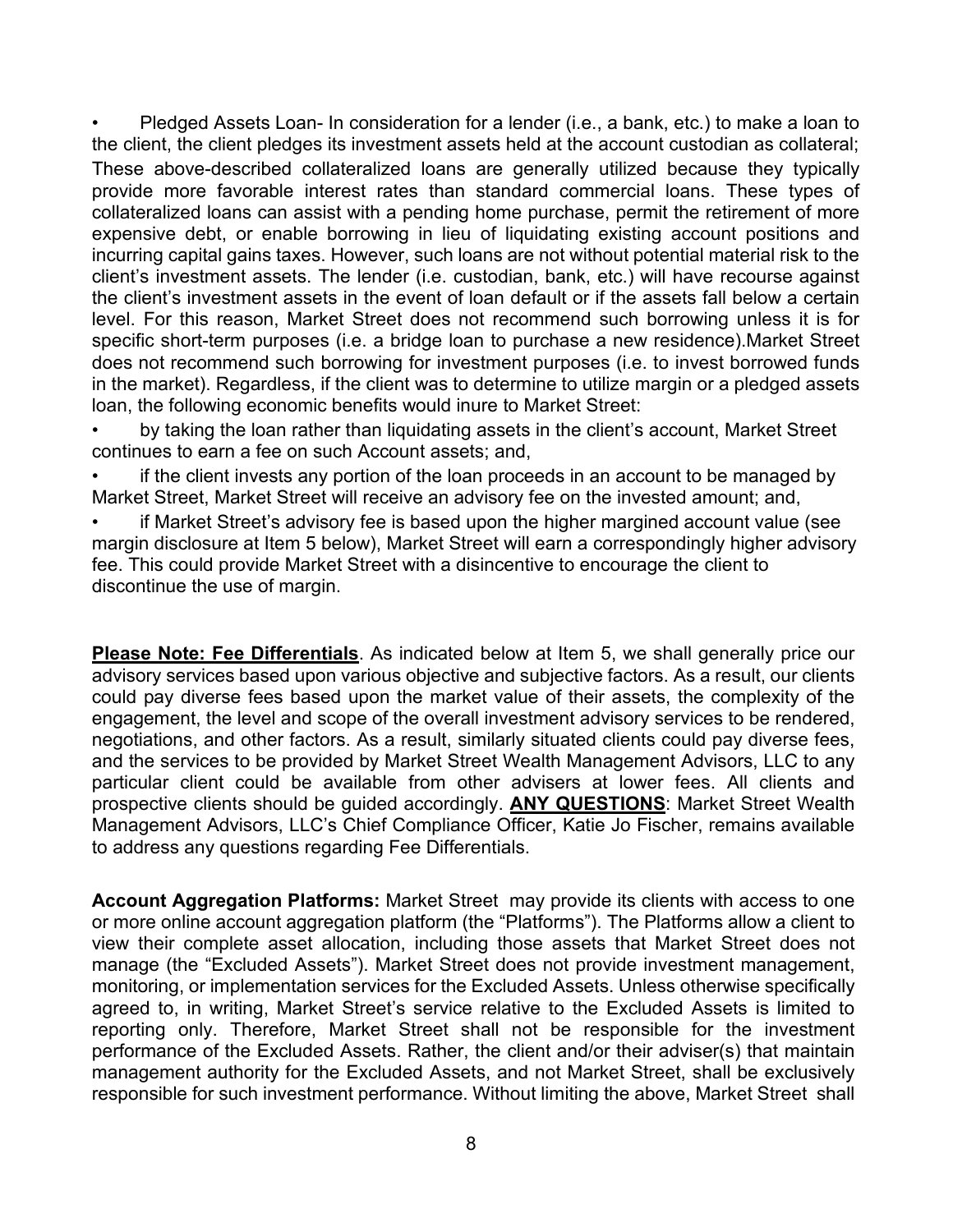not be responsible for any implementation error (timing, trading, etc.) relative to the Excluded Assets. The client may choose to engage Market Street to manage some or all of the Excluded Assets pursuant to the terms and conditions of an Investment Advisory Agreement between Market Street and the client. Certain of these Platforms also provide access to other types of information and applications including financial planning concepts and functionality, which should not, in any manner whatsoever, be construed as services, advice, or recommendations provided by Market Street. Finally, Market Street shall not be held responsible for any adverse results a client may experience if the client engages in financial planning or other functions available on the Platforms without Market Street's assistance or oversight.

**Custodian Charges-Additional Fees.** As discussed below at Item 12 below, when requested to recommend a broker-dealer/custodian for client accounts, Market Street generally<br>recommends that Charles Schwab and Co., Inc. ("*Schwab")* serve as the brokerrecommends that Charles Schwab and Co., Inc. ("Schwab") dealer/custodian for client investment management assets. Broker-dealers such as *Schwab* charge brokerage commissions, transaction, and/or other type fees for effecting certain types of securities transactions (i.e., including transaction fees for certain mutual funds, and mark-ups and mark-downs charged for fixed income transactions, etc.). The types of securities for which transaction fees, commissions, and/or other type fees (as well as the amount of those fees) shall differ depending upon the broker-dealer/custodian (while certain custodians, including *Schwab*, do not currently charge fees on individual equity transactions, others do). When beneficial to the client, individual fixed‐income and/or equity transactions may be effected through broker‐dealers with whom Market Street and/or the client have entered into arrangements for prime brokerage clearing services, including effecting certain client transactions through other SEC registered and FINRA member broker‐dealers (in which event, the client generally will incur both the transaction fee charged by the executing broker‐ dealer and a "trade-away" fee charged by *Schwab*). These fees/charges are in addition to Market Street's investment advisory fee at Item 5 below. Market Street does not receive any portion of these fees/charges.

**Portfolio Activity.** Market Street has a fiduciary duty to provide services consistent with the client's best interest. Market Street will review client portfolios on an ongoing basis to determine if any changes are necessary based upon various factors, including, but not limited to, investment performance, market conditions, fund manager tenure, style drift, account additions/withdrawals, and/or a change in the client's investment objective. Based upon these factors, there may be extended periods of time when Market Street determines that changes to a client's portfolio are neither necessary, nor prudent. Clients remain subject to the fees described in Item 5 below during periods of account inactivity.

**Please Note: Cash Positions.** Market Street continues to treat cash as an asset class. As such, unless determined to the contrary by Market Street, all cash positions (money markets, etc.) shall continue to be included as part of assets under management for purposes of calculating Market Street's advisory fee. At any specific point in time, depending upon perceived or anticipated market conditions/events (there being no guarantee that such anticipated market conditions/events will occur), Market Street may maintain cash positions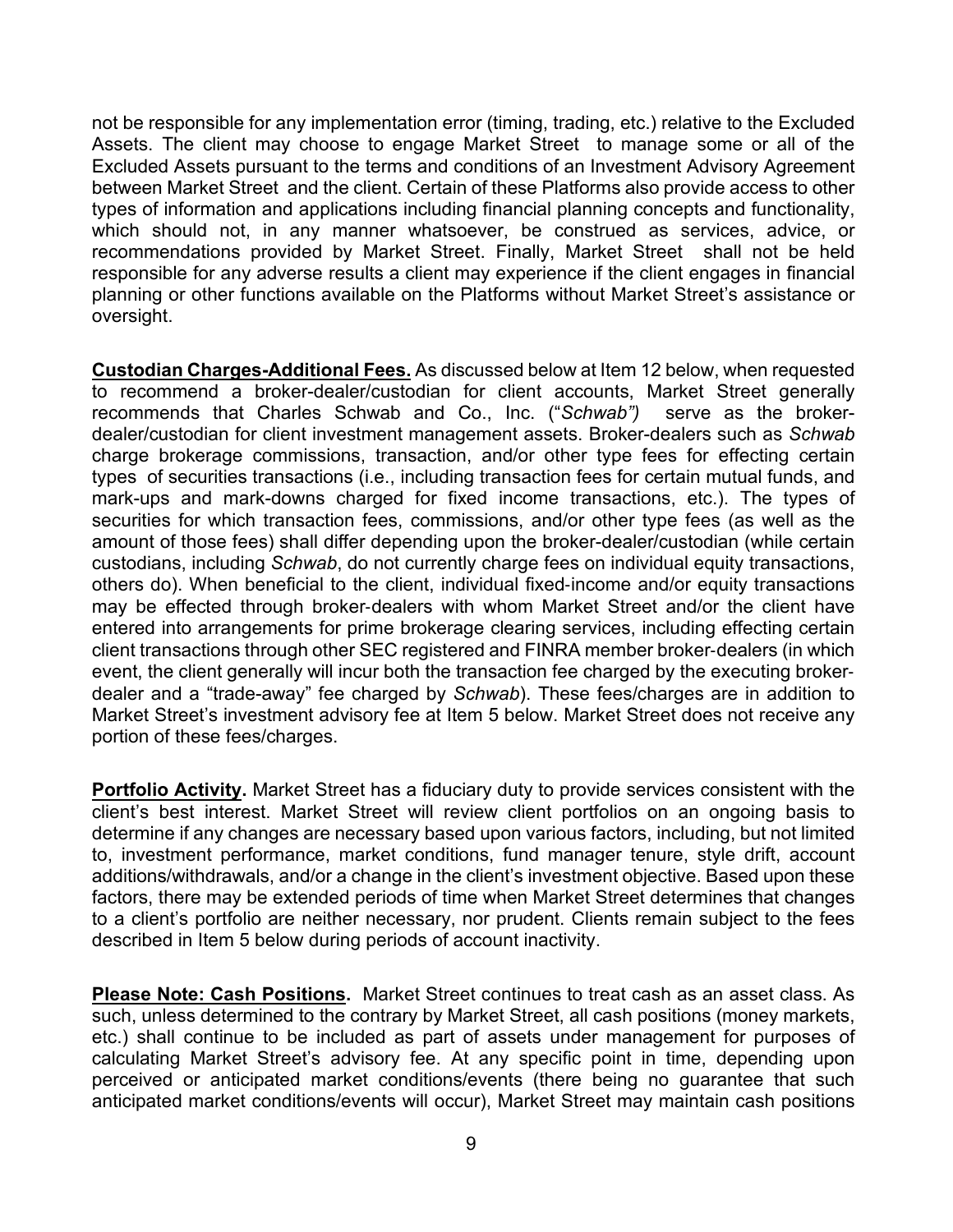for defensive purposes. In addition, while assets are maintained in cash, such amounts could miss market advances. Depending upon current yields, at any point in time, Market Street's advisory fee could exceed the interest paid by the client's money market fund. ANY QUESTIONS: Market Street's Chief Compliance Office remains available to address any questions that a client or prospective may have regarding the above fee billing practice.

**Please Note: Socially Responsible Investing Limitations**. *Socially Responsible Investing* involves the incorporation of **Environmental**, **Social** and **Governance** considerations into the investment due diligence process ("ESG). There are potential limitations associated with allocating a portion of an investment portfolio in ESG securities (i.e., securities that have a mandate to avoid, when possible, investments in such products as alcohol, tobacco, firearms, oil drilling, gambling, etc.). The number of these securities may be limited when compared to those that do not maintain such a mandate. ESG securities could underperform broad market indices. Investors must accept these limitations, including potential for underperformance. Correspondingly, the number of ESG mutual funds and exchange traded funds are few when compared to those that do not maintain such a mandate. As with any type of investment (including any investment and/or investment strategies recommended and/or undertaken by Market Street), there can be no assurance that investment in ESG securities or funds will be profitable, or prove successful.

**Use of FeeX Platform**: Market Street uses the FeeX platform made available by FeeX, Inc. ("FeeX"), a third party online platform, to assist with management of clients' "held away" accounts, including 401(k)s, 403(b)s, annuities, and 529 education savings plans, and as an order management system for such accounts. The specific fee schedule charged by Market Street for account management of held away assets is established in the client's written agreement with the Firm. To facilitate use of the FeeX platform, the client securely logs into the FeeX site and entitles Market Street to manage the assets. FeeX charges Market Street an annual fee based upon the percentage of assets managed through the held away accounts. Clients do not pay any additional fee to FeeX or to Market Street in connection with platform participation.

**Client Obligations**. In performing our services, Market Street Wealth Management Advisors, LLC shall not be required to verify any information received from the client or from the client's other professionals, and is expressly authorized to rely thereon. Moreover, each client is advised that it remains his/her/its responsibility to promptly notify us if there is ever any change in his/her/its financial situation or investment objectives for the purpose of reviewing/evaluating/revising our previous recommendations and/or services.

**Please Note: Investment Risk**. Different types of investments involve varying degrees of risk, and it should not be assumed that future performance of any specific investment or investment strategy (including the investments and/or investment strategies recommended or undertaken by Market Street Wealth Management Advisors, LLC) will be profitable or equal any specific performance level(s).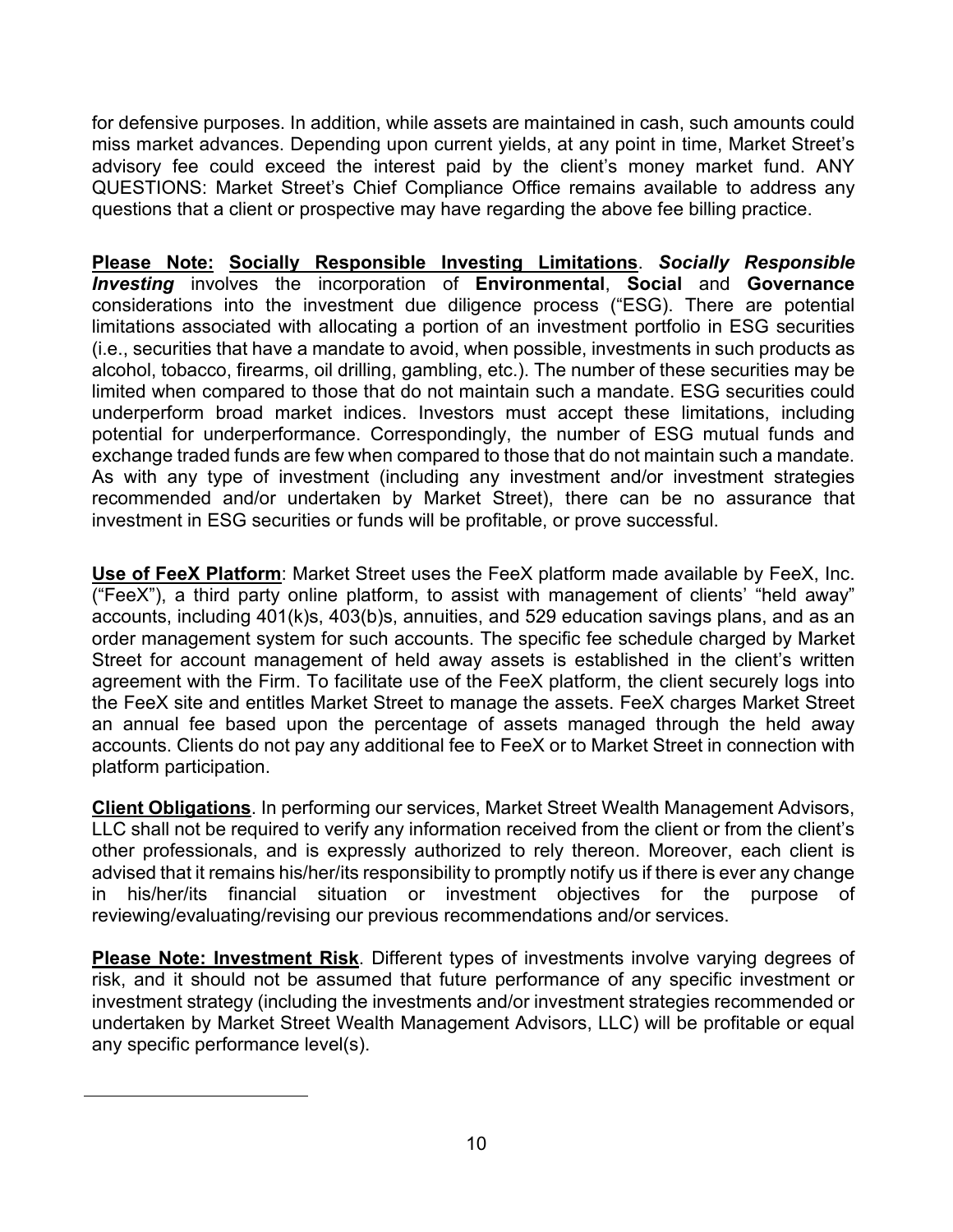**Disclosure Statement**. A copy of our written Brochure and Client Relationship Summary, as set forth on Part 2 of Form ADV and Form CRS respectively, shall be provided to each client prior to the execution of any advisory agreement.

### **AMOUNT OF MANAGED ASSETS**

As of 12/31/2021, we were actively managing \$570,947,792.00 of clients' assets. \$568,040,347.00 on a discretionary basis and \$2,907,445.00 on a non-discretionary basis.

#### <span id="page-10-0"></span>**Item 5 Fees and Compensation**

#### **WEALTH MANAGEMENT FEES**

The annualized fee for Wealth Management services is generally charged as a percentage of assets under management, billed quarterly in arrears, according to the following schedule:

# **PORTFOLIO ASSETS ANNUAL % FEE**

Up to and including  $$250,000$  1.45% In excess of  $$250,000$  and including  $$500,000$  1.15% In excess of \$500,000 and including \$1,000,000 0.80% In excess of \$1,000,000 and including \$2,000,000 0.50% In excess of \$2,000,000 0.35%

After the initial billing period, all clients are subject to a minimum quarterly fee of \$900.00 (\$3600 annually).

Subject to the limitations discussed at Item 4, the above fee schedule is inclusive of financial planning services requested by the client. **Please Note**: In the unanticipated event that the client requires extraordinary planning or consultation services, Market Street Wealth Management Advisors, LLC may determine to charge a client for such additional services pursuant to a stand- alone written agreement. Please Note that we will make pro-rata fee adjustments based upon the number of days remaining in the billing period for any additions or withdrawals to managed accounts in excess of \$3,000.

#### **INVESTMENT MANAGEMENT WITHOUT PLANNING (STANDALONE)**

Clients who elect to receive our investment management services but who do not require financial planning will receive a 30% discount from the above Wealth Management Fee schedule.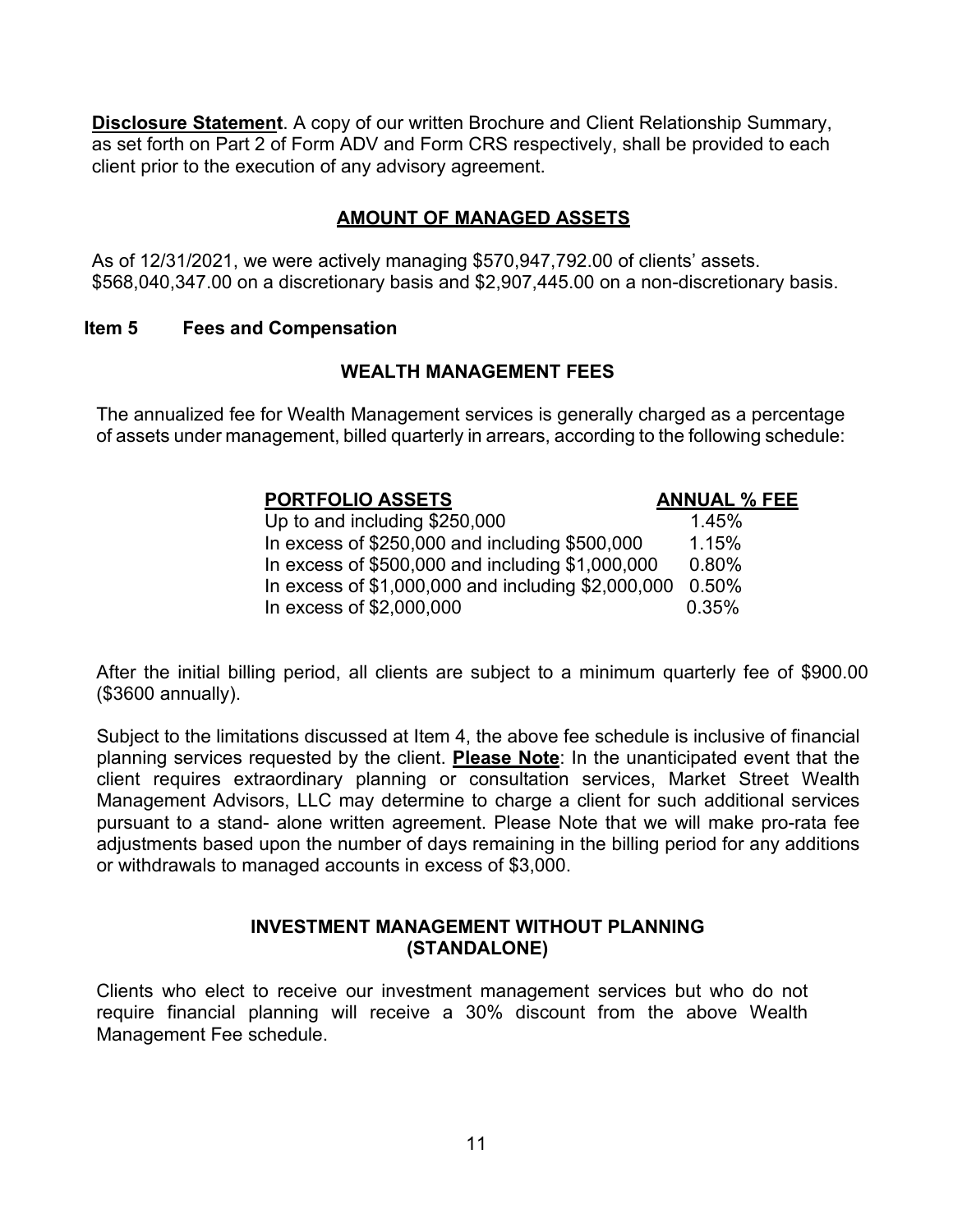### **ERISA PLANS AND RETIREMENT PLAN CONSULTING**

Our annual fees for Pension Consulting Services are based on a percentage of assets under advisement, billed quarterly in arrears, according to the following schedule:

| Plan's Balances at end of Applicable Quarter          | Applicable Annual Fee |
|-------------------------------------------------------|-----------------------|
| Up to and including \$1,000,000                       | 0.75%                 |
| In excess of $$1,000,000$ and including, $$2,000,000$ | 0.50%                 |
| In Excess of \$2,000,000                              | $0.25\%$              |

The minimum annual fee is \$2,500.00.

#### **FOUNDATIONS SERVICE FEES**

The annual graduated fee for the *Foundations* services is as follows:

Year 1: \$1500 Year 2: \$2250 Year 3: \$3000 Year 4. \$3600

This fee shall be billed quarterly in arrears. Please note that clients participating in the Foundations program are subject to the full amount of the Year 1 payment (\$1500) in the event that they determine to leave the program during the first year of this agreement. Clients who terminate from the Foundations program and services during the first year agree to pay the remaining balance of their first year advisory fee and will be invoiced at the time of Agreement termination.

### **FINANCIAL PLANNING FEES**

Market Street Wealth Management Advisors, LLC's Financial Planning fixed fee is determined based on the nature of the services being provided and the complexity of each client's circumstances. All fees are agreed upon prior to entering into a contract with any client.

We may request a retainer upon completion of our initial fact-finding session with the client; however, advance payment will never exceed \$500 for work that will not be completed within six months. The balance is due upon completion of the plan.

*Financial Planning Fee Offset:* Market Street Wealth Management Advisors, LLC reserves the discretion to reduce or waive the minimum fixed fee if a financial planning client chooses to engage us for our Investment Management Services.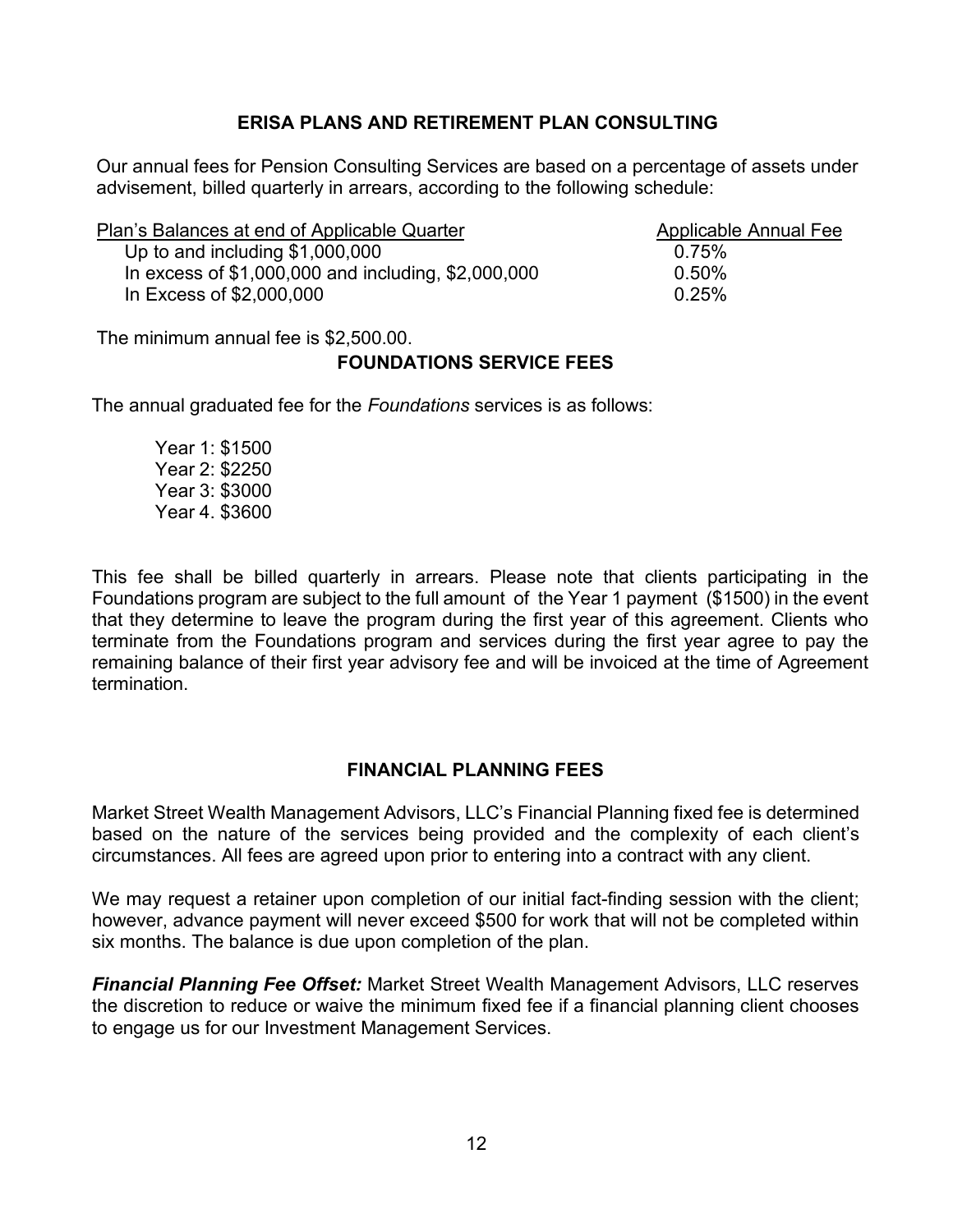#### **GENERAL INFORMATION**

*Fee Differentials:* Market Street Wealth Management Advisors, LLC's annual investment advisory fee shall be based upon various objective and subjective factors, including but not limited to: the amount of the assets placed under Market Street Wealth Management Advisors, LLC's direct management, the complexity of the engagement, and the level and scope of the overall investment advisory services to be rendered. Before engaging Market Street Wealth Management Advisors, LLC to provide investment advisory services, clients are required to enter into an Investment Advisory Agreement, setting forth the terms and conditions of the engagement (including termination), which describes the fees and services to be provided.

*Termination of the Advisory Relationship* – *Please Note:* The client acknowledges that the Adviser provides substantial consulting and/or planning services to its investment advisory clients at the commencement of the engagement for which the Adviser does not receive a separate fee (had the client engaged the Adviser to provide planning and consulting services on a stand-alone separate fee basis). Accordingly, in consideration of the planning and consulting services to be provided, the client agrees that in the event the client terminates the engagement prior to the conclusion of the  $4<sup>th</sup>$  full billing quarter, the client shall compensate the Adviser for such services in the amount of \$2,500, in addition to the separate fee due for investment management services per Adviser's fee schedule. The client acknowledges that this fee is not a penalty, but fair reimbursement for Adviser's services.

*Mutual Fund Fees:* All fees paid to Market Street Wealth Management Advisors, LLC for investment advisory services are separate and distinct from the fees and expenses charged by mutual funds and/or ETFs to their shareholders. These fees and expenses are described in each fund's prospectus. These fees will generally include a management fee, other fund expenses, and a possible distribution fee. A client could invest in a mutual fund directly, without our services. In that case, the client would not receive the services provided by our firm which are designed, among other things, to assist the client in determining which mutual fund or funds are most appropriate to each client's financial condition and objectives. Accordingly, the client should review both the fees charged by the funds and our fees to fully understand the total amount of fees to be paid by the client and to thereby evaluate the advisory services being provided.

*Additional Fees and Expenses:* In addition to our advisory fees, clients are also responsible for the fees and expenses charged by custodians and imposed by broker dealers, including, but not limited to, any transaction charges imposed by a broker dealer with which an independent investment manager effects transactions for the client's account(s). Please refer to the "Brokerage Practices" section (Item 12) of this Form ADV for additional information.

*Grandfathering of Minimum Account Requirements:* Pre-existing advisory clients are subject to Market Street Wealth Management Advisors, LLC's minimum account requirements and advisory fees in effect at the time the client entered into the advisory relationship. Therefore, our firm's minimum account requirements will differ among clients.

*ERISA Accounts:* Market Street Wealth Management Advisors, LLC is deemed to be a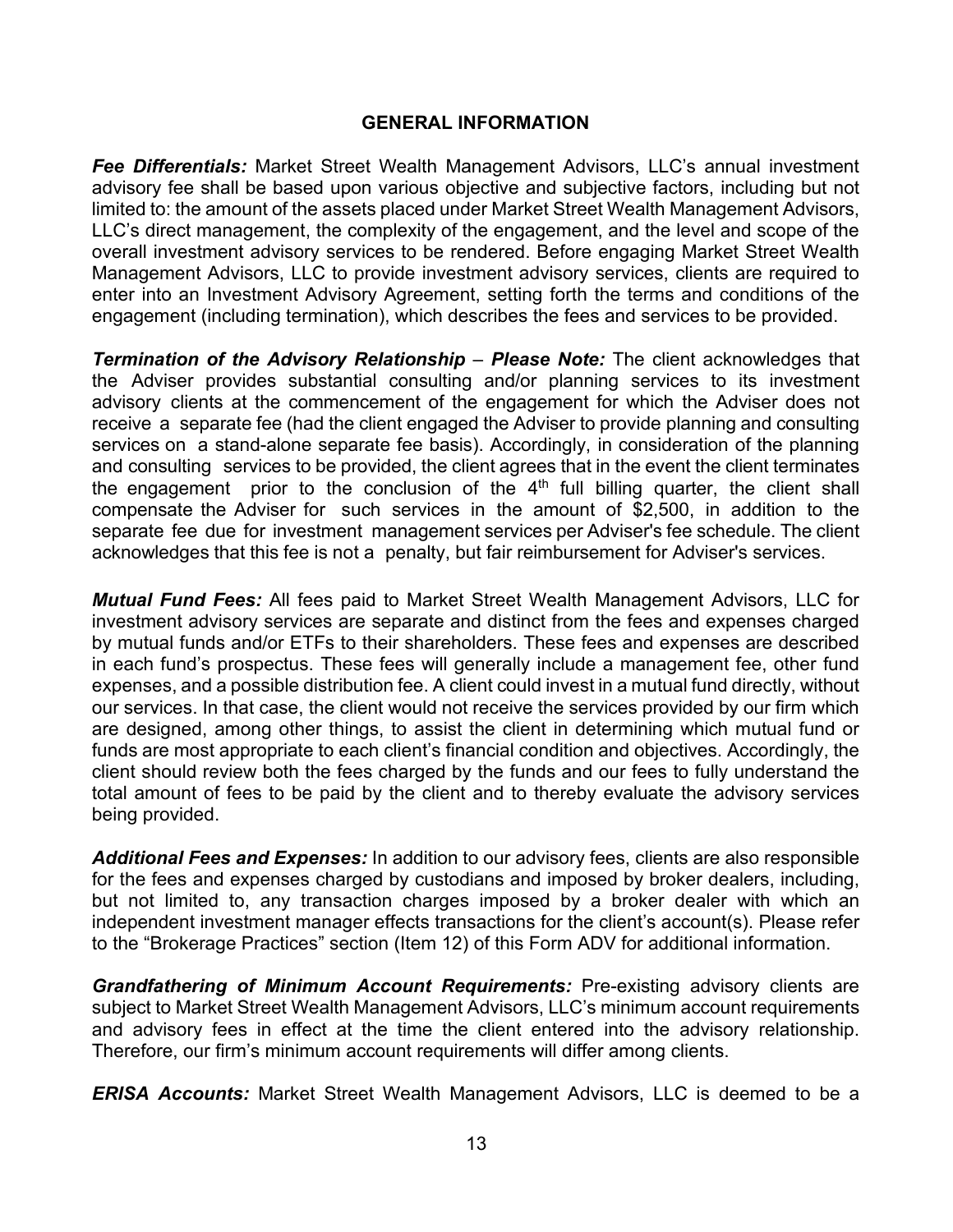fiduciary to advisory clients that are employee benefit plans or individual retirement accounts (IRAs) pursuant to the Employee Retirement Income and Securities Act ("ERISA"), and regulations under the Internal Revenue Code of 1986 (the "Code"), respectively. As such, our firm is subject to specific duties and obligations under ERISA and the Internal Revenue Code that include among other things, restrictions concerning certain forms of compensation. To avoid engaging in prohibited transactions, Market Street Wealth Management Advisors, LLC may only charge fees for investment advice about products for which our firm and/or our related persons do not receive any commissions or 12b-1 fees.

*Advisory Fees in General:* Clients should note that similar advisory services may (or may not) be available from other registered (or unregistered) investment advisers for similar or lower fees.

*Limited Prepayment of Fees:* Under no circumstances do we require or solicit payment of fees in excess of \$1,200 more than six months in advance of services rendered.

**PLEASE NOTE: IMPACT OF FEE MINIMUMS**. If you maintain less than \$248,276 for Wealth Management; \$354,680 for Investment Management without Planning (standalone); or \$333,333 for Retirement Plan Consulting clients of assets under Market Street Wealth Management Advisors, LLC's management, and are subject to the quarterly minimum fee, you will pay a higher percentage quarterly fee than the percentage referenced in the above fee schedule.

### <span id="page-13-0"></span>**Item 6 Performance-Based Fees and Side-By-Side Management**

Not applicable.

### <span id="page-13-1"></span>**Item 7 Types of Clients**

Market Street Wealth Management Advisors, LLC provides advisory services to the following types of clients:

- Individuals (other than high net worth individuals)
- High net worth individuals
- Businesses
- Private Foundations
- Pension and Profit Sharing Plans (other than plan participants)
- Charitable Organizations

Market Street Wealth Management Advisors, LLC, in its sole discretion, may charge a lesser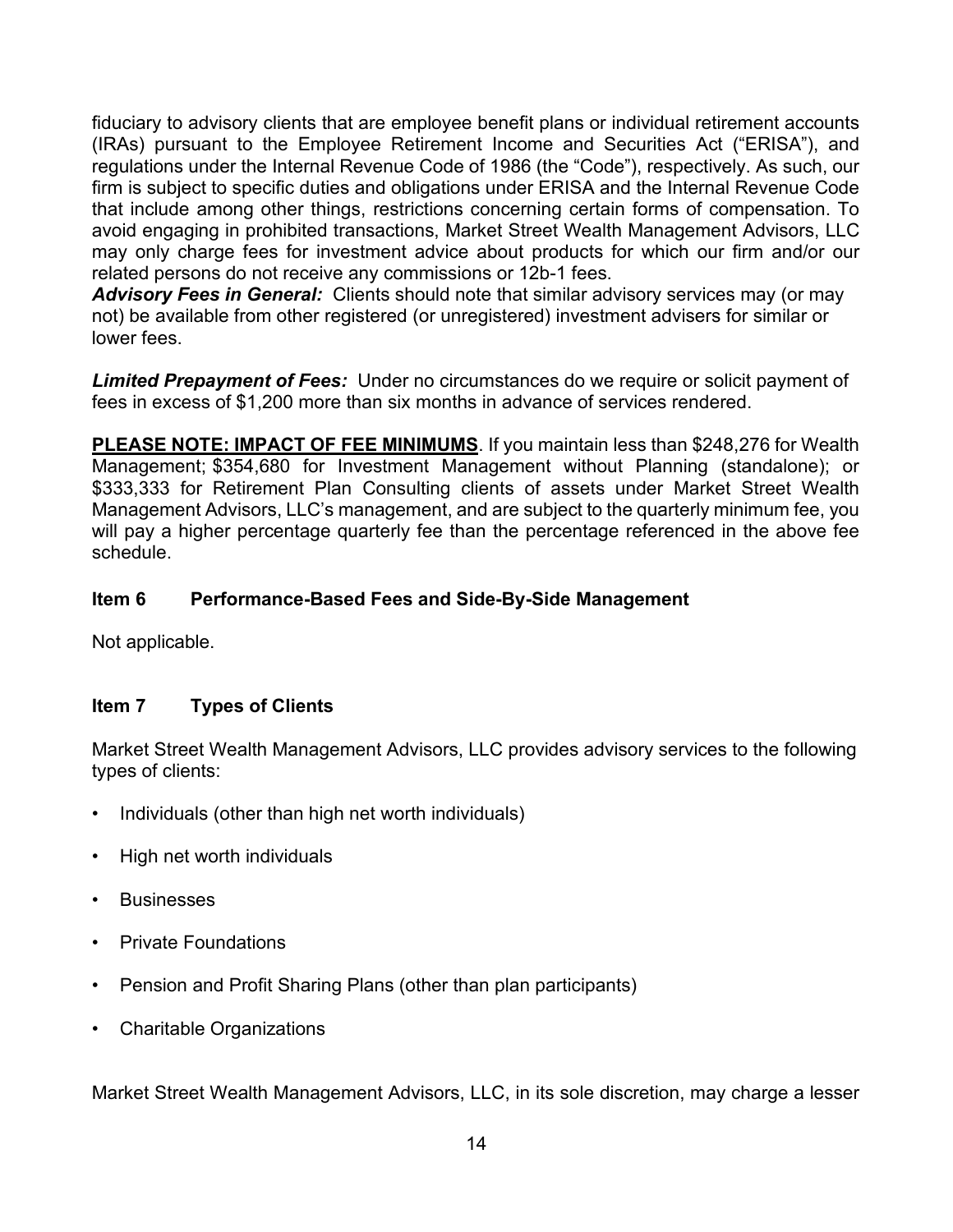investment management fee and/or reduce or waive its aggregate portfolio minimum based upon certain criteria (i.e. anticipated future earning capacity, anticipated future additional assets, dollar amount of assets to be managed, related accounts, account composition, negotiations with client, etc.). **Please Note**: As indicated above at Item 5, if you maintain less than \$248,276 for Wealth Management; \$354,680 for Investment Management without Planning (standalone); or \$333,333 for Retirement Plan Consulting clients of assets under Market Street Wealth Management Advisors, LLC's management and are subject to the quarterly minimum fee, you will pay a higher percentage quarterly fee than the percentage referenced in the fee schedule at Item 5 above.

### <span id="page-14-0"></span>**Item 8 Methods of Analysis, Investment Strategies and Risk of Loss**

### **METHODS OF ANALYSIS**

We use the following methods of analysis in formulating our investment advice and/or managing client assets:

*Asset Allocation.* Rather than focusing primarily on securities selection, we attempt to identify an appropriate ratio of equity securities, fixed income, and cash suitable to the client's investment goals and risk tolerance.

A risk of asset allocation is that the client may not participate in sharp increases in a particular security, industry or market sector. Another risk is that the ratio of equity securities, fixed income, and cash will change over time due to stock and market movements and, if not corrected, will no longer be appropriate for the client's goals.

*Mutual Fund and/or ETF Analysis.* We look at the experience and track record of the manager of the mutual fund or ETF in an attempt to determine if that manager has demonstrated an ability to invest over a period of time and in different economic conditions. We also monitor the funds or ETFs in an attempt to determine if they are continuing to follow their stated investment strategy.

A risk of mutual fund and/or ETF analysis is that, as in all securities investments, past performance does not guarantee future results. A manager who has been successful may not be able to replicate that success in the future. In addition, as we do not control the underlying investments in a fund or ETF, managers of different funds held by the client may purchase the same security, increasing the risk to the client if that security were to fall in value. There is also a risk that a manager may deviate from the stated investment mandate or strategy of the fund or ETF, which could make the holding(s) less suitable for the client's portfolio.

The development and maintenance of Market Street Wealth Management Advisors, LLC's Models, is materially supported by BlackRock Fund Advisors and/or its affiliates, including BlackRock Investments, LLC (collectively, "BlackRock"), which provides Market Street Wealth Management Advisors with investment research, model recommendations, and marketing support at no cost. Research and recommendations provided by BlackRock to Market Street Wealth Management Advisors, however, predominantly favor the use of iShares ETFs, which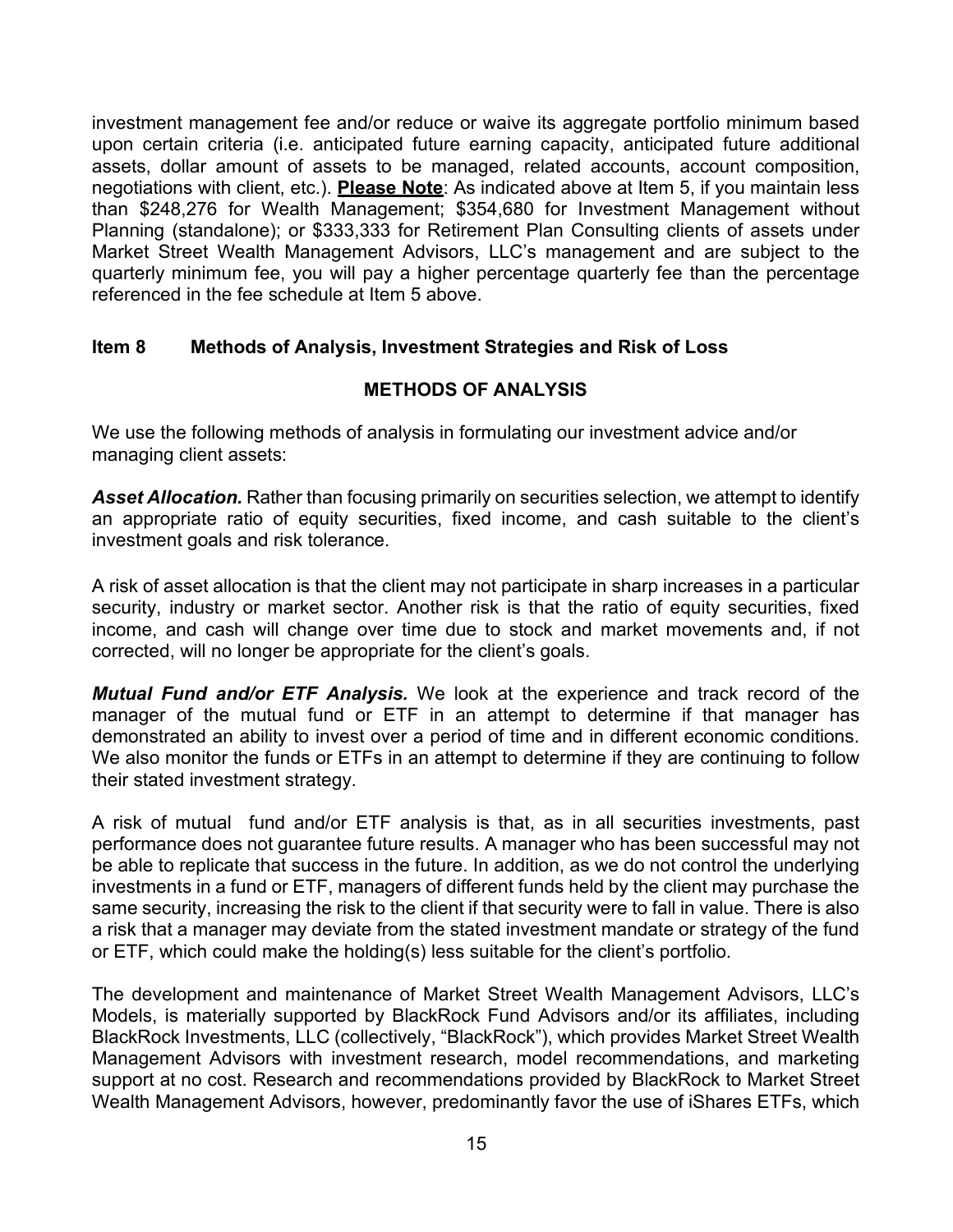are distributed by BlackRock. While Market Street Wealth Management Advisors is under no obligation to utilize iShares ETFs in the management of the Market Street Wealth Management Advisors Models, such models will predominantly and sometimes exclusively utilize iShares ETFs in their construction. This creates a material conflict of interest for Market Street Wealth Management Advisors as the receipt of such services from BlackRock reduces Market Street Wealth Management Advisor's operating costs, which creates an incentive for Market Street Wealth Management Advisors to recommend and utilize products sponsored or distributed by BlackRock in the management of all client accounts.

*Risks for All Forms of Analysis.* Our securities analysis methods rely on the assumption that the companies whose securities we purchase and sell, the rating agencies that review these securities, and other publicly-available sources of information about these securities, are providing accurate and unbiased data. While we are alert to indications that data may be incorrect, there is always a risk that our analysis may be compromised by inaccurate or misleading information.

### **INVESTMENT STRATEGIES**

We use the following strategy(ies) in managing client accounts, provided that such strategy(ies) are appropriate to the needs of the client and consistent with the client's investment objectives, risk tolerance, and time horizons, among other considerations:

*Long-term Purchases.* We purchase securities with the idea of holding them in the client's account for a year or longer. Typically, we employ this strategy when:

- we believe the securities to be currently undervalued, and/or
- we want exposure to a particular asset class over time, regardless of the current projection for this class.

The risk of a long-term purchase strategy is that by holding the security for this length of time, we may not take advantage of short-term gains that could be profitable to a client. Based on the investment research and model recommendations provided to Market Street Wealth Management Advisors, LLC from BlackRock, there may be times when securities are purchased with a short-term strategy based on then current market conditions. Short-term purchases are an exception for Market Street Wealth Management Advisors' models.

### <span id="page-15-0"></span>**RISK OF LOSS**

Security investments are not guaranteed, and you may lose money on your investments. We ask that you work with us to help us understand your tolerance for risk.

### **Item 9 Disciplinary Information**

We are required to disclose any legal or disciplinary events that are material to a client's or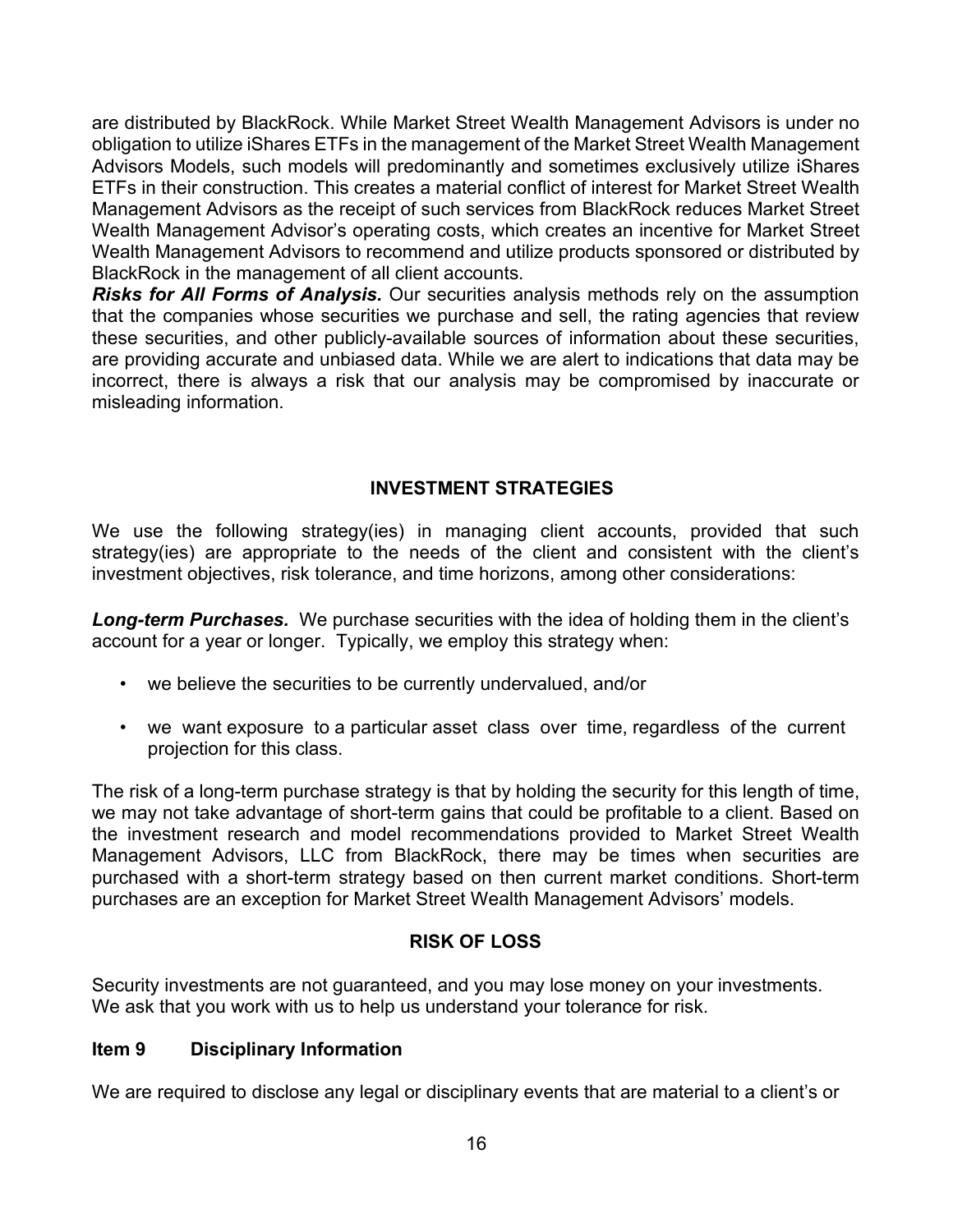prospective client's evaluation of our advisory business or the integrity of our management.

<span id="page-16-0"></span>Our firm and our management personnel have no reportable disciplinary events to disclose.

### **Item 10 Other Financial Industry Activities and Affiliations**

- A. Neither Market Street, nor its representatives, are registered or have an application pending to register, as a broker-dealer or a registered representative of a broker-dealer.
- B. Neither Market Street, nor its representatives, are registered or have an application pending to register, as a futures commission merchant, commodity pool operator, a commodity trading advisor, or a representative of the foregoing.
- C. Market Street has no other relationship or arrangement with a related person that is material to its advisory business.

Please Note: Jessica Lynn Bokhart is on the Board of Directors and on the Investment Committee at Montgomery County Community Foundation. Within her service to the Board of Directors, she is Vice President for the Steering Committee of the Women's Legacy Fund. She started in June 2018, rendering 2-4 hours per week with \$0 income.

Jessica Lynn Bokhart is one of the Board of Directors at Lew Wallace Preservation Society. She started March 2012, rendering 4 hours per quarter with \$0 income.

D. Market Street does not receive, directly or indirectly, compensation from investment advisors that it recommends or selects for its clients.

### <span id="page-16-1"></span>**Item 11 Code of Ethics, Participation or Interest in Client Transactions and Personal Trading**

Our firm has adopted a Code of Ethics which sets forth high ethical standards of business conduct that we require of our employees, including compliance with applicable federal securities laws.

Market Street Wealth Management Advisors, LLC and our personnel owe a duty of loyalty, fairness and good faith towards our clients, and have an obligation to adhere not only to the specific provisions of the Code of Ethics but to the general principles that guide the Code.

Our Code of Ethics includes policies and procedures for the review of quarterly securities transactions reports as well as initial and annual securities holdings reports that must be submitted by the firm's access persons. Among other things, our Code of Ethics also requires the prior approval of any acquisition of securities in a limited offering (e.g., private placement) or an initial public offering. Our code also provides for oversight, enforcement and record keeping provisions.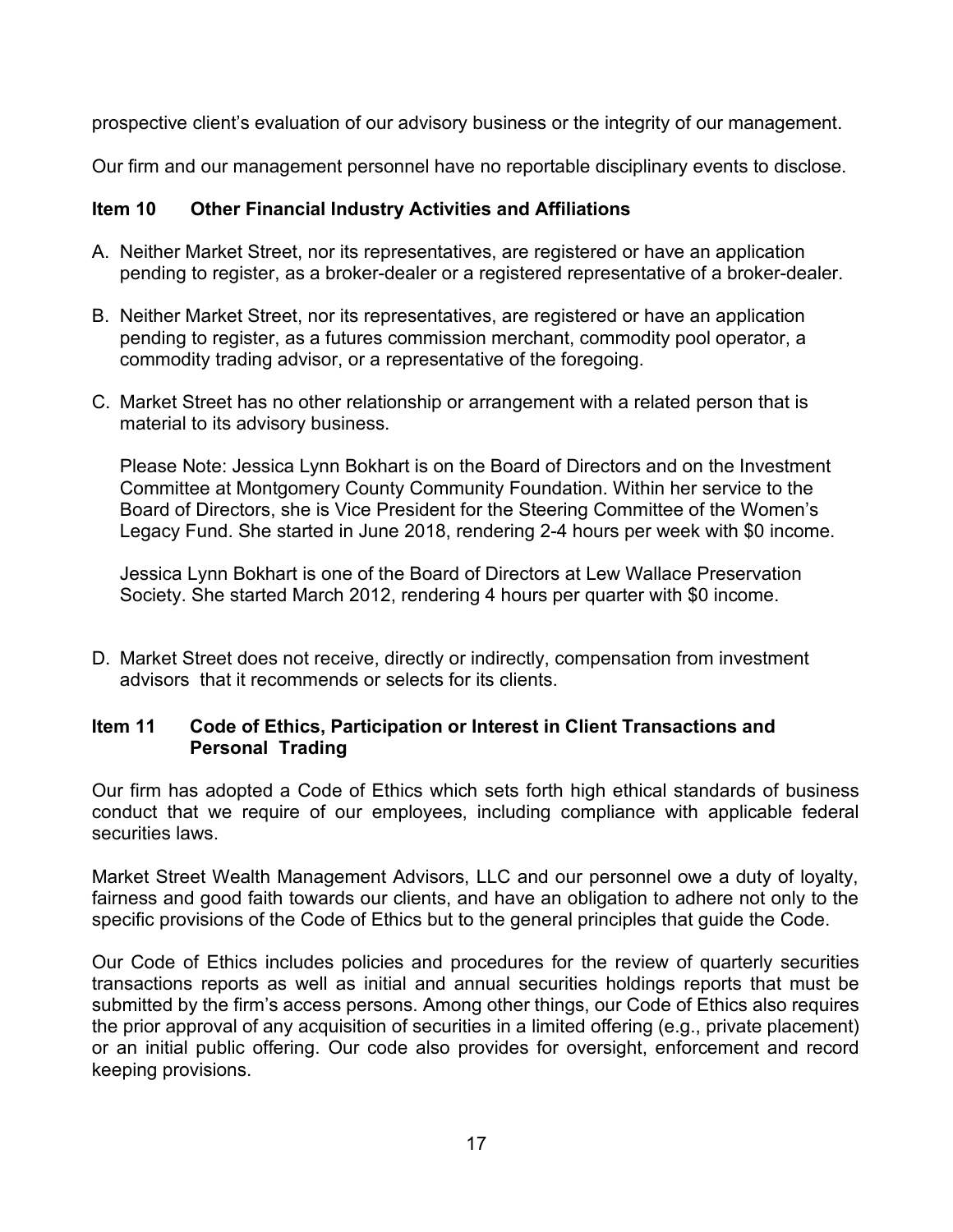Market Street Wealth Management Advisors, LLC's Code of Ethics further includes the firm's policy prohibiting the use of material nonpublic information. While we do not believe that we have any particular access to nonpublic information, all employees are reminded that such information may not be used in a personal or professional capacity.

A copy of our Code of Ethics is available to our advisory clients and prospective clients. You may request a copy by email sent to [KatieF@mswma.com,](mailto:KatieF@mswma.com) or by calling us at 317-870-1379.

Our Code of Ethics is designed to assure that the personal securities transactions, activities and interests of our employees will not interfere with (i) making decisions in the best interest of advisory clients and (ii) implementing such decisions while, at the same time, allowing employees to invest for their own accounts.

Our firm and/or individuals associated with our firm may buy or sell for their personal accounts securities identical to or different from those recommended to our clients. In addition, any related person(s) may have an interest or position in a certain security(ies) which may also be recommended to a client.

### <span id="page-17-0"></span>**Item 12 Brokerage Practices**

In the event that the client requests that we recommend a broker-dealer/custodian for execution and/or custodial services, we generally recommend that investment accounts be maintained at Charles Schwab & Co., Inc. ("Schwab") Prior to engaging us to provide investment management services, the client will be required to enter into a formal Investment Advisory Agreement with us setting forth the terms and conditions under which we shall manage the client's assets, and a separate custodial/clearing agreement with each designated broker-dealer/custodian.

Factors that we consider in recommending Schwab (or any other broker-dealer/custodian to clients) include historical relationship, financial strength, reputation, execution capabilities, pricing, research, and service. Although the commissions and/or transaction fees paid by our clients [to the extent that such transaction fees and commissions are payable] shall comply with our duty to obtain best execution, a client may pay a transaction fee that is higher than another qualified broker-dealer might charge to affect the same transaction where we determine, in good faith, that the transaction fee is reasonable. In seeking best execution, the determinative factor is not the lowest possible cost, but whether the transaction represents the best qualitative execution, taking into consideration the full range of a broker- dealer's services, including the value of research provided, execution capability, commission rates, and responsiveness. Accordingly, although we will seek competitive rates, it may not necessarily obtain the lowest possible commission rates for client account transactions. The brokerage commissions or transaction fees charged by the designated broker-dealer/custodian are exclusive of, and in addition to, our investment advisory fee.

**Research and Additional Benefits**: Although not a material consideration when determining whether to recommend that a client utilize the services of a particular broker- dealer/custodian, we may receive from *Schwab and BlackRock Fund Advisors* (or another broker-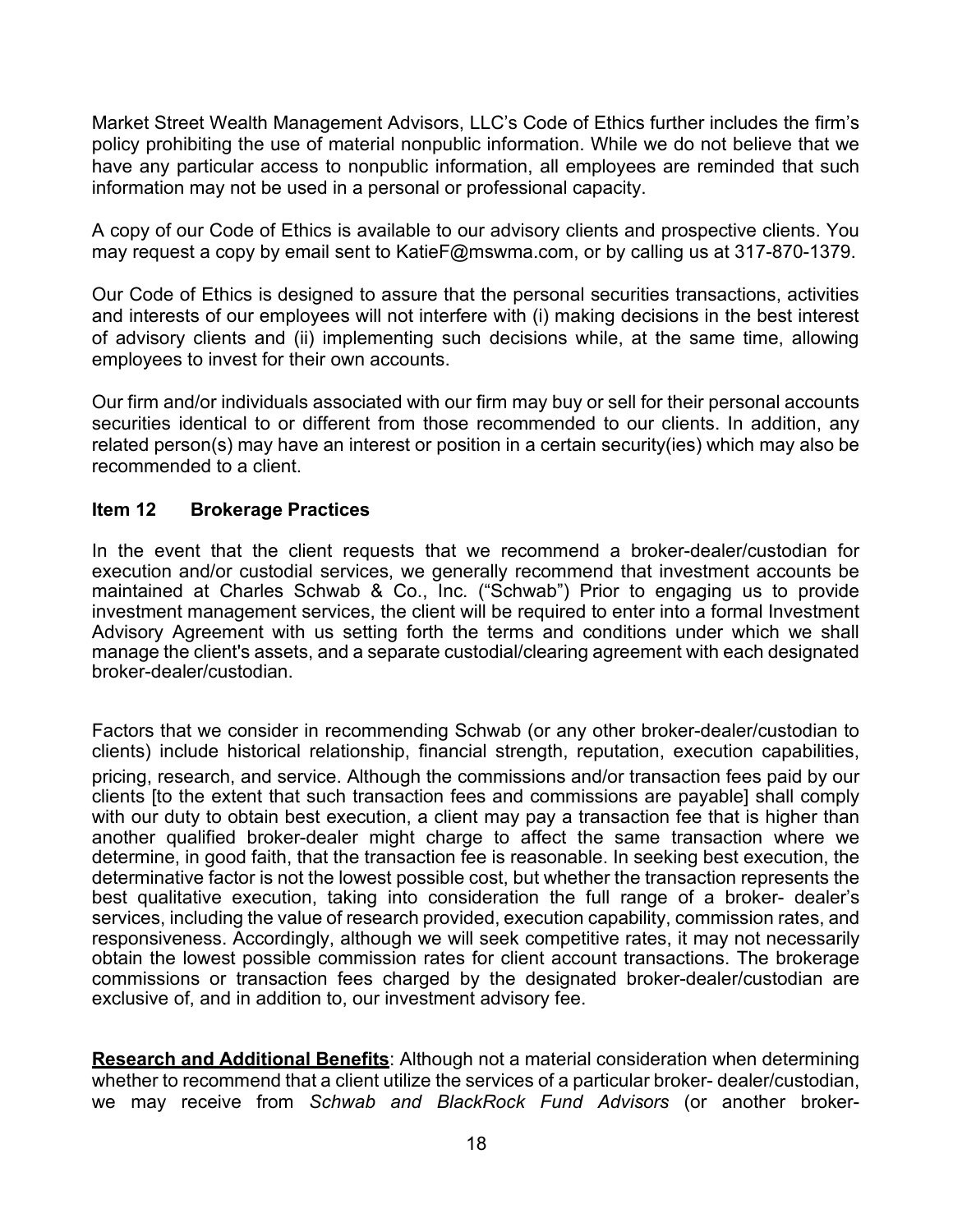dealer/custodian, investment manager, platform or fund sponsor, or vendor) without cost (and/or at a discount) support services and/or products, certain of which assist us to better monitor and service client accounts maintained at such institutions. Included within the support services that may be obtained by us may be investment-related research, pricing information and market data, software and other technology that provide access to client account data, compliance and/or practice management-related publications, discounted or gratis consulting services, discounted and/or gratis attendance at conferences, meetings, and other educational and/or social events, marketing support-including client events, computer hardware and/or software and/or other products used by us in furtherance of its investment advisory business operations.

As indicated above, certain of the support services and/or products that may be received may assist us in managing and administering client accounts. Others do not directly provide such assistance, but rather assist us to manage and further develop its business enterprise.

Our clients do not pay more for investment transactions effected and/or assets maintained at *Schwab* as a result of this arrangement. There is no corresponding commitment made by us to *Schwab* or any other entity to invest any specific amount or percentage of client assets in any specific mutual funds, securities or other investment products as result of the above arrangement.

BlackRock Fund Advisors ("BlackRock", CRD No. 105247) has granted Market Street Wealth Management Advisors, LLC access to their Advisor Center to assist in constructing model portfolios, as well as marketing and educational support at no cost to Market Street Wealth Management Advisors, LLC. The investment models may utilize iShares ETFs, which are sponsored, distributed, and/or advised by BlackRock. BlackRock does not provide and is not responsible for providing investment advice to clients of Market Street Wealth Management Advisors, LLC, does not participate in or make any investment decisions on behalf of Market Street Wealth Management Advisors, LLC or clients of Market Street Wealth Management Advisors, LLC, does not endorse any investment decision or recommendation made by Market Street Wealth Management Advisors, LLC or its IARs, and has no obligation to continue to provide Market Street Wealth Management Advisors, LLC with its investment models.

#### **Our Chief Compliance Officer, Katie Jo Fischer, remains available to address any questions that a client or prospective client may have regarding the above arrangement and any corresponding perceived conflict of interest such arrangements may create.**

**Directed Brokerage.** We generally recommend that our clients utilize the brokerage and custodial services provided by *Schwab*. We generally do not accept directed brokerage arrangements (when a client requires that account transactions be effected through a specific broker-dealer). In such client directed arrangements, the client will negotiate terms and arrangements for their account with that broker-dealer, and we will not seek better execution services or prices from other broker-dealers or be able to "batch" the client's transactions for execution through other broker-dealers with orders for other accounts managed by us. As a result, a client may pay higher commissions or other transaction costs or greater spreads, or receive less favorable net prices on transactions for the account than would otherwise be the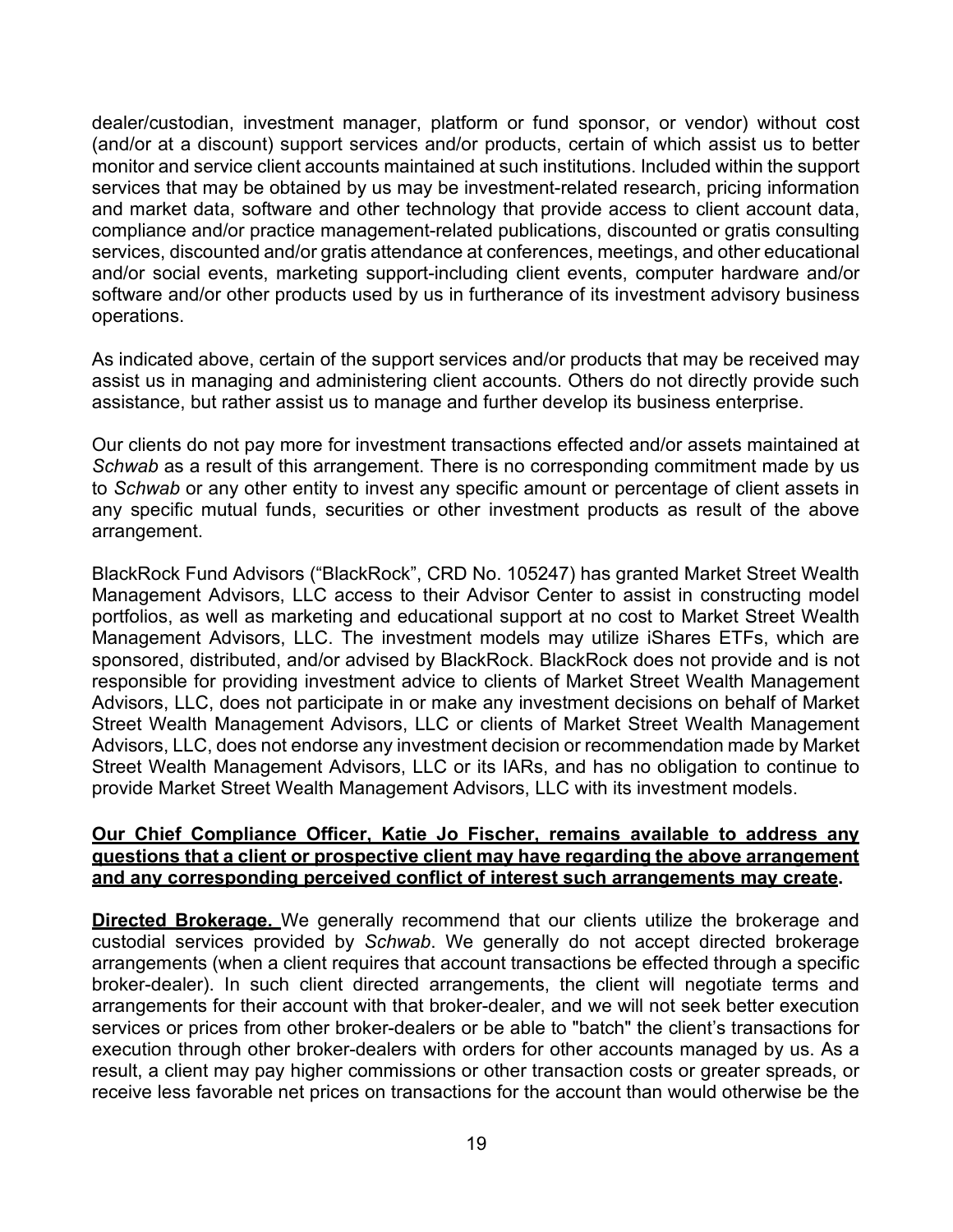case. **Please Note**: In the event that the client directs us to effect securities transactions for the client's accounts through a specific broker-dealer, the client correspondingly acknowledges that such direction may cause the accounts to incur higher commissions or transaction costs than the accounts would otherwise incur had the client determined to effect account transactions through alternative clearing arrangements that we recommend. Higher transaction costs adversely impact account performance. **Please Also Note**: Transactions for directed accounts will generally be executed following the execution of portfolio transactions for non-directed accounts.

**Order Aggregation**. Transactions for each client account generally will be effected independently, unless we decide to purchase or sell the same securities for several clients at approximately the same time. We may (but are not obligated to) combine or "bunch" such orders to obtain best execution, to negotiate more favorable commission rates or to allocate equitably among our clients' differences in prices and commissions or other transaction costs that might have been obtained had such orders been placed independently. Under this procedure, transactions will be averaged as to price and will be allocated among clients in proportion to the purchase and sale orders placed for each client account on any given day. We shall not receive any additional compensation or remuneration as a result of such aggregation.

### <span id="page-19-0"></span>**Item 13 Review of Accounts**

### **PORTFOLIO MANAGEMENT**

*REVIEWS:* While the underlying securities within Individual Portfolio Management Services (Wealth Management, Investment Management without Planning (standalone), and Foundations) accounts are continually monitored, these accounts are reviewed at least quarterly. Accounts are reviewed in the context of each client's stated investment objectives and guidelines, as stated in the client's Investment Policy Statement (IPS). More frequent reviews may be triggered by material changes in variables such as the client's individual circumstances, or the market, political or economic environment.

These accounts are reviewed by a combination of our firm's Investment Analysts.

*REPORTS:* In addition to the monthly statements and confirmations of transactions that clients receive from their broker-dealer, we provide quarterly reports summarizing account performance, balances, and holdings. We also provide daily account information via a secure client portal from our company's website.

### **ERISA PLANS AND RETIREMENT PLAN CONSULTING**

*REVIEWS:* Market Street Wealth Management Advisors, LLC will review the client's Investment Policy Statement (IPS) whenever the client advises us of a change in circumstances regarding the needs of the plan. Market Street Wealth Management Advisors, LLC will also review the investment options of the plan according to the agreed upon time intervals established in the IPS. Such reviews will generally occur quarterly.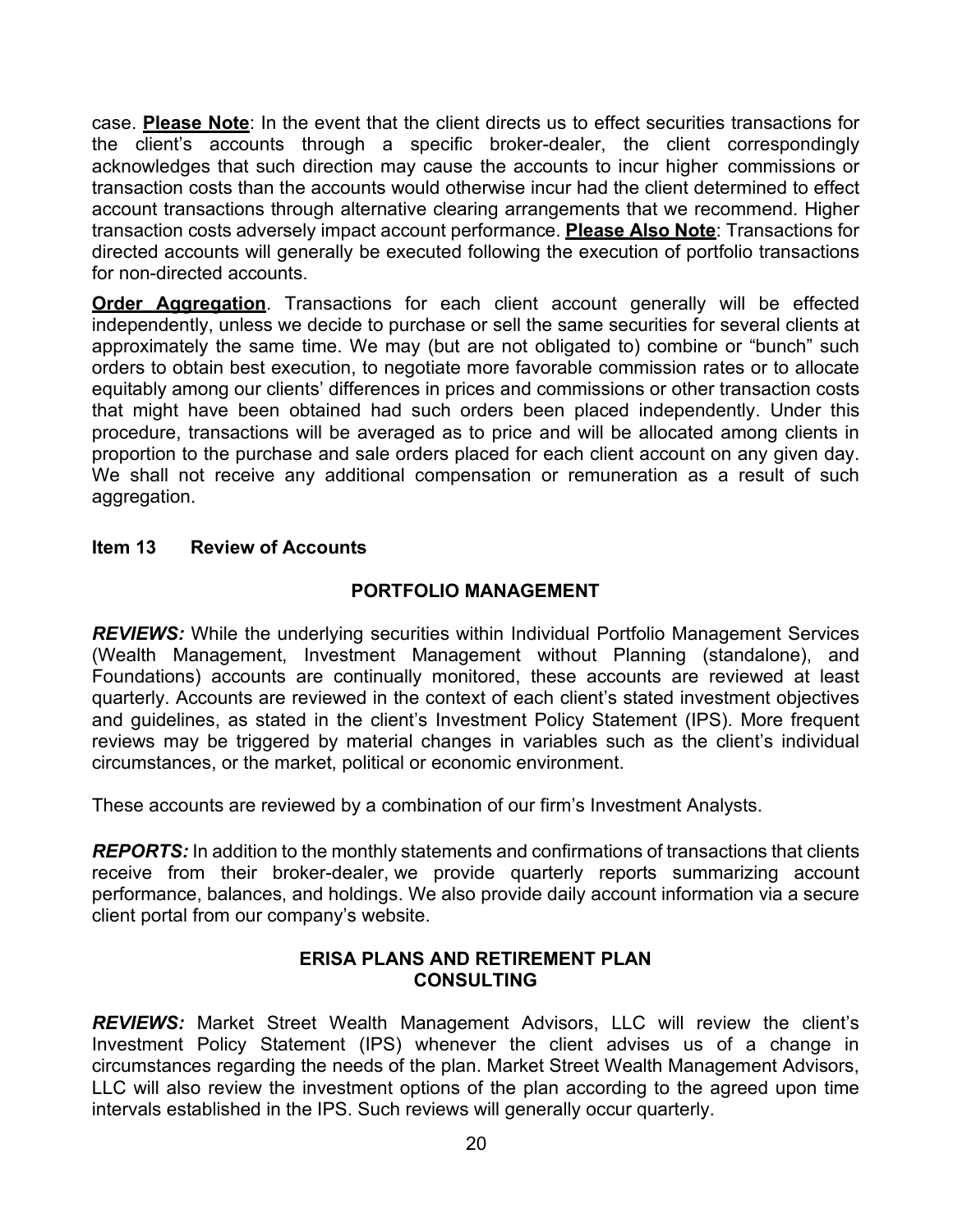These accounts are reviewed by our firm's Investment Analysts.

*REPORTS:* These client accounts will receive reports as contracted for at the inception of the advisory relationship. The reports will include maintenance of Monitored and Watched Funds Lists and appropriate comments. Fund replacement recommendations are also made when appropriate.

### **FINANCIAL PLANNING SERVICES**

*REVIEWS:* While reviews may occur at different stages depending on the nature and terms of the specific engagement, typically no formal reviews will be conducted for Financial Planning clients unless otherwise contracted for.

*REPORTS:* Financial Planning clients will receive a completed financial plan. Additional reports will not typically be provided unless otherwise contracted for.

### <span id="page-20-0"></span>**Item 14 Client Referrals and Other Compensation**

As referenced in Item 12 above*,* we may receive from *Schwab,* without cost (and/or at a discount), support services and/or products. Our clients do not pay more for investment transactions effected and/or assets maintained at *Schwab* as result of this arrangement. There is no corresponding commitment made by us to *Schwab* or any other entity to invest any specific amount or percentage of client assets in any specific mutual funds, securities or other investment products as a result of the above arrangements. **Our Chief Compliance Officer, Katie Jo Fischer, remains available to address any questions that a client or prospective client may have regarding the above arrangement and any corresponding perceived conflict of interest such arrangements may create.**

### **CLIENT REFERRALS**

Our firm may pay referral fees to independent persons or firms ("Solicitors") for introducing clients to us. Whenever we pay a referral fee, we require the Solicitor to provide the prospective client with a copy of this document (our *Firm Brochure*) and a separate disclosure statement that includes the following information:

- the Solicitor's name and relationship with our firm;
- the fact that the Solicitor is being paid a referral fee;
- the amount of the fee; and
- whether the fee paid to us by the client will be increased above our normal fees in order to compensate the Solicitor.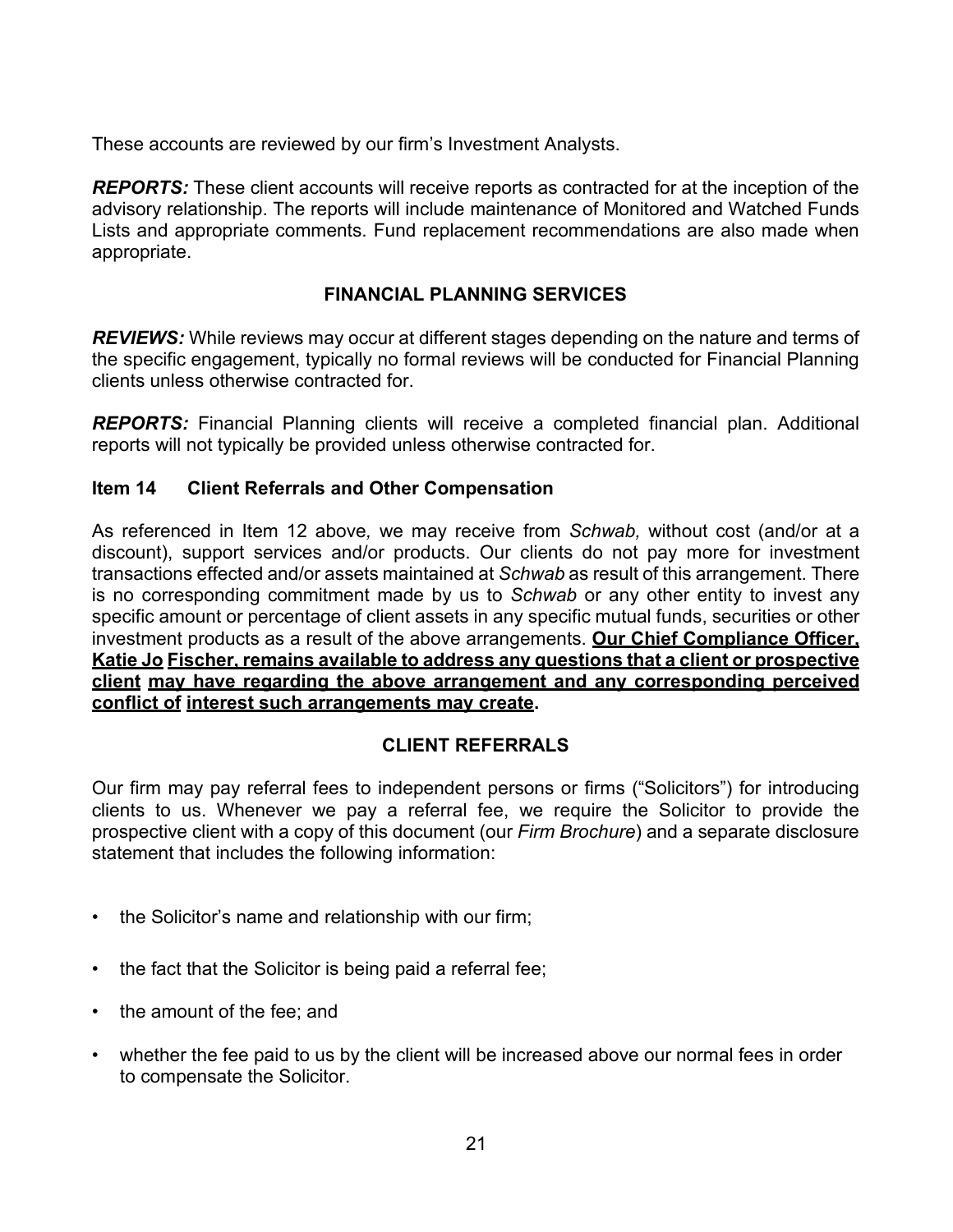As a matter of firm practice, the advisory fees paid to us by clients referred by solicitors are not increased as a result of any referral.

It is Market Street Wealth Management Advisors, LLC's policy not to accept or allow our related persons to accept any form of compensation, including cash, sales awards or other prizes, from a non-client in conjunction with the advisory services we provide to our clients.

### <span id="page-21-0"></span>**Item 15 Custody**

We previously disclosed in the "Fees and Compensation" section (Item 5) of this Brochure that our firm directly debits advisory fees from client accounts.

As part of this billing process, the client's custodian is advised of the amount of the fee to be deducted from that client's account. On at least a quarterly basis, the custodian is required to send to the client a statement showing all transactions within the account during the reporting period.

Because the custodian does not calculate the amount of the fee to be deducted, it is important for clients to carefully review their custodial statements to verify the accuracy of the calculation, among other things. Clients should contact us directly if they believe that there may be an error in their statement.

In addition to the periodic statements that clients receive directly from their custodians, we also send account statements directly to our clients on a quarterly basis. We urge our clients to carefully compare the information provided on these statements to ensure that all account transactions, holdings and values are correct and current.

In addition, certain clients have established asset transfer authorizations that permit the qualified custodian to rely upon instructions from Market Street to transfer client funds or securities to third parties. These arrangements are disclosed at Item 9 of Part 1 of Form ADV. However, in accordance with the guidance provided in the SEC's February 21, 2017 *Investment Adviser Association* No-Action Letter, the affected accounts are not subject to an annual surprise CPA examination. In addition, Market Street and/or certain of its members engage in other services and/or practices (i.e., bill paying, password possession, trustee service, etc.) requiring disclosure at Item 9 of Part 1 of Form ADV. These services and practices result in Market Street having custody under Rule 206(4)-2 of the Advisers Act. Per the Rule, having such custody requires our firm to undergo an annual surprise CPA examination, and make a corresponding Form ADV-E filing with the SEC, for as long as we provides such services and/or engages in such practices.

### <span id="page-21-1"></span>**Item 16 Investment Discretion**

Clients may hire us to provide discretionary asset management services, in which case we place trades in a client's account without contacting the client prior to each trade to obtain the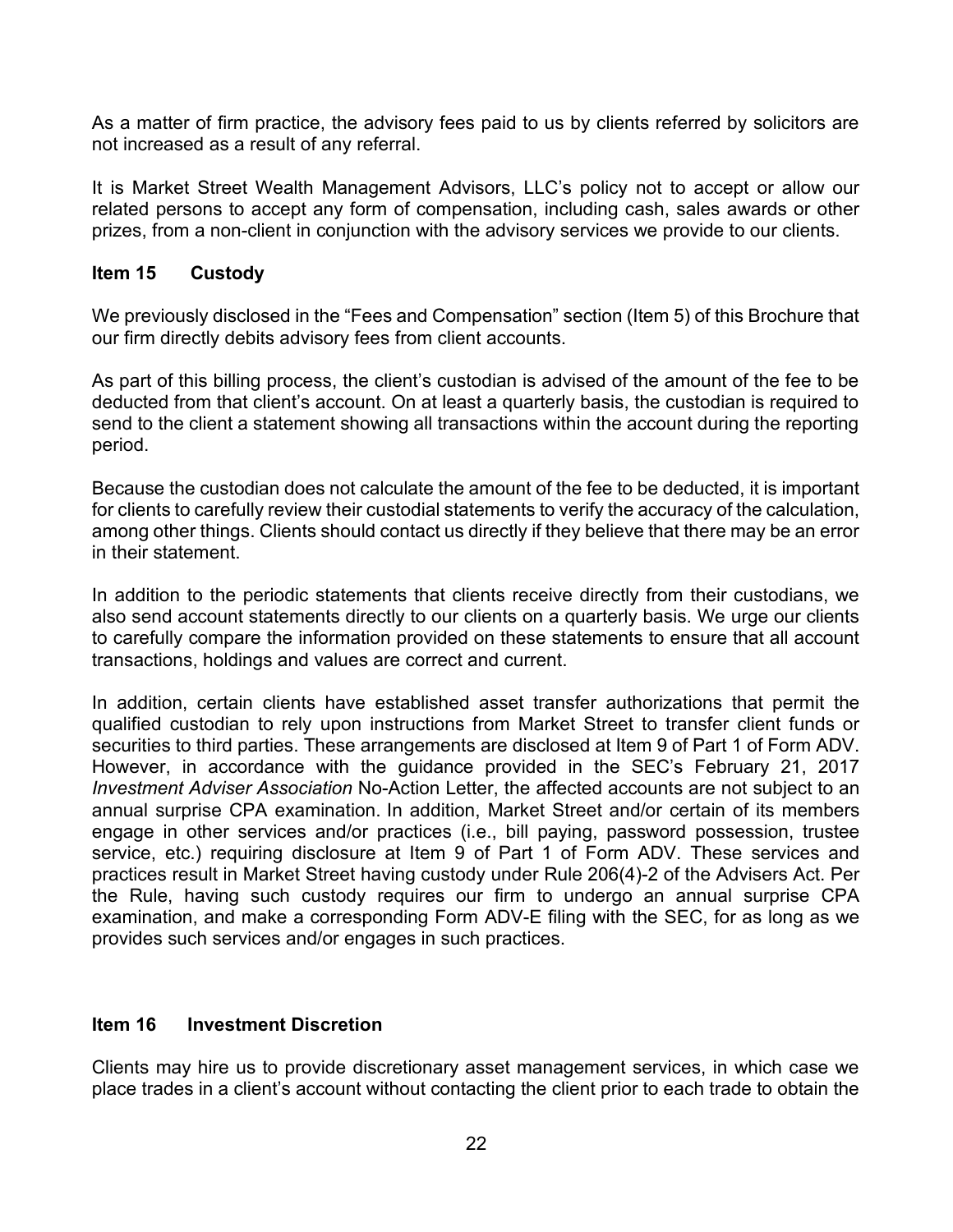client's permission.

Our discretionary authority includes the ability to do the following without contacting the client:

- determine the security to buy or sell; and/or
- determine the amount of the security to buy or sell

Clients give us discretionary authority when they sign a discretionary agreement with our firm and may limit this authority by giving us written instructions. Clients may also change/amend such limitations by once again providing us with written instructions.

### <span id="page-22-0"></span>**Item 17 Voting Client Securities**

As a matter of firm policy, we do not vote proxies on behalf of clients. Clients are responsible for instructing each custodian, to forward to the client copies of all proxies and shareholder communications relating to the client's investment assets.

We do not offer any consulting assistance regarding proxy issues to clients.

### <span id="page-22-1"></span>**Item 18 Financial Information**

Under no circumstances do we require or solicit payment of fees in excess of \$1,200 per client more than six months in advance of services rendered. Therefore, we are not required to include a financial statement.

As an advisory firm that maintains discretionary authority for client accounts OR is deemed to have custody, we are also required to disclose any financial condition that is reasonably likely to impair our ability to meet our contractual obligations. Market Street Wealth Management Advisors, LLC has no additional financial circumstances to report.

Market Street Wealth Management Advisors, LLC has not been the subject of a bankruptcy petition at any time during the past ten years.

### **ANY QUESTIONS: Our Chief Compliance Officer, Katie Jo Fischer, remains available to address any questions regarding this Part 2A**.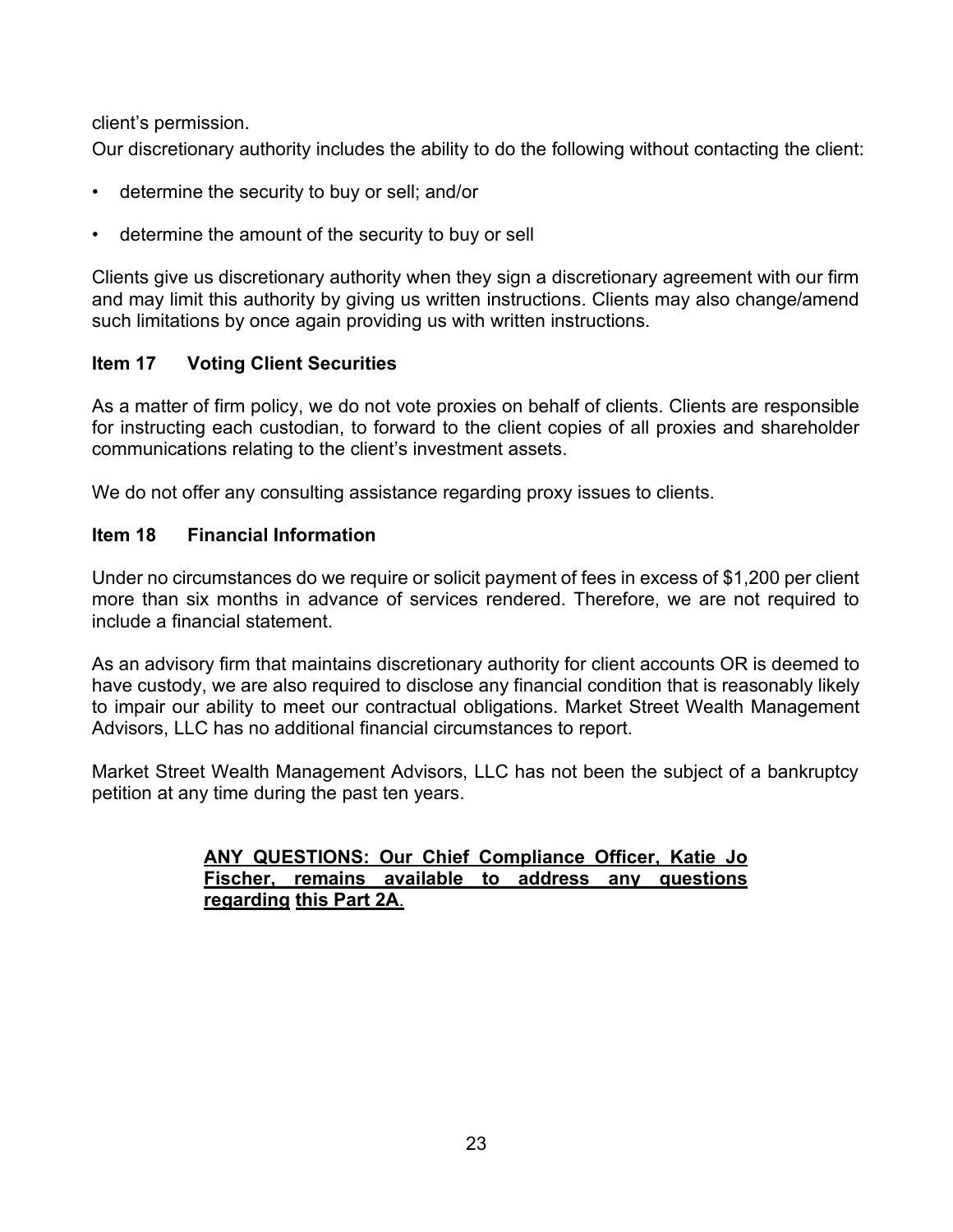### **Part 2B of Form ADV:** *Brochure Supplement*

Austin B Angel 3105 E 98th Street Suite 170 Indianapolis, IN 46280 317-672-1949

### Market Street Wealth Management Advisors, LLC 3105 E 98th Street Suite 170 Indianapolis, IN 46280

May 20, 2022

This Brochure Supplement provides information about Austin B Angel that supplements the Market Street Wealth Management Advisors, LLC brochure. You should have received a copy of that brochure. Please contact Katie J. Fischer if you did not receive Market Street Wealth Management Advisors, LLC's brochure or if you have any questions about the contents of this supplement.

Additional information about Austin B Angel is available on the SEC's website at [www.adviserinfo.sec.gov](http://www.adviserinfo.sec.gov/)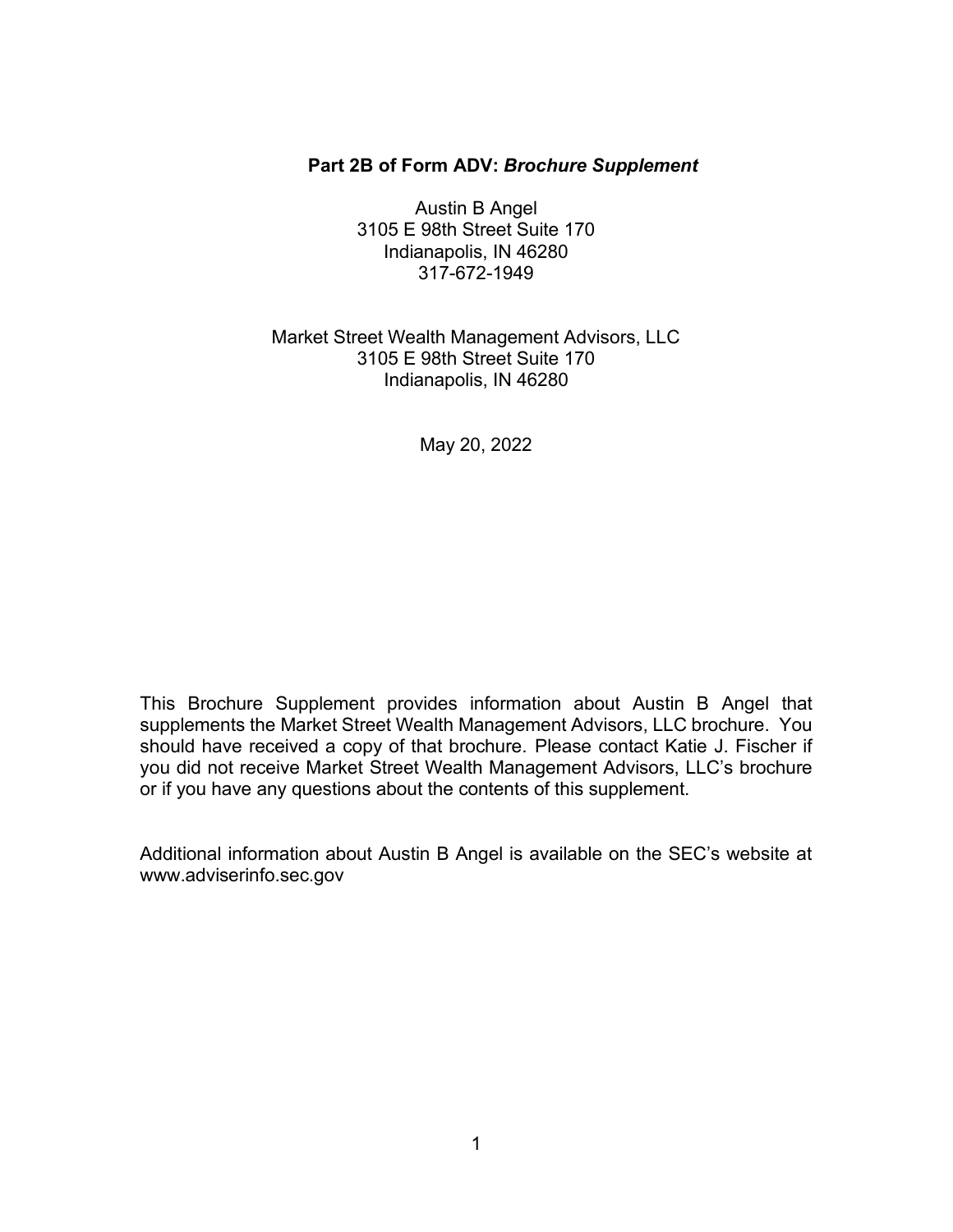# **Item 2 Educational, Background and Business**

**Experience Full Legal Name:** Austin B Angel **Born:** 1995

### **Education**

• Indiana State University; B.S., Finance and Financial Services; 2018

### **Business Experience**

- Market Street Wealth Management Advisors, LLC; Financial Planner; from 05/2018 to Present
- Indiana State University; Student; 08/2014 05/2018

### **Designations**

Austin B Angel has earned the following designation(s) and is in good standing with the granting authority:

• Certified Financial Planner™; Certified Financial Planner Board of Standards; 2019

CERTIFIED FINANCIAL PLANNER™ professional

Austin B Angel is certified for financial planning services in the United States by Certified Financial Planner Board of Standards, Inc. ("CFP Board"). Therefore, he may refer to himself as a CERTIFIED FINANCIAL PLANNER™ professional or a CFP<sup>®</sup> professional, and he may use these and CFP Board's other certification marks (the "CFP Board Certification Marks"). The CFP® certification is voluntary. No federal or state law or regulation requires financial planners to hold the CFP<sup>®</sup> certification. You may find more information about the CFP<sup>®</sup> certification at [www.cfp.net.](https://protect-us.mimecast.com/s/1HBOCqxoRqf1V6k3tXIH3k?domain=nam04.safelinks.protection.outlook.com)

CFP® professionals have met CFP Board's high standards for education, examination, experience, and ethics. To become a CFP® professional, an individual must fulfill the following requirements:

• **Education** – Earn a bachelor's degree or higher from an accredited college or university and complete CFP Board-approved coursework at a college or university through a CFP Board Registered Program. The coursework covers the financial planning subject areas CFP Board has determined are necessary for the competent and professional delivery of financial planning services, as well as a comprehensive financial plan development capstone course. A candidate may satisfy some of the coursework requirement through other qualifying credentials.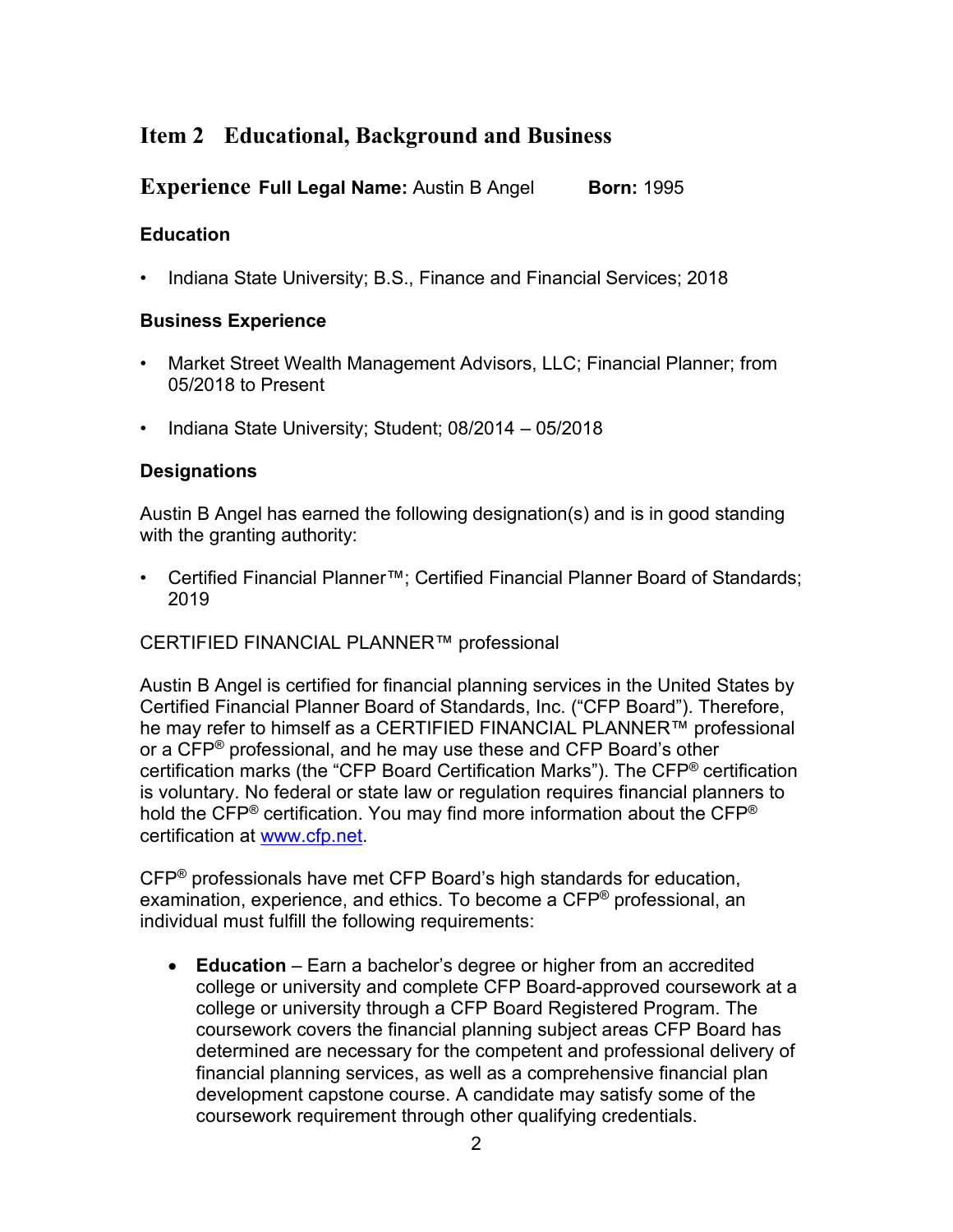- **Examination** Pass the comprehensive CFP® Certification Examination. The examination is designed to assess an individual's ability to integrate and apply a broad base of financial planning knowledge in the context of real-life financial planning situations.
- **Experience**  Complete 6,000 hours of professional experience related to the personal financial planning process, or 4,000 hours of apprenticeship experience that meets additional requirements.
- **Ethics** Satisfy the Fitness Standards for Candidates for CFP® Certification and Former CFP® Professionals Seeking Reinstatement and agree to be bound by CFP Board's Code of Ethics and Standards of Conduct ("Code and Standards"), which sets forth the ethical and practice standards for CFP® professionals.

Individuals who become certified must complete the following ongoing education and ethics requirements to remain certified and maintain the right to continue to use the CFP Board Certification Marks:

- **Ethics** Commit to complying with CFP Board's Code and Standards. This includes a commitment to CFP Board, as part of the certification, to act as a fiduciary, and therefore, act in the best interests of the client, at all times when providing financial advice and financial planning. CFP Board may sanction a CFP® professional who does not abide by this commitment, but CFP Board does not guarantee a CFP® professional's services. A client who seeks a similar commitment should obtain a written engagement that includes a fiduciary obligation to the client.
- **Continuing Education** Complete 30 hours of continuing education every two years to maintain competence, demonstrate specified levels of knowledge, skills, and abilities, and keep up with developments in financial planning. Two of the hours must address the Code and Standards.

### **Item 3 Disciplinary Information**

Austin B Angel has no reportable disciplinary history.

### **Item 4 Other Business Activities**

A. Investment-related Activities

- Austin B Angel is not engaged in any other investment-related activities.
- Austin B Angel does not receive commissions, bonuses or other compensation on the sale of securities or other investment products.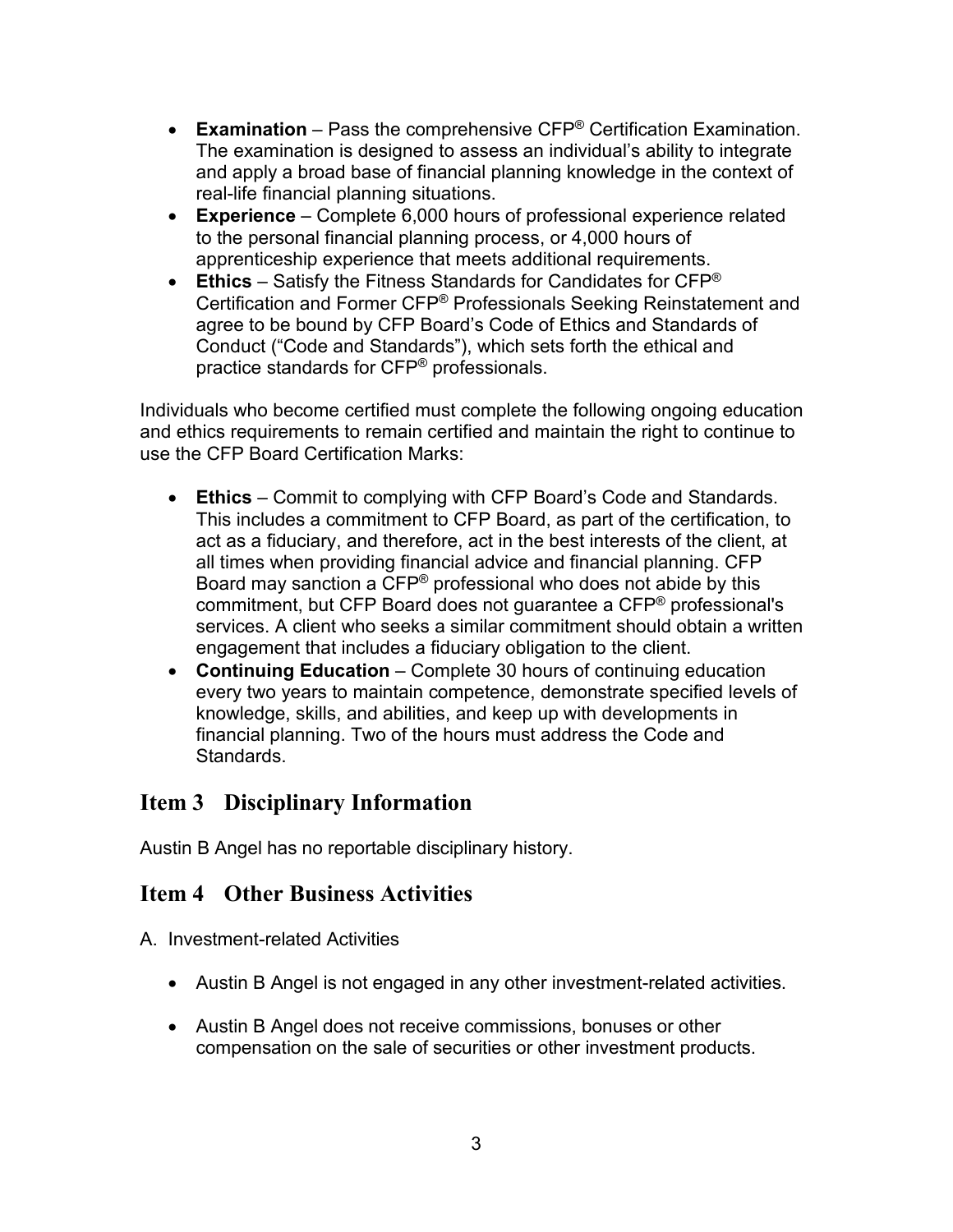B. Noninvestment-related Activities

Austin B Angel is not engaged in any other business or occupation that provides substantial compensation or involves a substantial amount of his time.

# **Item 5 Additional Compensation**

Austin B Angel's annual compensation is based, in part, on the amount of assets under management that Mr. Angel introduces to the Registrant and the number of clients that Mr. Angel introduces to the Registrant. Accordingly, Mr. Angel has a conflict of interest for recommending the Registrant to clients for investment advisory services, as the recommendation could be made on the basis of compensation to be received, rather than on a client or prospective client's best interests.

### **Item 6 Supervision**

**Supervisor:** Katie Fischer

**Title:** Chief Compliance Officer

**Phone Number:** 317-870-1379

All financial plans are reviewed by another staff member or the Chief Compliance Officer.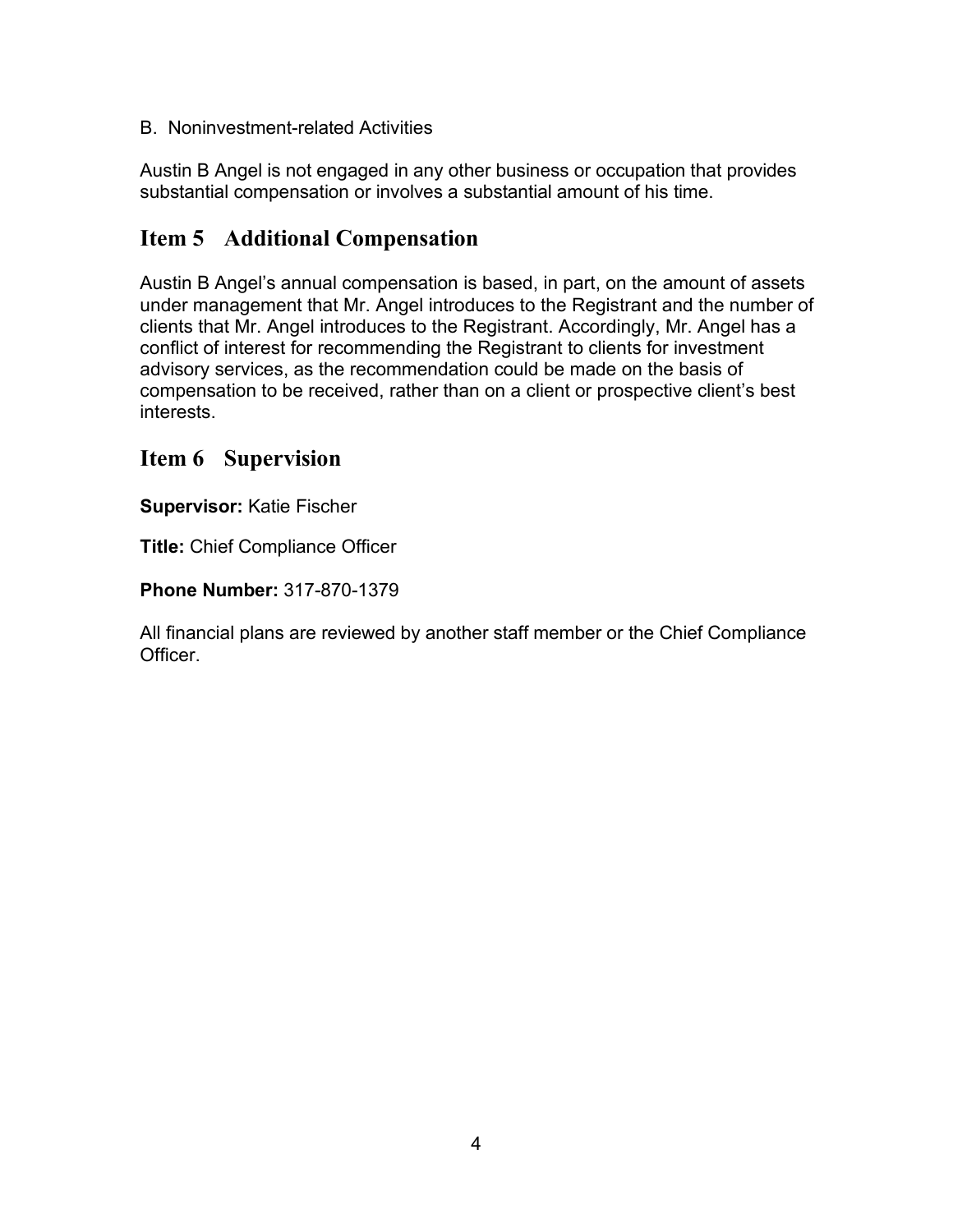#### **Part 2B of Form ADV:** *Brochure Supplement*

Jessica Lynn Bokhart 3105 E 98th Street Suite 170 Indianapolis, IN 46280 317-860-1085

### Market Street Wealth Management Advisors, LLC 3105 E 98th Street Suite 170 Indianapolis, IN 46280

May 20, 2022

This Brochure Supplement provides information about Jessica Lynn Bokhart that supplements the Market Street Wealth Management Advisors, LLC brochure. You should have received a copy of that brochure. Please contact Katie J. Fischer if you did not receive Market Street Wealth Management Advisors, LLC's brochure or if you have any questions about the contents of this supplement.

Additional information about Jessica Lynn Bokhart is available on the SEC's website at [www.adviserinfo.sec.gov](http://www.adviserinfo.sec.gov/)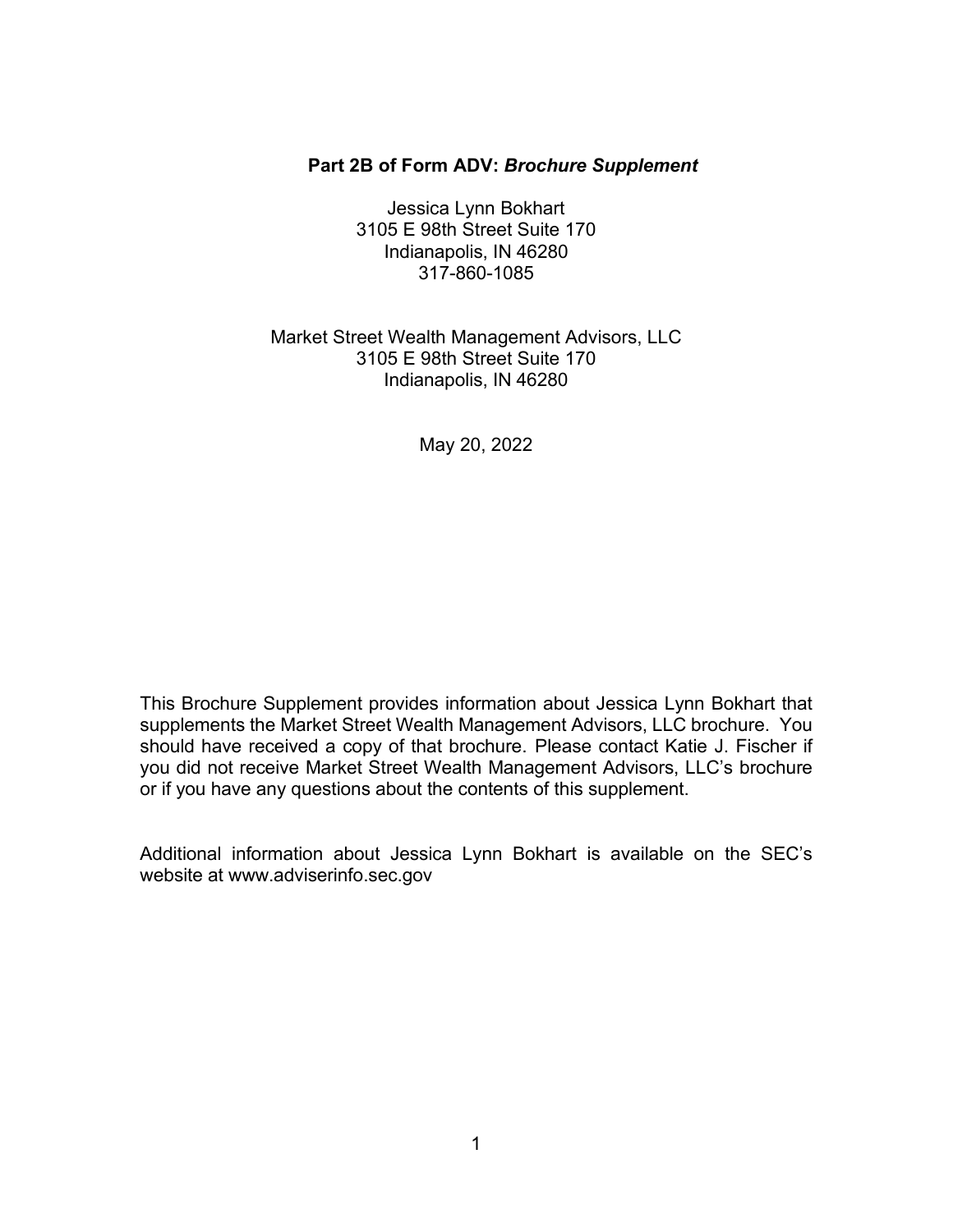# **Item 2 Educational, Background and Business Experience**

**Full Legal Name:** Jessica Lynn Bokhart **Born:** 1984

### **Education**

• Purdue University; BS, Financial Counseling & Planning; 2006

### **Business Experience**

• Market Street Wealth Management Advisors, LLC; Financial Planner; from 06/2006 to Present

### **Designations**

Jessica Lynn Bokhart has earned the following designation(s) and is in good standing with the granting authority:

• Certified Financial Planner™; Certified Financial Planner Board of Standards; 2009

### CERTIFIED FINANCIAL PLANNER™ professional

Jessica Lynn Bokhart is certified for financial planning services in the United States by Certified Financial Planner Board of Standards, Inc. ("CFP Board"). Therefore, she may refer to herself as a CERTIFIED FINANCIAL PLANNER™ professional or a CFP® professional, and she may use these and CFP Board's other certification marks (the "CFP Board Certification Marks"). The CFP® certification is voluntary. No federal or state law or regulation requires financial planners to hold the CFP® certification. You may find more information about the CFP® certification at [www.cfp.net.](https://protect-us.mimecast.com/s/1HBOCqxoRqf1V6k3tXIH3k?domain=nam04.safelinks.protection.outlook.com)

CFP® professionals have met CFP Board's high standards for education, examination, experience, and ethics. To become a CFP® professional, an individual must fulfill the following requirements:

• **Education** – Earn a bachelor's degree or higher from an accredited college or university and complete CFP Board-approved coursework at a college or university through a CFP Board Registered Program. The coursework covers the financial planning subject areas CFP Board has determined are necessary for the competent and professional delivery of financial planning services, as well as a comprehensive financial plan development capstone course. A candidate may satisfy some of the coursework requirement through other qualifying credentials.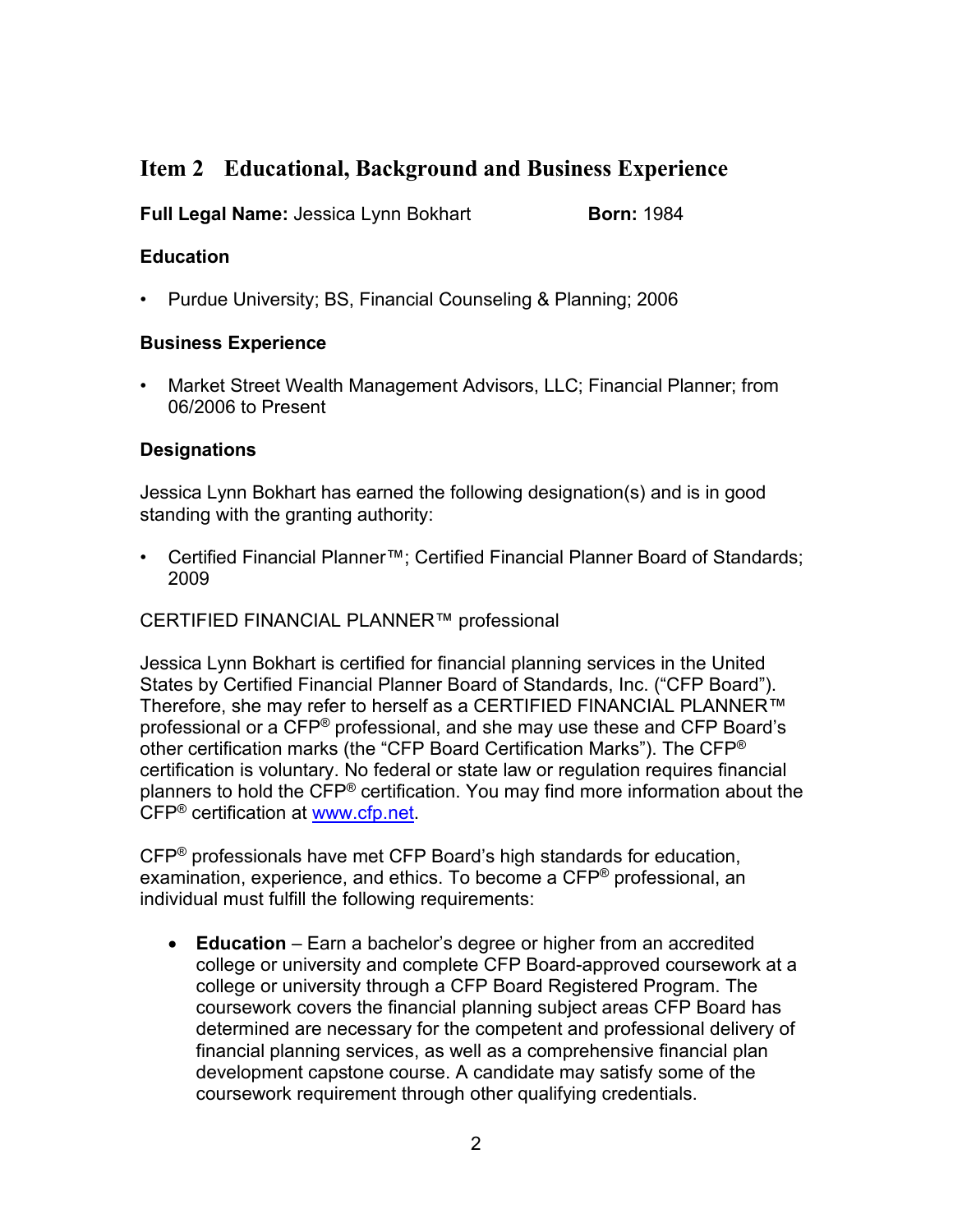- **Examination** Pass the comprehensive CFP® Certification Examination. The examination is designed to assess an individual's ability to integrate and apply a broad base of financial planning knowledge in the context of real-life financial planning situations.
- **Experience**  Complete 6,000 hours of professional experience related to the personal financial planning process, or 4,000 hours of apprenticeship experience that meets additional requirements.
- **Ethics** Satisfy the Fitness Standards for Candidates for CFP® Certification and Former CFP® Professionals Seeking Reinstatement and agree to be bound by CFP Board's Code of Ethics and Standards of Conduct ("Code and Standards"), which sets forth the ethical and practice standards for CFP® professionals.

Individuals who become certified must complete the following ongoing education and ethics requirements to remain certified and maintain the right to continue to use the CFP Board Certification Marks:

- **Ethics** Commit to complying with CFP Board's Code and Standards. This includes a commitment to CFP Board, as part of the certification, to act as a fiduciary, and therefore, act in the best interests of the client, at all times when providing financial advice and financial planning. CFP Board may sanction a CFP® professional who does not abide by this commitment, but CFP Board does not guarantee a CFP® professional's services. A client who seeks a similar commitment should obtain a written engagement that includes a fiduciary obligation to the client.
- **Continuing Education** Complete 30 hours of continuing education every two years to maintain competence, demonstrate specified levels of knowledge, skills, and abilities, and keep up with developments in financial planning. Two of the hours must address the Code and Standards.

# **Item 3 Disciplinary Information**

Jessica Lynn Bokhart has no reportable disciplinary history.

# **Item 4 Other Business Activities**

- A. Investment-related Activities
	- Jessica Lynn Bokhart is not engaged in any other investment-related activities.
	- Jessica Lynn Bokhart does not receive commissions, bonuses or other compensation on the sale of securities or other investment products.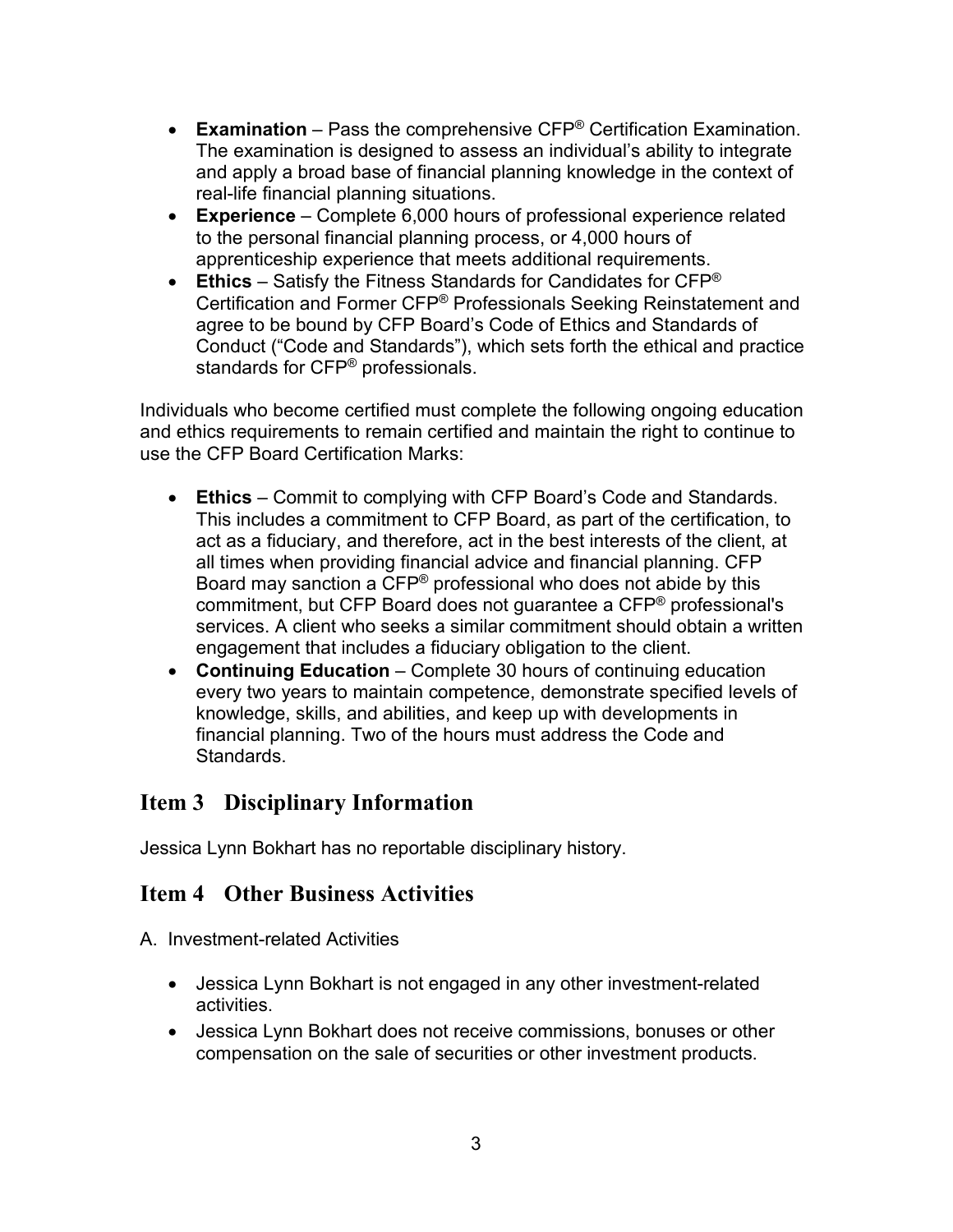- B. Noninvestment-related Activities
	- Jessica Lynn Bokhart is on the Board of Directors and on the Investment Committee at Montgomery County Community Foundation. Within her service to the Board of Directors, she is Vice President for the Steering Committee of the Women's Legacy Fund. She started in June 2018, rendering 2-4 hours per week with \$0 income.
	- Jessica Lynn Bokhart is one of the Board of Directors at Lew Wallace Preservation Society. She started March 2012, rendering 4 hours per quarter with \$0 income.

### **Item 5 Additional Compensation**

Jessica Lynn Bokhart does not receive any economic benefit from a non-advisory client for the provision of advisory services.

### **Item 6 Supervision**

**Supervisor:** Katie Fischer

**Title:** Chief Compliance Officer

**Phone Number:** 317-870-1379

All financial plans are reviewed by another staff member or the Chief Compliance **Officer**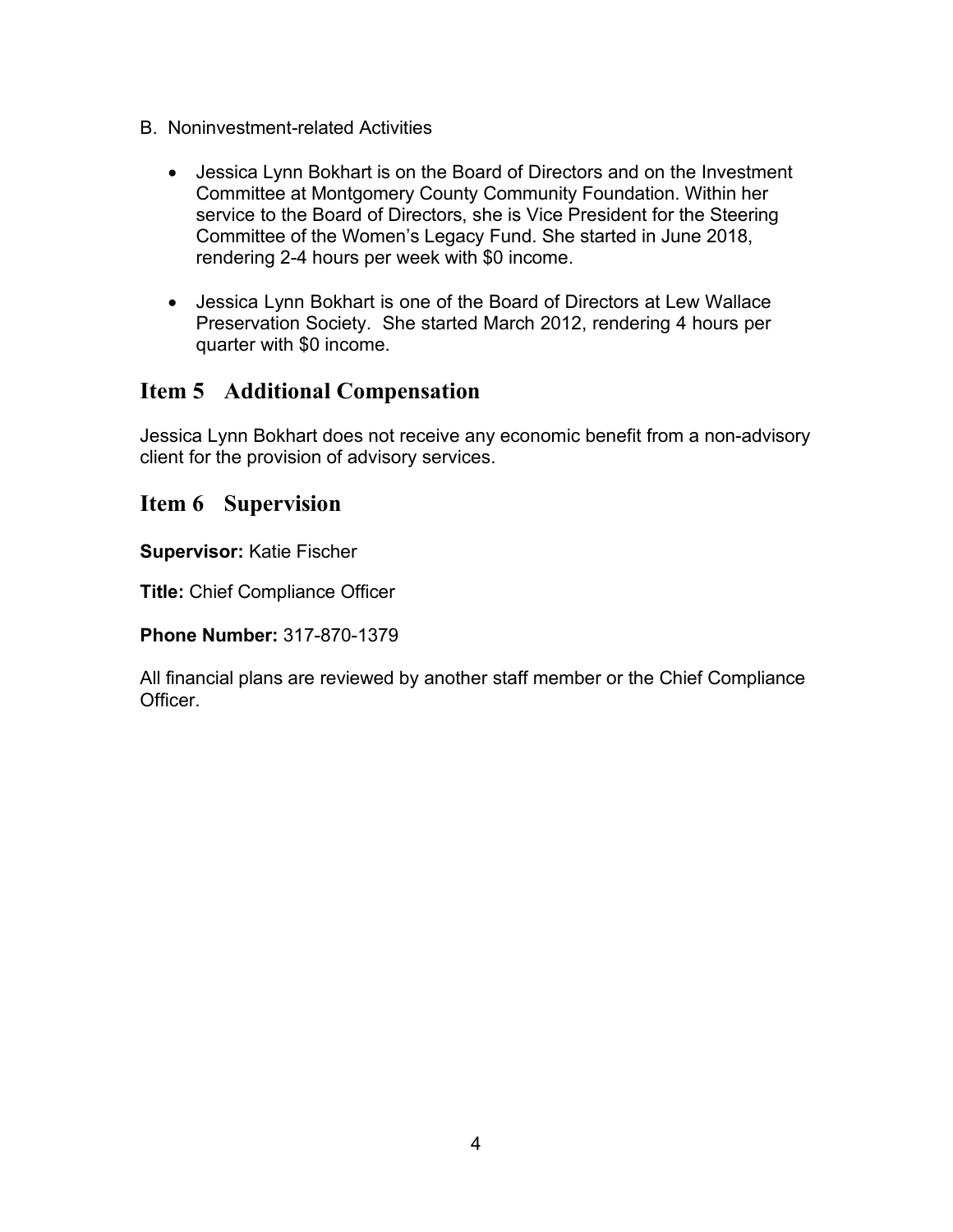#### **Part 2B of Form ADV:** *Brochure Supplement*

Jared Austin Defore 3105 E 98th Street Suite 170 Indianapolis, IN 46280 317-522-5459

### Market Street Wealth Management Advisors, LLC 3105 E 98th Street Suite 170 Indianapolis, IN 46280

May 20, 2022

This Brochure Supplement provides information about Jared Austin Defore that supplements the Market Street Wealth Management Advisors, LLC brochure. You should have received a copy of that brochure. Please contact Katie J Fischer if you did not receive Market Street Wealth Management Advisors, LLC's brochure or if you have any questions about the contents of this supplement.

Additional information about Jared Austin Defore is available on the SEC's website [at www.adviserinfo.sec.gov](http://www.adviserinfo.sec.gov/)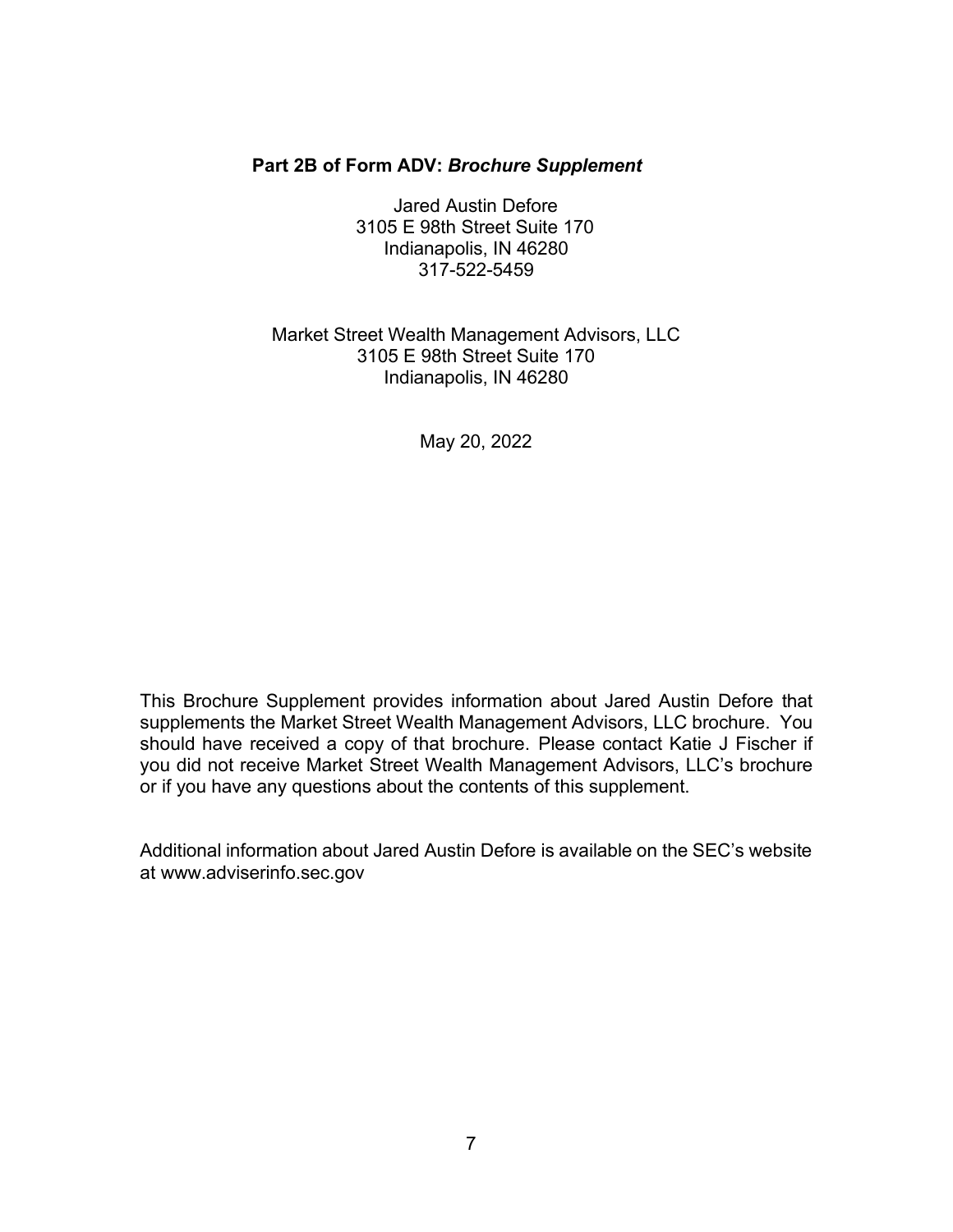# **Item 2 Educational, Background and Business Experience**

### **Full Legal Name:** Jared Austin Defore **Born: 1985**

### **Education**

• Indiana State University; BS, Accounting; Finance & Business Administration 2009

### **Business Experience**

- Market Street Wealth Management Advisors, LLC; Financial Planner; from 08/2014 to Present
- BKD, LLP; Senior Tax Associate; 01/2012 to 07/2014
- Calumet Specialty Products Partners, LLP; Staff Accountant; 06/2009 to 12/2011

### **Designations**

Jared Austin Defore has earned the following designation(s) and is in good standing with the granting authority:

Certified Financial Planner™; Certified Financial Planner Board of Standards; 2016

CERTIFIED FINANCIAL PLANNER™ professional

Jared Austin Defore is certified for financial planning services in the United States by Certified Financial Planner Board of Standards, Inc. ("CFP Board"). Therefore, he may refer to himself as a CERTIFIED FINANCIAL PLANNER™ professional or a CFP® professional, and he may use these and CFP Board's other certification marks (the "CFP Board Certification Marks"). The CFP® certification is voluntary. No federal or state law or regulation requires financial planners to hold the CFP® certification. You may find more information about the CFP® certification at [www.cfp.net.](https://protect-us.mimecast.com/s/1HBOCqxoRqf1V6k3tXIH3k?domain=nam04.safelinks.protection.outlook.com)

CFP® professionals have met CFP Board's high standards for education, examination, experience, and ethics. To become a CFP® professional, an individual must fulfill the following requirements:

• **Education** – Earn a bachelor's degree or higher from an accredited college or university and complete CFP Board-approved coursework at a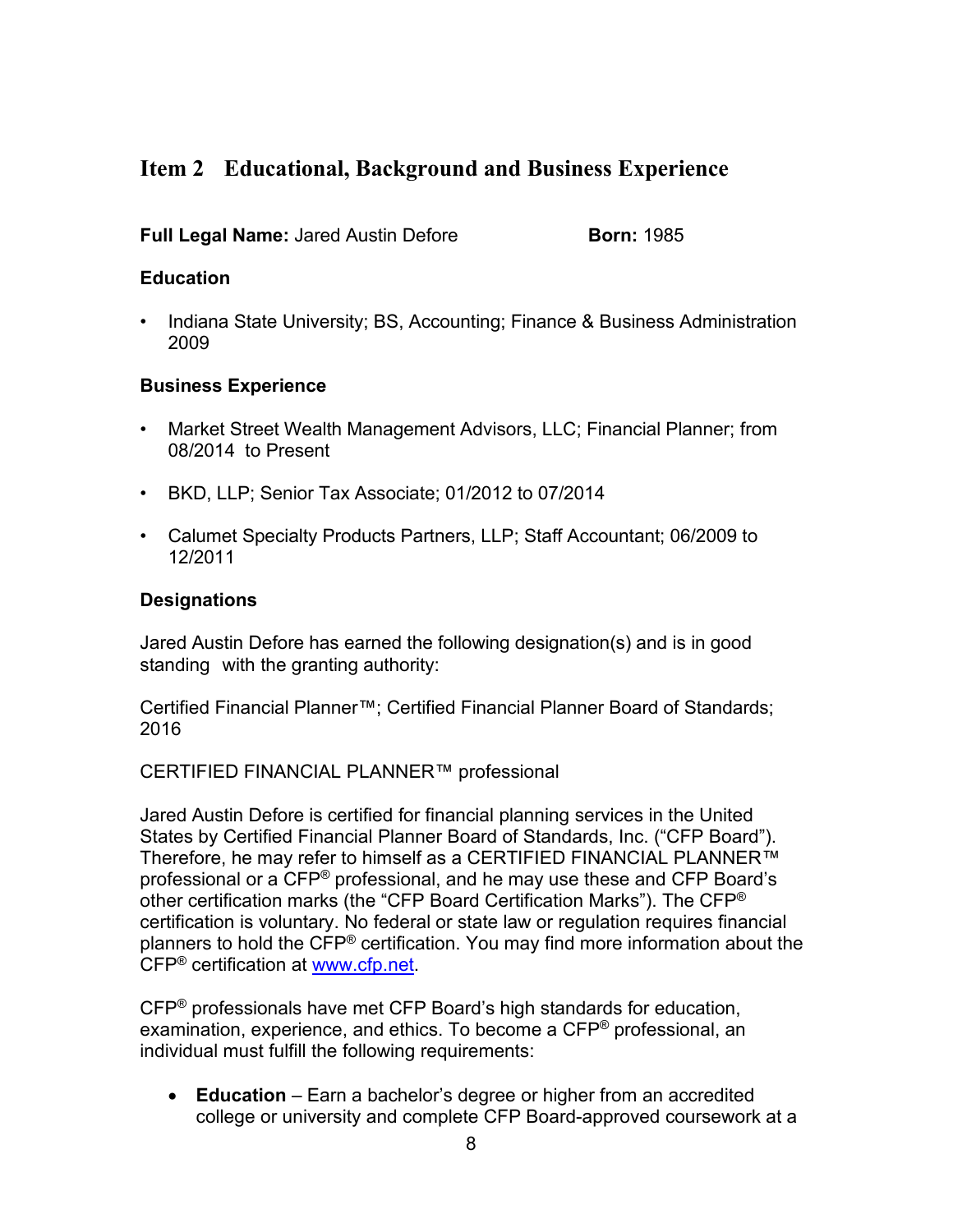college or university through a CFP Board Registered Program. The coursework covers the financial planning subject areas CFP Board has determined are necessary for the competent and professional delivery of financial planning services, as well as a comprehensive financial plan development capstone course. A candidate may satisfy some of the coursework requirement through other qualifying credentials.

- **Examination** Pass the comprehensive CFP® Certification Examination. The examination is designed to assess an individual's ability to integrate and apply a broad base of financial planning knowledge in the context of real-life financial planning situations.
- **Experience**  Complete 6,000 hours of professional experience related to the personal financial planning process, or 4,000 hours of apprenticeship experience that meets additional requirements.
- **Ethics** Satisfy the Fitness Standards for Candidates for CFP® Certification and Former CFP® Professionals Seeking Reinstatement and agree to be bound by CFP Board's Code of Ethics and Standards of Conduct ("Code and Standards"), which sets forth the ethical and practice standards for CFP® professionals.

Individuals who become certified must complete the following ongoing education and ethics requirements to remain certified and maintain the right to continue to use the CFP Board Certification Marks:

- **Ethics** Commit to complying with CFP Board's Code and Standards. This includes a commitment to CFP Board, as part of the certification, to act as a fiduciary, and therefore, act in the best interests of the client, at all times when providing financial advice and financial planning. CFP Board may sanction a CFP® professional who does not abide by this commitment, but CFP Board does not guarantee a CFP® professional's services. A client who seeks a similar commitment should obtain a written engagement that includes a fiduciary obligation to the client.
- **Continuing Education** Complete 30 hours of continuing education every two years to maintain competence, demonstrate specified levels of knowledge, skills, and abilities, and keep up with developments in financial planning. Two of the hours must address the Code and **Standards**
- Certified Public Accountant; Indiana Professional Licensing Agency Accountancy; 2014

Those with the CPA designation have demonstrated competency in the areas of accounting, auditing, taxation and business law. To sit for the CPA examination, the candidate must possess a baccalaureate degree with and have completed at least 150 semester hours of coursework with at least 24 of those semester hours in accounting. To maintain the CPA designation, one must complete 120 hours of approved continuing education every three years.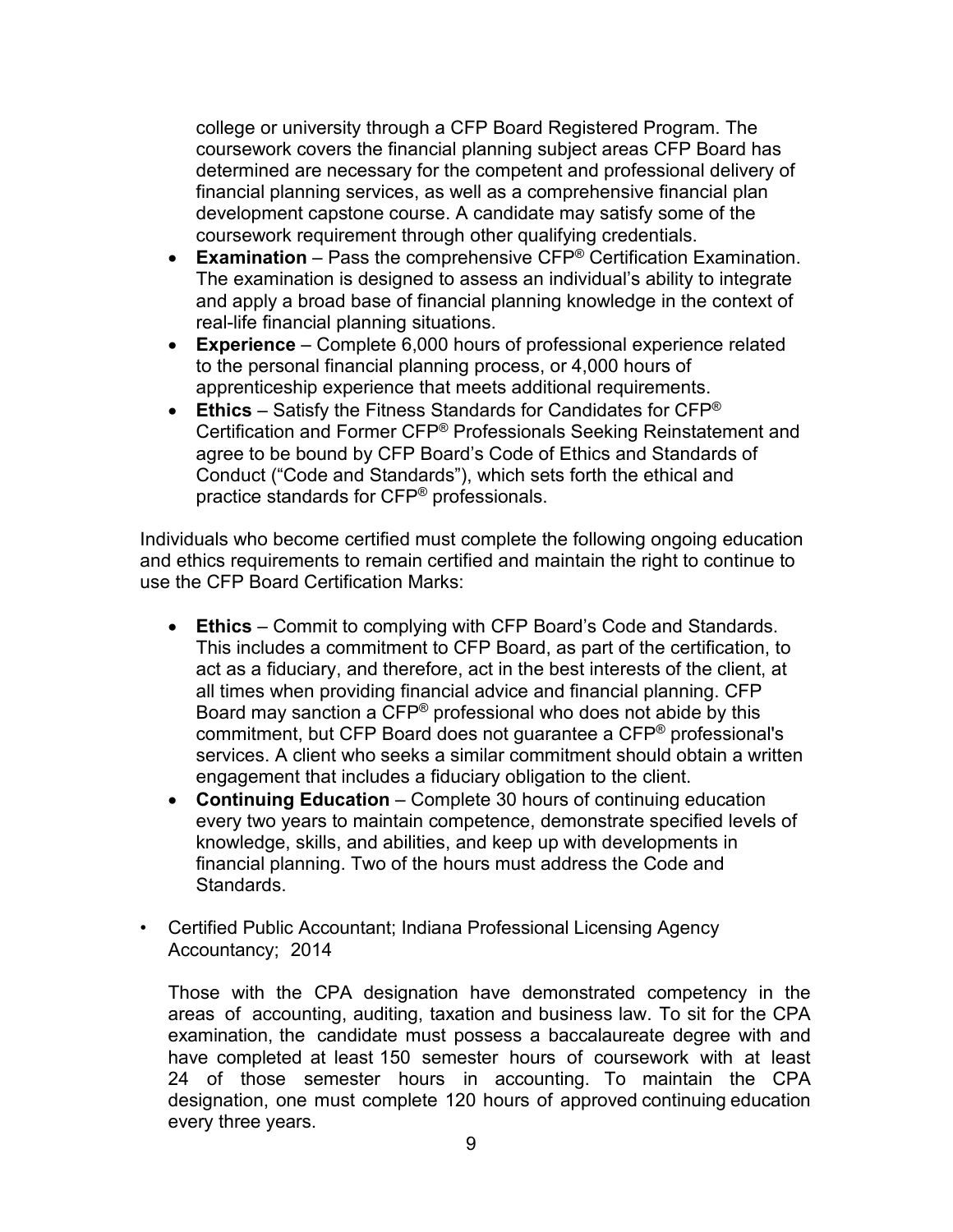• Personal Financial Specialist; American Institute of Certified Public Accountants "AICPA"); 2017

Jared Austin Defore has held the designation of Personal Financial Specialist ("PFS") since 2017. The PFS credential demonstrates that an individual has met the minimum education, experience and testing required of a CPA in addition to a minimum level of expertise in personal financial planning. To attain the PFS credential, a candidate must hold an unrevoked CPA license, certificate, or permit, none of which are in inactive status; fulfill 3,000 hours of personal financial planning business experience; complete 75 hours of personal financial planning CPE credits; pass a comprehensive financial planning exam and be an active member of the AICPA. A PFS credential holder is required to adhere to AICPA's *Code of Professional Conduct* and the *Statement on Standards in Personal Financial Planning Services,* when providing personal financial planning services<sup>4</sup>. To maintain their PFS credential, the recipient must complete 60 hours of financial planning CPE credits every three years. The PFS credential is administered through the AICPA.

# **Item 3 Disciplinary Information**

Jared Austin Defore has no reportable disciplinary history.

### **Item 4 Other Business Activities**

A. Investment-related Activities

- Jared Austin Defore is not engaged in any other investmentrelated activities.
- Jared Austin Defore does not receive commissions, bonuses or other compensation on the sale of securities or other investment products.
- B. Noninvestment-related Activities

Jared Austin Defore is not engaged in any other business or occupation that provides substantial compensation or involves a substantial amount of his or her time.

### **Item 5 Additional Compensation**

Jared Austin Defore's annual compensation is based, in part, on the amount of assets under management that Mr. Defore introduces to the Registrant and the number of clients that Mr. Defore introduces to the Registrant. Accordingly, Mr. Defore has a conflict of interest for recommending the Registrant to clients for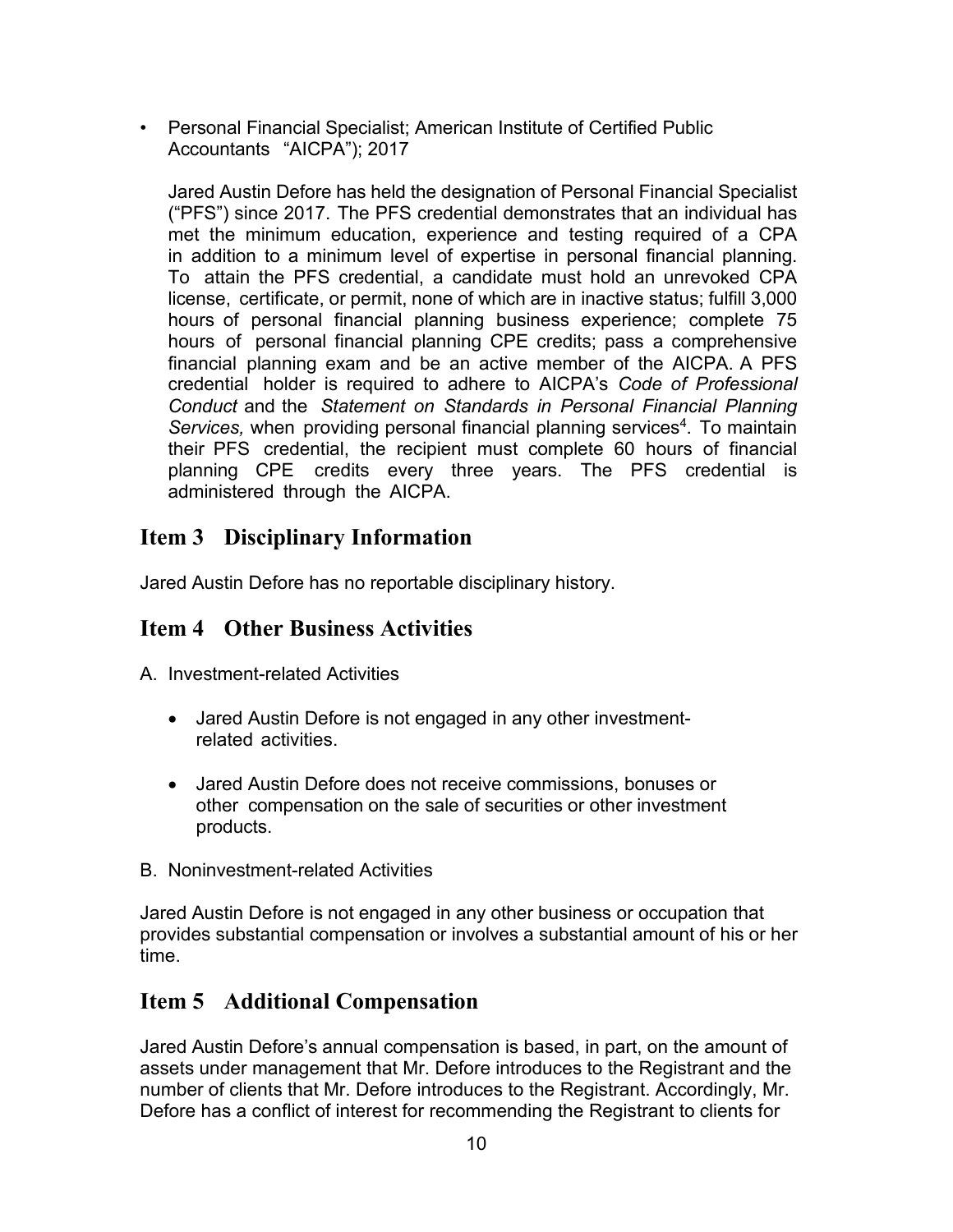investment advisory services, as the recommendation could be made on the basis of compensation to be received, rather than on a client or prospective client's best interests.

### **Item 6 Supervision**

**Supervisor:** Katie Fischer

**Title:** Chief Compliance Officer

**Phone Number:** 317-870-1379

All financial plans are reviewed by another staff member or the Chief Compliance Officer.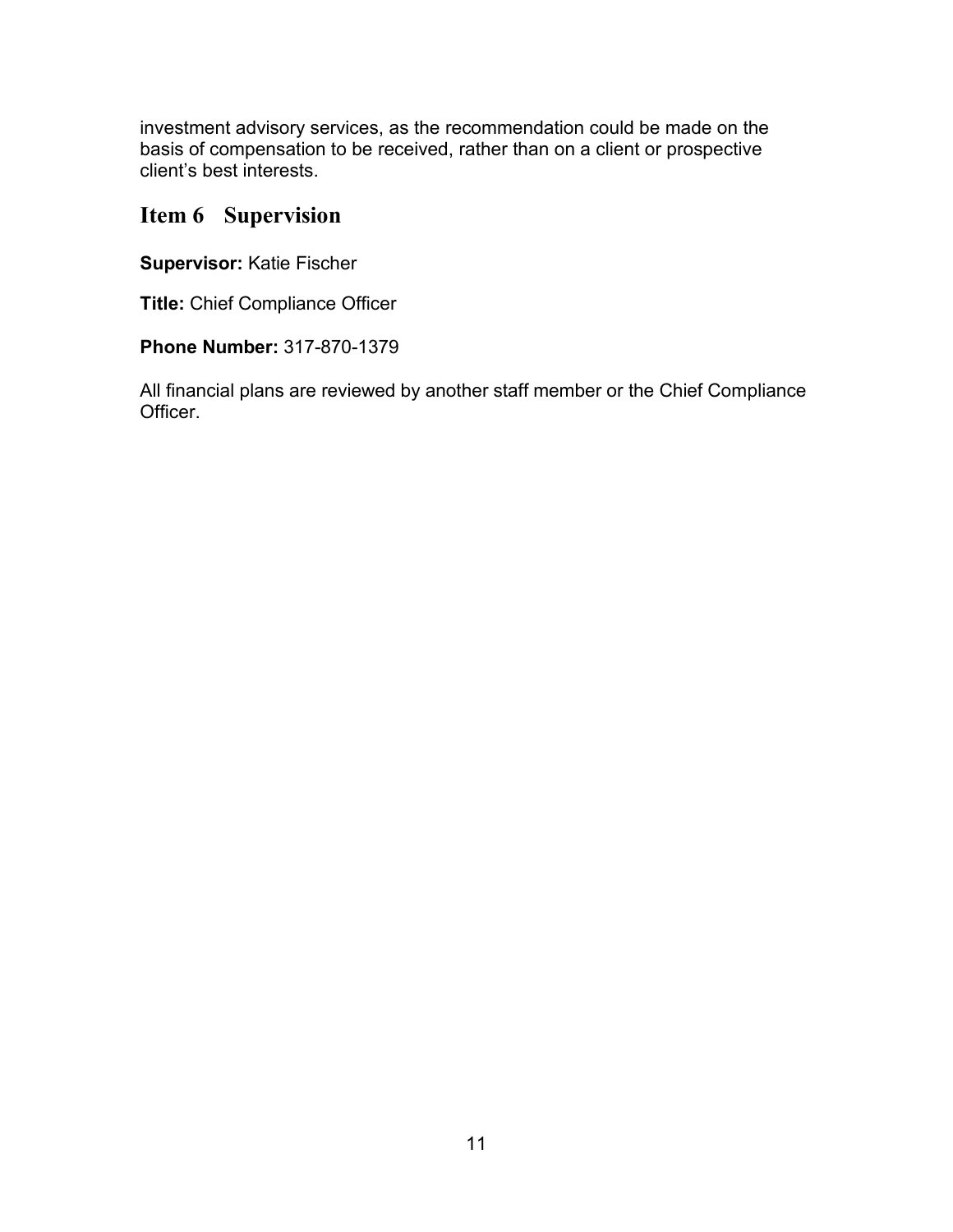#### **Part 2B of Form ADV:** *Brochure Supplement*

Kevin J. Ervin 3105 E 98th Street Suite 170 Indianapolis, IN 46280 317-860-1078

### Market Street Wealth Management Advisors, LLC 3105 E 98th Street Suite 170 Indianapolis, Indiana 46280

#### May 20, 2022

This Brochure Supplement provides information about Kevin J. Ervin that supplements the Market Street Wealth Management Advisors, LLC brochure. You should have received a copy of that brochure. Please contact Katie J Fischer if you did not receive Market Street Wealth Management Advisors, LLC's brochure or if you have any questions about the contents of this supplement.

Additional information about Kevin J. Ervin is available on the SEC's website at [www.adviserinfo.sec.gov.](http://www.adviserinfo.sec.gov/)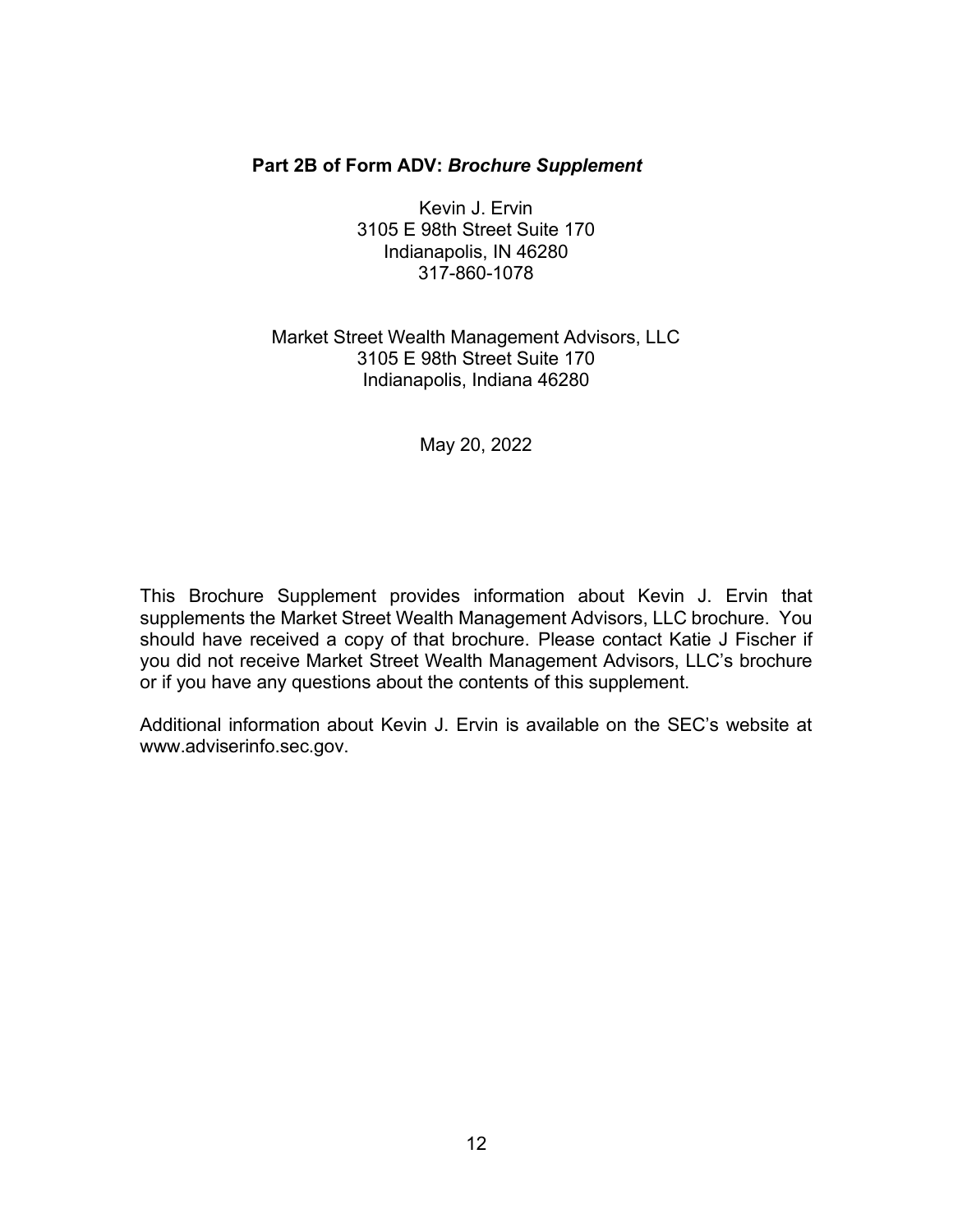# **Item 2 Educational, Background and Business Experience**

### **Full Legal Name:** Kevin J. Ervin **Born: 1960**

### **Education**

- Ball State University; BS, Accounting; 1982
- Indiana University; MBA, Finance; 1989

### **Business Experience**

- Market Street Wealth Management Advisors, LLC; Managing Partner; from 10/2001 to 1/2022.
- Huntington National Bank; Sr. Vice President; from 11/1987 to 10/2000
- Bank One; Assistant Vice President; from 05/1983 to 11/1987
- Arthur Andersen & Co.; Staff Accountant; from 06/1982 to 05/1983

### **Designations**

Kevin J. Ervin has earned the following designation(s) and is in good standing with the granting authority:

• Certified Public Accountant; Indiana Professional Licensing Agency Accountancy; 1987

Those with the CPA designation have demonstrated competency in the areas of accounting, auditing, taxation and business law. To sit for the CPA examination, the candidate must possess a baccalaureate degree with and have completed at least 150 semester hours of coursework with at least 24 of those semester hours in accounting. To maintain the CPA designation, one must complete 120 hours of approved continuing education every three years.

• Certified Financial Planner™; Certified Financial Planner Board of Standards; 1998

CERTIFIED FINANCIAL PLANNER™ professional

Kevin J. Ervin is certified for financial planning services in the United States by Certified Financial Planner Board of Standards, Inc. ("CFP Board"). Therefore, he may refer to himself as a CERTIFIED FINANCIAL PLANNER™ professional or a CFP<sup>®</sup> professional, and he may use these and CFP Board's other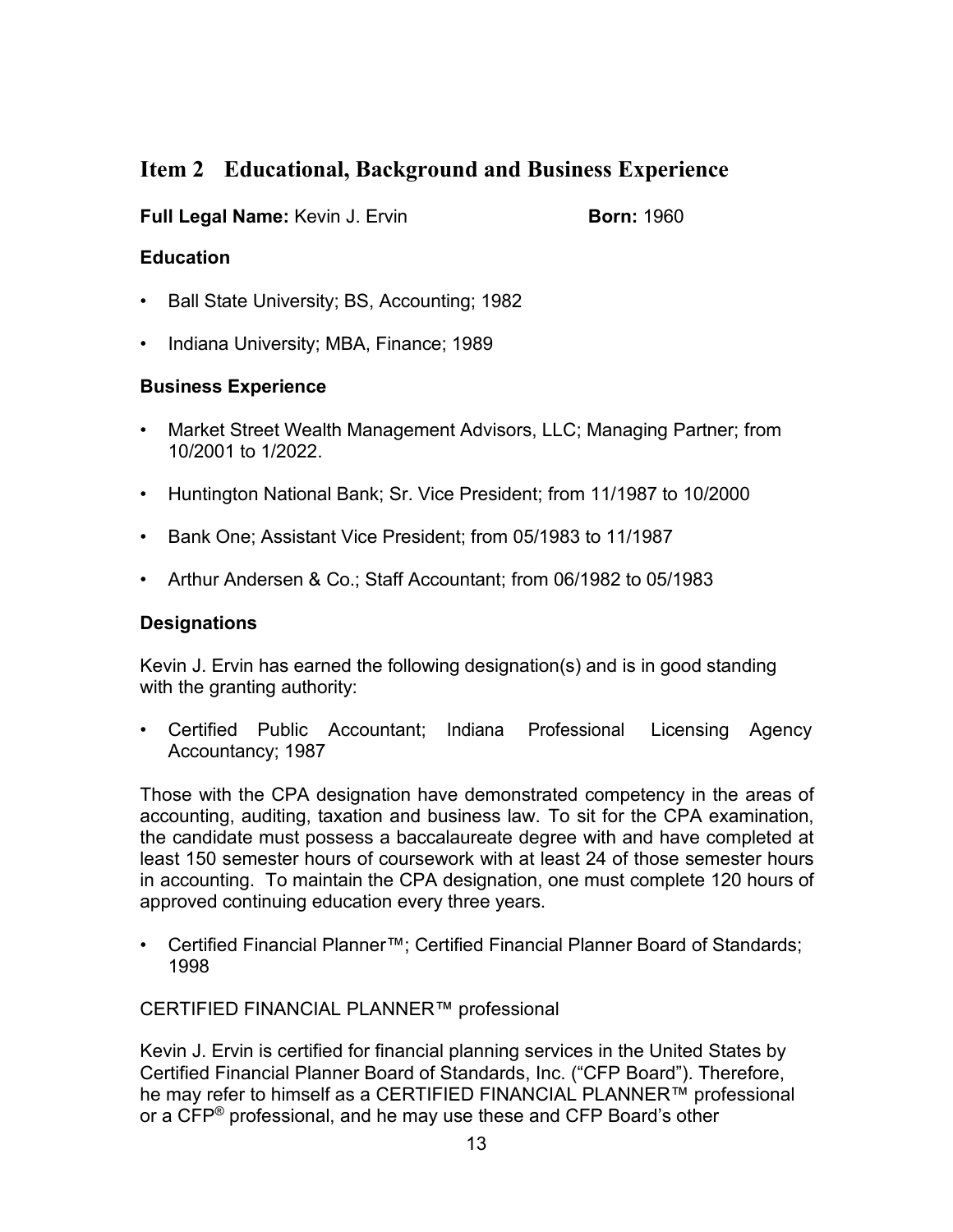certification marks (the "CFP Board Certification Marks"). The CFP® certification is voluntary. No federal or state law or regulation requires financial planners to hold the CFP<sup>®</sup> certification. You may find more information about the CFP<sup>®</sup> certification at [www.cfp.net.](https://protect-us.mimecast.com/s/1HBOCqxoRqf1V6k3tXIH3k?domain=nam04.safelinks.protection.outlook.com)

CFP® professionals have met CFP Board's high standards for education, examination, experience, and ethics. To become a CFP® professional, an individual must fulfill the following requirements:

- **Education** Earn a bachelor's degree or higher from an accredited college or university and complete CFP Board-approved coursework at a college or university through a CFP Board Registered Program. The coursework covers the financial planning subject areas CFP Board has determined are necessary for the competent and professional delivery of financial planning services, as well as a comprehensive financial plan development capstone course. A candidate may satisfy some of the coursework requirement through other qualifying credentials.
- **Examination** Pass the comprehensive CFP® Certification Examination. The examination is designed to assess an individual's ability to integrate and apply a broad base of financial planning knowledge in the context of real-life financial planning situations.
- **Experience**  Complete 6,000 hours of professional experience related to the personal financial planning process, or 4,000 hours of apprenticeship experience that meets additional requirements.
- **Ethics** Satisfy the Fitness Standards for Candidates for CFP® Certification and Former CFP® Professionals Seeking Reinstatement and agree to be bound by CFP Board's Code of Ethics and Standards of Conduct ("Code and Standards"), which sets forth the ethical and practice standards for CFP® professionals.

Individuals who become certified must complete the following ongoing education and ethics requirements to remain certified and maintain the right to continue to use the CFP Board Certification Marks:

- **Ethics** Commit to complying with CFP Board's Code and Standards. This includes a commitment to CFP Board, as part of the certification, to act as a fiduciary, and therefore, act in the best interests of the client, at all times when providing financial advice and financial planning. CFP Board may sanction a CFP® professional who does not abide by this commitment, but CFP Board does not guarantee a CFP® professional's services. A client who seeks a similar commitment should obtain a written engagement that includes a fiduciary obligation to the client.
- **Continuing Education** Complete 30 hours of continuing education every two years to maintain competence, demonstrate specified levels of knowledge, skills, and abilities, and keep up with developments in financial planning. Two of the hours must address the Code and Standards.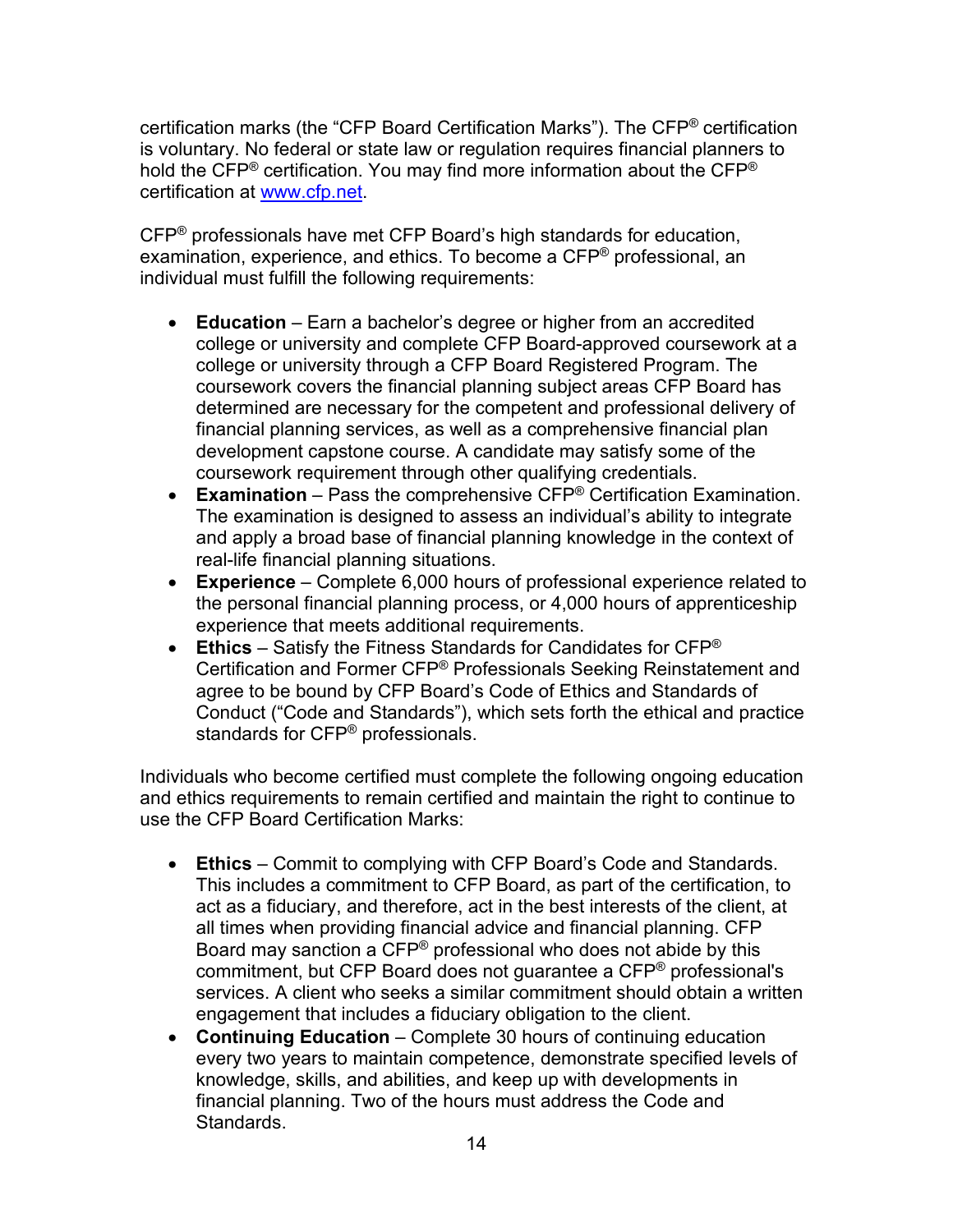# **Item 3 Disciplinary Information**

Kevin J. Ervin has no reportable disciplinary history.

# **Item 4 Other Business Activities**

A. Investment-related Activities

- Kevin J. Ervin is not engaged in any other investment-related activities.
- Kevin J. Ervin does not receive commissions, bonuses or other compensation on the sale of securities or other investment products.
- B. Noninvestment-related Activities

Kevin J. Ervin is not engaged in any other business or occupation that provides substantial compensation or involves a substantial amount of his time.

# **Item 5 Additional Compensation**

Kevin J. Ervin does not receive any economic benefit from a non-advisory client for the provision of advisory services.

# **Item 6 Supervision**

**Supervisor:** Katie Fischer

**Title:** Chief Compliance Officer

### **Phone Number:** 317-870-1379

All financial plans are reviewed by another staff member or the Chief Compliance Officer.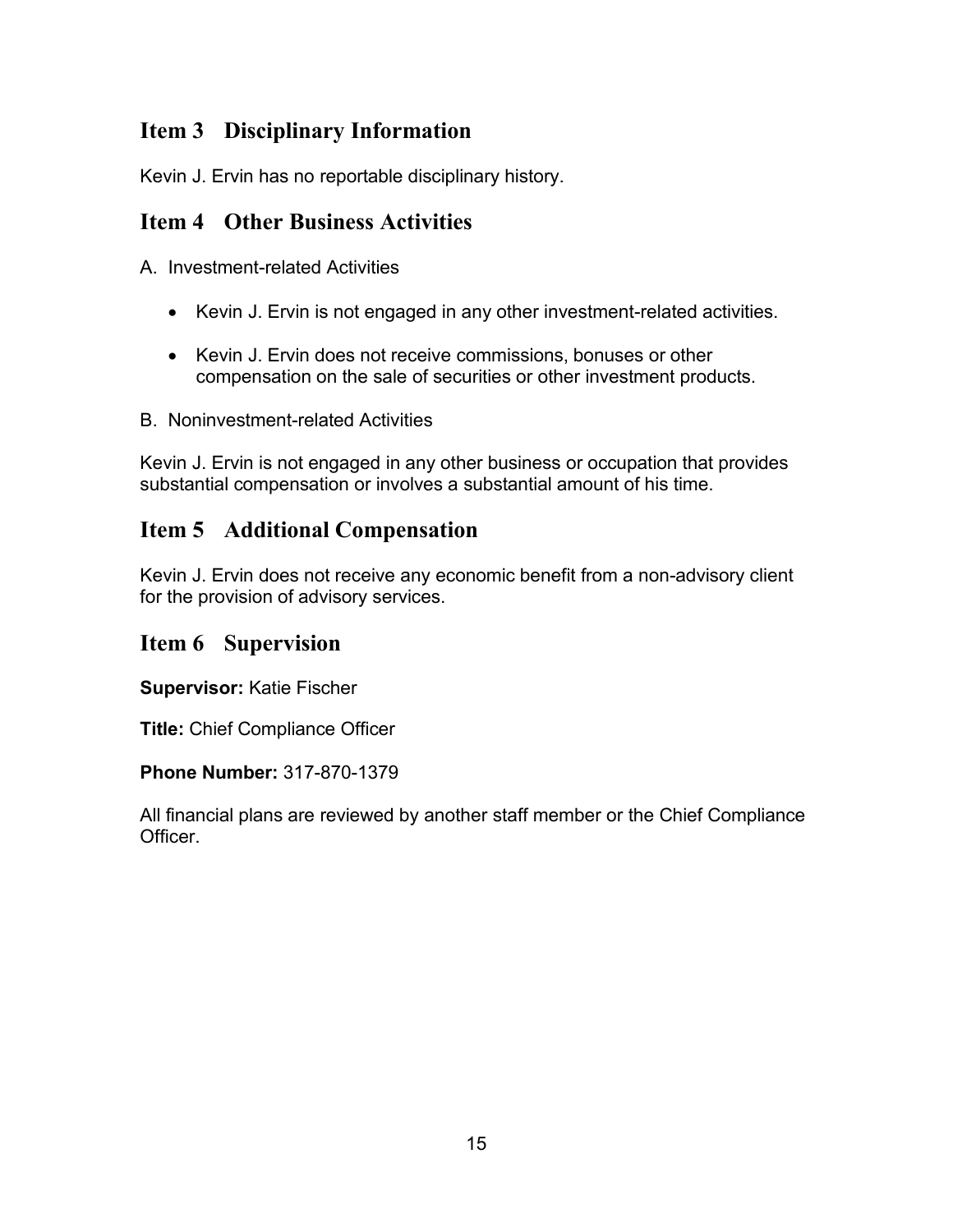#### **Part 2B of Form ADV:** *Brochure Supplement*

Katie J. Fischer 3105 E 98th Street Suite 170 Indianapolis, IN 46280 317-870-1379

Market Street Wealth Management Advisors, LLC 3105 E 98th Street Suite 170 Indianapolis, IN 46280

May 20, 2022

This Brochure Supplement provides information about Katie J. Fischer that supplements the Market Street Wealth Management Advisors, LLC brochure. You should have received a copy of that brochure. Please contact Katie J Fischer if you did not receive Market Street Wealth Management Advisors, LLC's brochure or if you have any questions about the contents of this supplement.

Additional information about Katie J. Fischer is available on the SEC's website at [www.adviserinfo.sec.gov](http://www.adviserinfo.sec.gov/)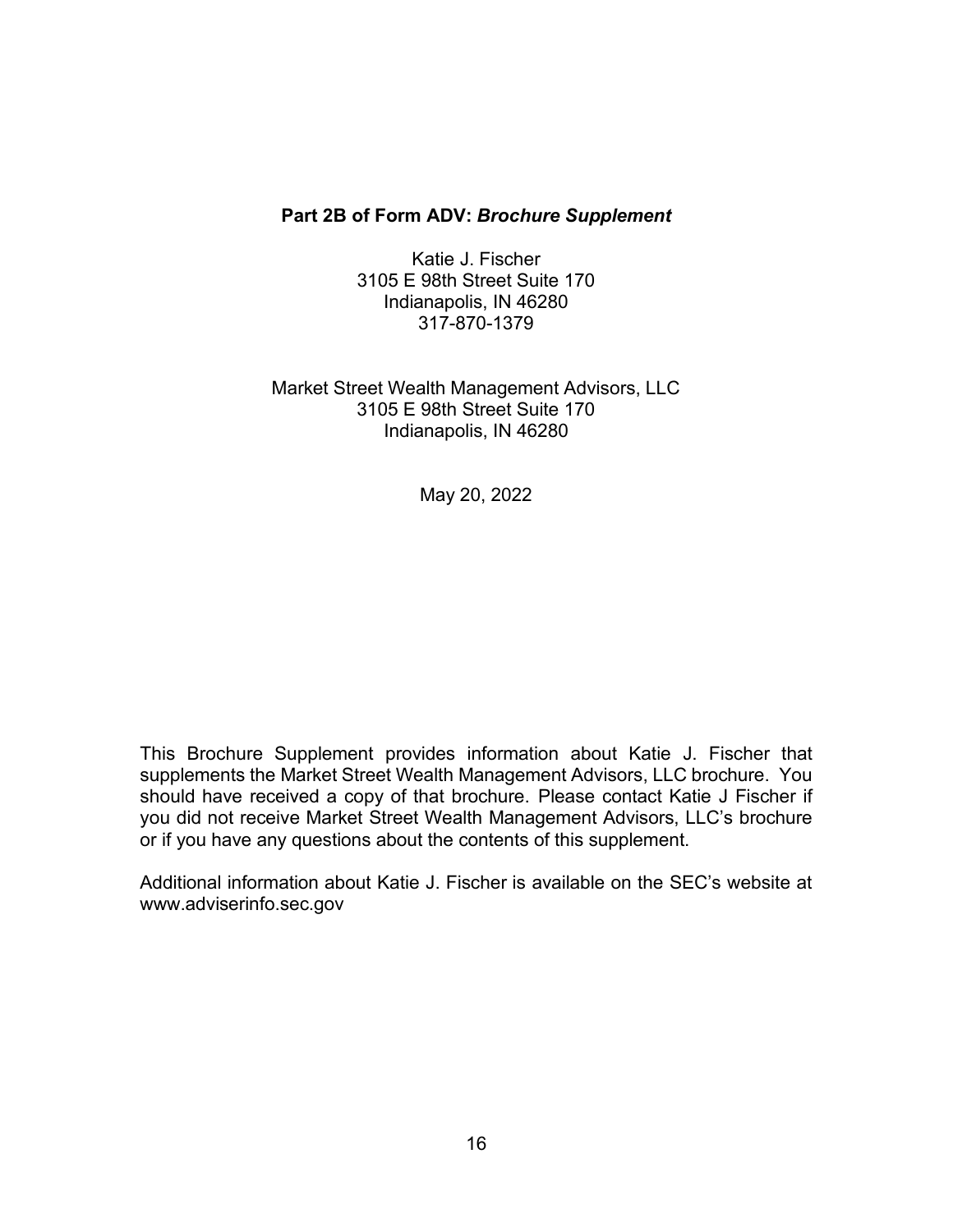# **Item 2 Educational Background and Business Experience**

### **Full Legal Name:** Katie J. Fischer **Born: 1987**

### **Education**

• Purdue University; BS, Financial Counseling & Planning

#### **Business Experience**

- Market Street Wealth Management Advisors, LLC; Financial Planner from 07/2013 to Present
- Payne Wealth Partners; Paraplanner, 10/2011 to 07/2013
- Heritage Federal Credit Union; Teller, 09/2010 to 10/2011
- Financial Planning Consultants; Intern, 08/2009 to 05/2010

### **Designations**

Katie J. Fischer has earned the following designation(s) and is in good standing with the granting authority:

Certified Financial Planner™; Certified Financial Planner Board of Standards; 2014

CERTIFIED FINANCIAL PLANNER™ professional

Katie J. Fischer is certified for financial planning services in the United States by Certified Financial Planner Board of Standards, Inc. ("CFP Board"). Therefore, he may refer to himself as a CERTIFIED FINANCIAL PLANNER™ professional or a CFP® professional, and he may use these and CFP Board's other certification marks (the "CFP Board Certification Marks"). The CFP® certification is voluntary. No federal or state law or regulation requires financial planners to hold the CFP<sup>®</sup> certification. You may find more information about the CFP<sup>®</sup> certification at [www.cfp.net.](https://protect-us.mimecast.com/s/1HBOCqxoRqf1V6k3tXIH3k?domain=nam04.safelinks.protection.outlook.com)

CFP® professionals have met CFP Board's high standards for education, examination, experience, and ethics. To become a CFP® professional, an individual must fulfill the following requirements:

• **Education** – Earn a bachelor's degree or higher from an accredited college or university and complete CFP Board-approved coursework at a college or university through a CFP Board Registered Program. The coursework covers the financial planning subject areas CFP Board has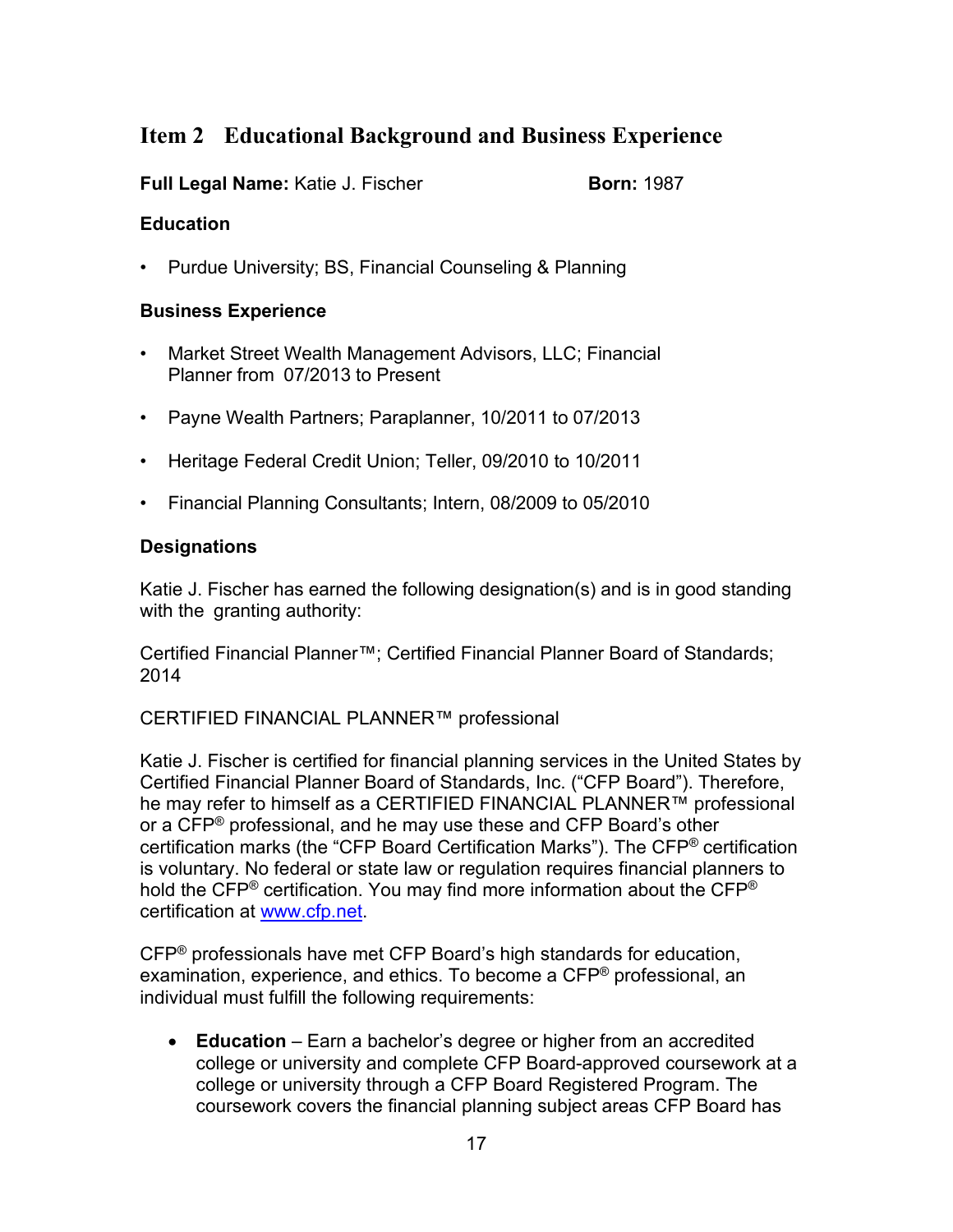determined are necessary for the competent and professional delivery of financial planning services, as well as a comprehensive financial plan development capstone course. A candidate may satisfy some of the coursework requirement through other qualifying credentials.

- **Examination** Pass the comprehensive CFP® Certification Examination. The examination is designed to assess an individual's ability to integrate and apply a broad base of financial planning knowledge in the context of real-life financial planning situations.
- **Experience**  Complete 6,000 hours of professional experience related to the personal financial planning process, or 4,000 hours of apprenticeship experience that meets additional requirements.
- **Ethics** Satisfy the Fitness Standards for Candidates for CFP® Certification and Former CFP® Professionals Seeking Reinstatement and agree to be bound by CFP Board's Code of Ethics and Standards of Conduct ("Code and Standards"), which sets forth the ethical and practice standards for CFP® professionals.

Individuals who become certified must complete the following ongoing education and ethics requirements to remain certified and maintain the right to continue to use the CFP Board Certification Marks:

- **Ethics** Commit to complying with CFP Board's Code and Standards. This includes a commitment to CFP Board, as part of the certification, to act as a fiduciary, and therefore, act in the best interests of the client, at all times when providing financial advice and financial planning. CFP Board may sanction a CFP® professional who does not abide by this commitment, but CFP Board does not guarantee a CFP® professional's services. A client who seeks a similar commitment should obtain a written engagement that includes a fiduciary obligation to the client.
- **Continuing Education** Complete 30 hours of continuing education every two years to maintain competence, demonstrate specified levels of knowledge, skills, and abilities, and keep up with developments in financial planning. Two of the hours must address the Code and **Standards**

### **Item 3 Disciplinary Information**

Katie J. Fischer has no reportable disciplinary history.

### **Item 4 Other Business Activities**

A. Investment-related Activities

- Katie J. Fischer is not engaged in any other investment-related activities.
- Katie J. Fischer does not receive commissions, bonuses or other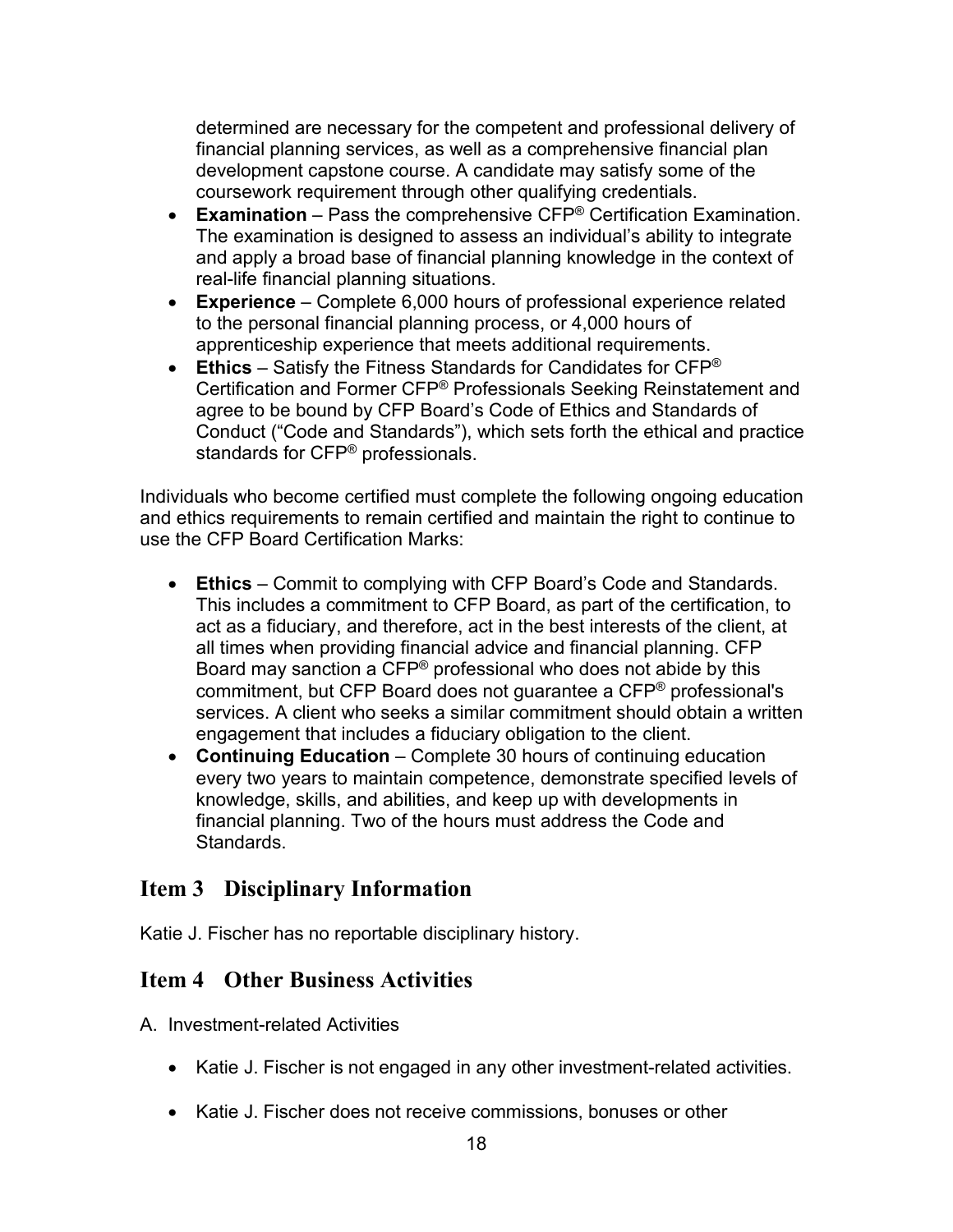compensation on the sale of securities or other investment products.

B. Noninvestment-related Activities

Katie J. Fischer is not engaged in any other business or occupation that provides substantial compensation or involves a substantial amount of his time.

### **Item 5 Additional Compensation**

Katie J. Fischer does not receive any economic benefit from a non-advisory client for the provision of advisory services.

### **Item 6 Supervision**

**Supervisor:** Jessica L. Bokhart

**Title:** Managing Partner

**Phone Number:** 317-860-1085

All financial plans are reviewed by another staff member or the Chief Compliance Officer.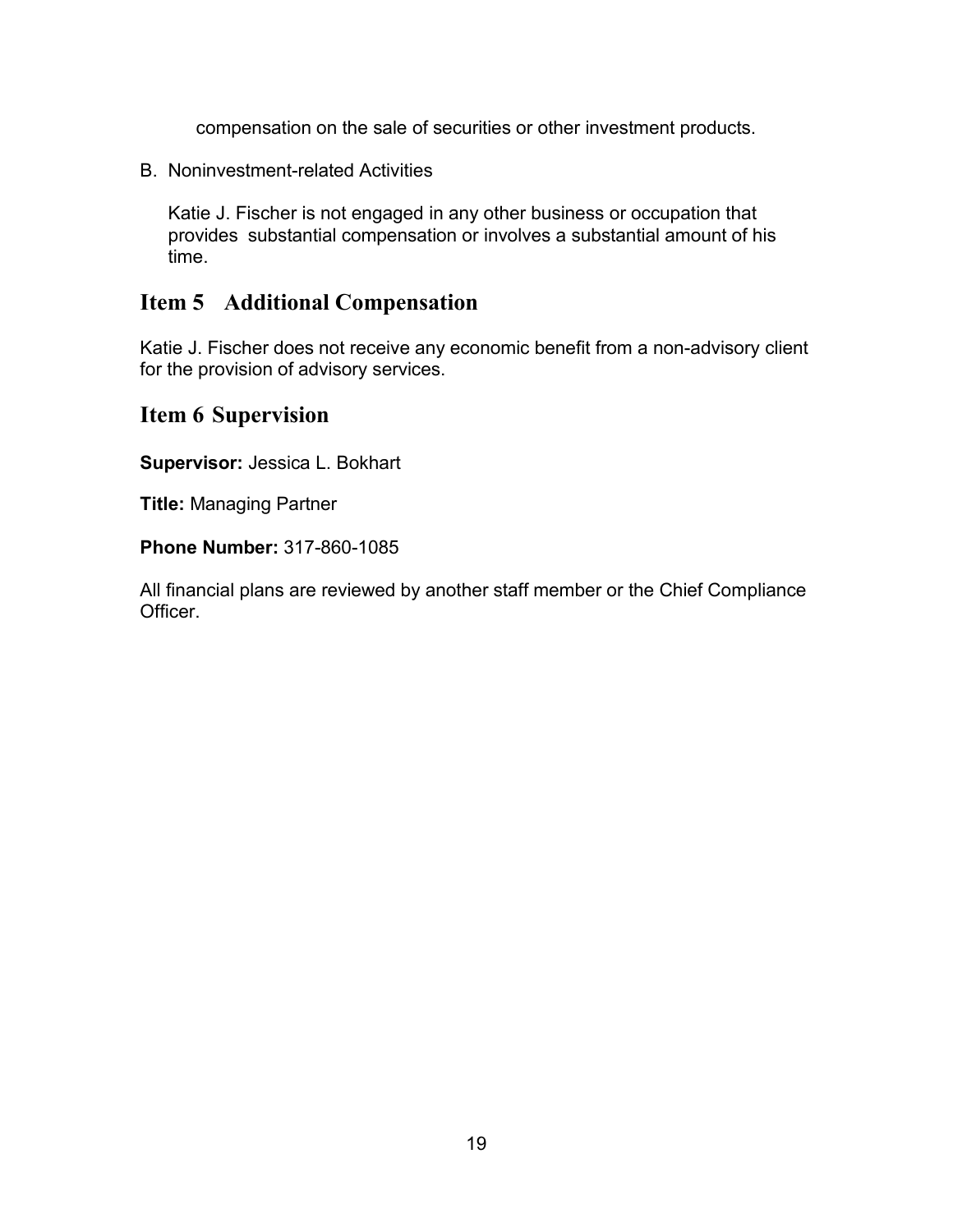#### **Part 2B of Form ADV:** *Brochure Supplement*

Patrick K. Roberts 3105 E 98TH STREET SUITE 170 Indianapolis, IN 46280 317-672-1951

### Market Street Wealth Management Advisors, LLC 3105 E 98TH STREET SUITE 170 Indianapolis, IN 46280

May 20, 2022

This Brochure Supplement provides information about Patrick K. Roberts that supplements the Market Street Wealth Management Advisors, LLC brochure. You should have received a copy of that brochure. Please contact Katie J Fischer if you did not receive Market Street Wealth Management Advisors, LLC's brochure or if you have any questions about the contents of this supplement.

Additional information about Patrick K. Roberts is available on the SEC's website [at www.adviserinfo.sec.gov.](http://www.adviserinfo.sec.gov/)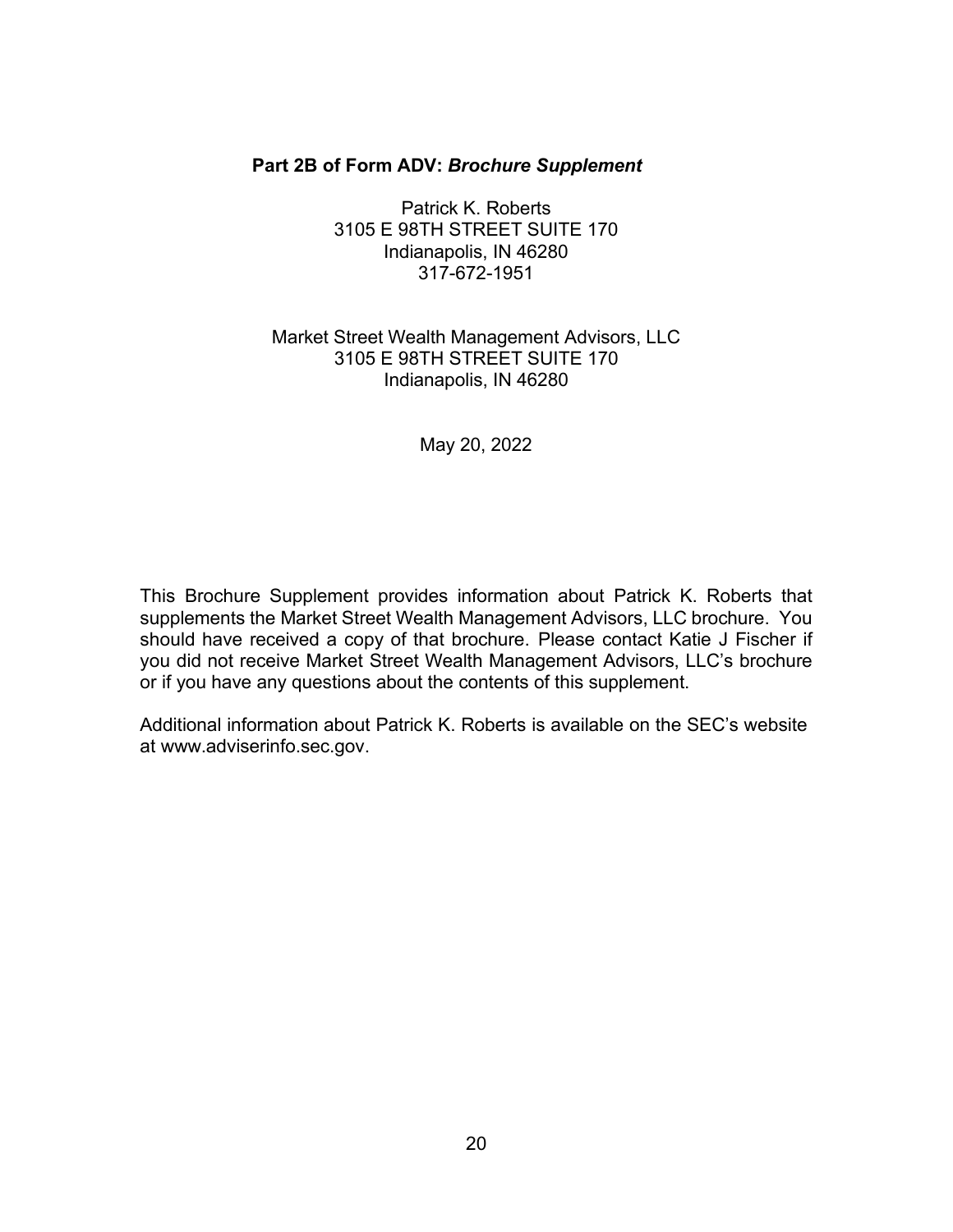# **Item 2 Educational, Background and Business Experience**

**Full Legal Name:** Patrick Kyle Roberts **Born: 1985** 

### **Education**

• Franklin College; BA, Accounting; 2008

### **Business Experience**

- Market Street Wealth Management Advisors, LLC; Investments & Operations Analyst; from 10/2015 to Present
- Veros Partners, Inc; Advisor; from 08/2008 to 07/2015

### **Designations**

Patrick K. Roberts has earned the following designation(s) and is in good standing with the granting authority:

• Certified Public Accountant; Indiana Professional Licensing Agency Accountancy; 2010

Those with the CPA designation have demonstrated competency in the areas of accounting, auditing, taxation and business law. To sit for the CPA examination, the candidate must possess a baccalaureate degree with and have completed at least 150 semester hours of coursework with at least 24 of those semester hours in accounting. To maintain the CPA designation, one must complete 120 hours of approved continuing education every three years.

### **Item 3 Disciplinary Information**

Patrick K. Roberts has no reportable disciplinary history.

### **Item 4 Other Business Activities**

A. Investment-Related Activities

- Patrick K. Roberts is the treasurer of the Lambda Chi Alpha Housing Corporation at Franklin College, in Franklin, IN. Tenure began in 2009, and meetings are as needed. Mr. Roberts does not receive any compensation for this activity.
- Patrick K. Roberts does not receive commissions, bonuses or other compensation on the sale of securities or other investment products.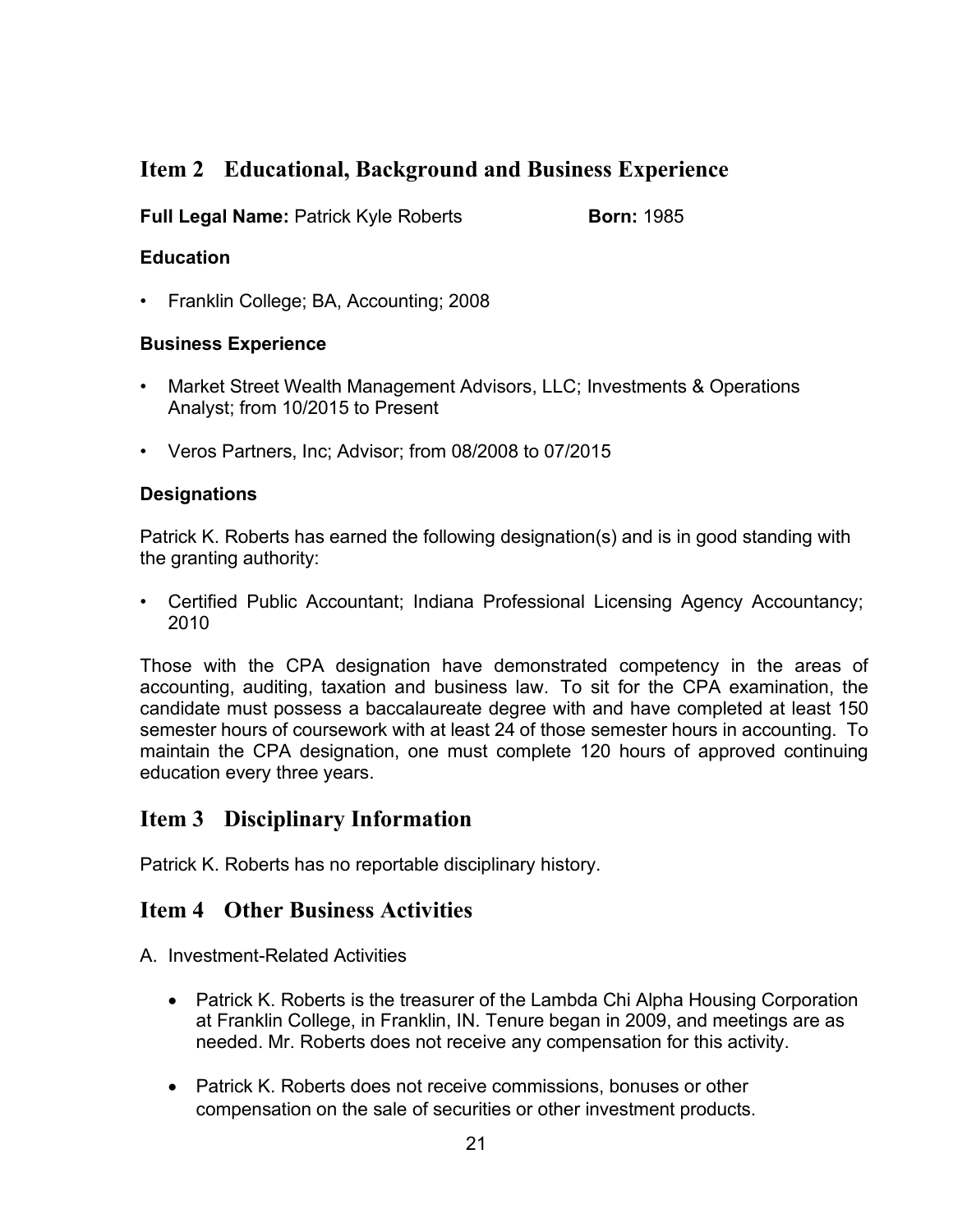B. Noninvestment-related Activities

Patrick K. Roberts is not engaged in any other business or occupation that provides substantial compensation or involves a substantial amount of his time.

### **Item 5 Additional Compensation**

Patrick K. Roberts does not receive any economic benefit from a non-advisory client for the provision of advisory services.

### **Item 6 Supervision**

**Supervisor:** Katie Fischer

**Title:** Chief Compliance Officer

**Phone Number:** 317-870-1379

All financial plans are reviewed by another staff member or the Chief Compliance **Officer**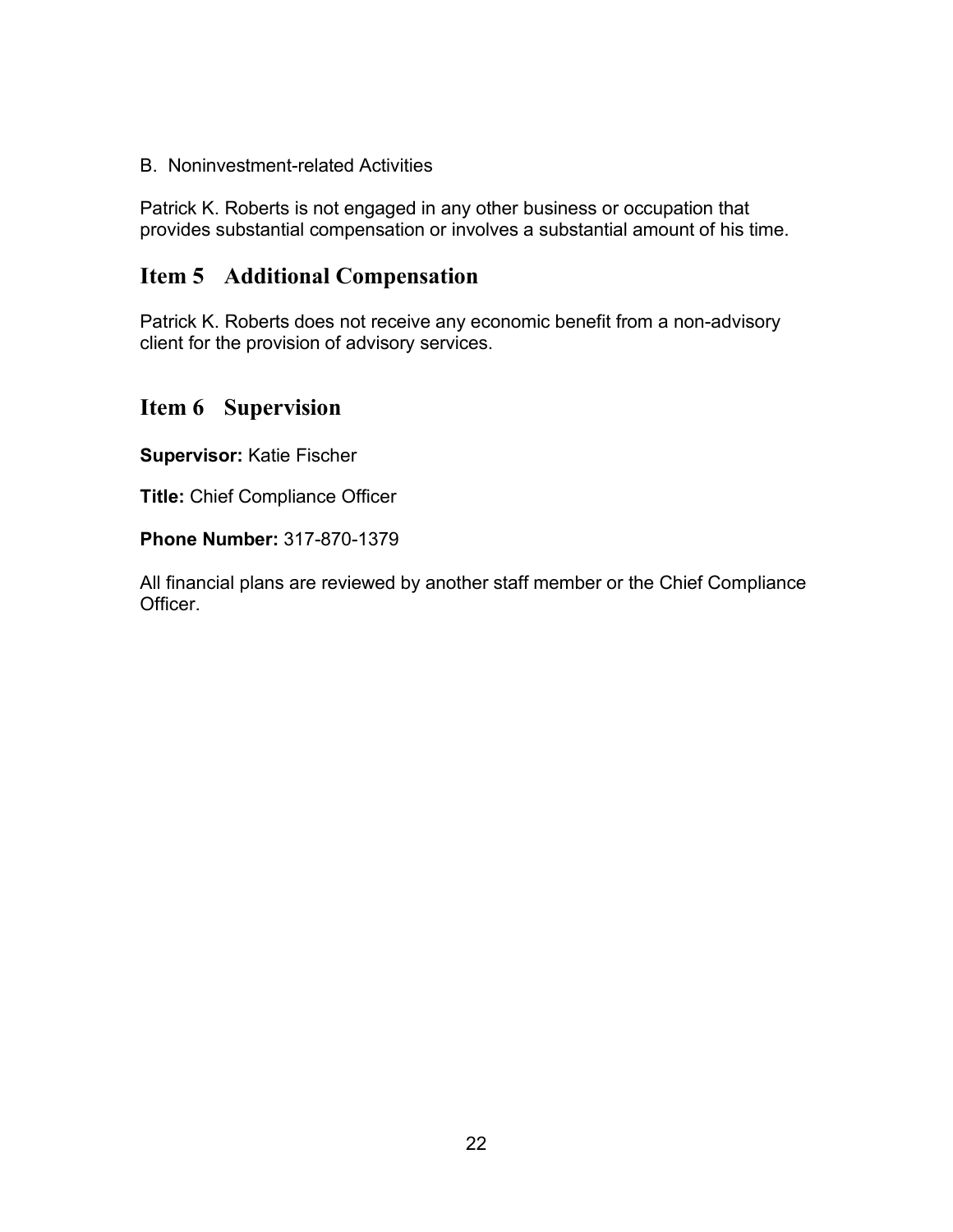#### **Part 2B of Form ADV:** *Brochure Supplement*

Kyle B. Thompson 3105 E 98th Street Suite 170 Indianapolis, IN 46280 317-672-1952

### Market Street Wealth Management Advisors, LLC 3105 E 98th Street Suite 170 Indianapolis, IN 46280

May 20, 2022

This Brochure Supplement provides information about Kyle B. Thompson that supplements the Market Street Wealth Management Advisors, LLC brochure. You should have received a copy of that brochure. Please contact Katie J. Fischer if you did not receive Market Street Wealth Management Advisors, LLC's brochure or if you have any questions about the contents of this supplement.

Additional information about Kyle B. Thompson is available on the SEC's website at [www.adviserinfo.sec.gov.](http://www.adviserinfo.sec.gov/)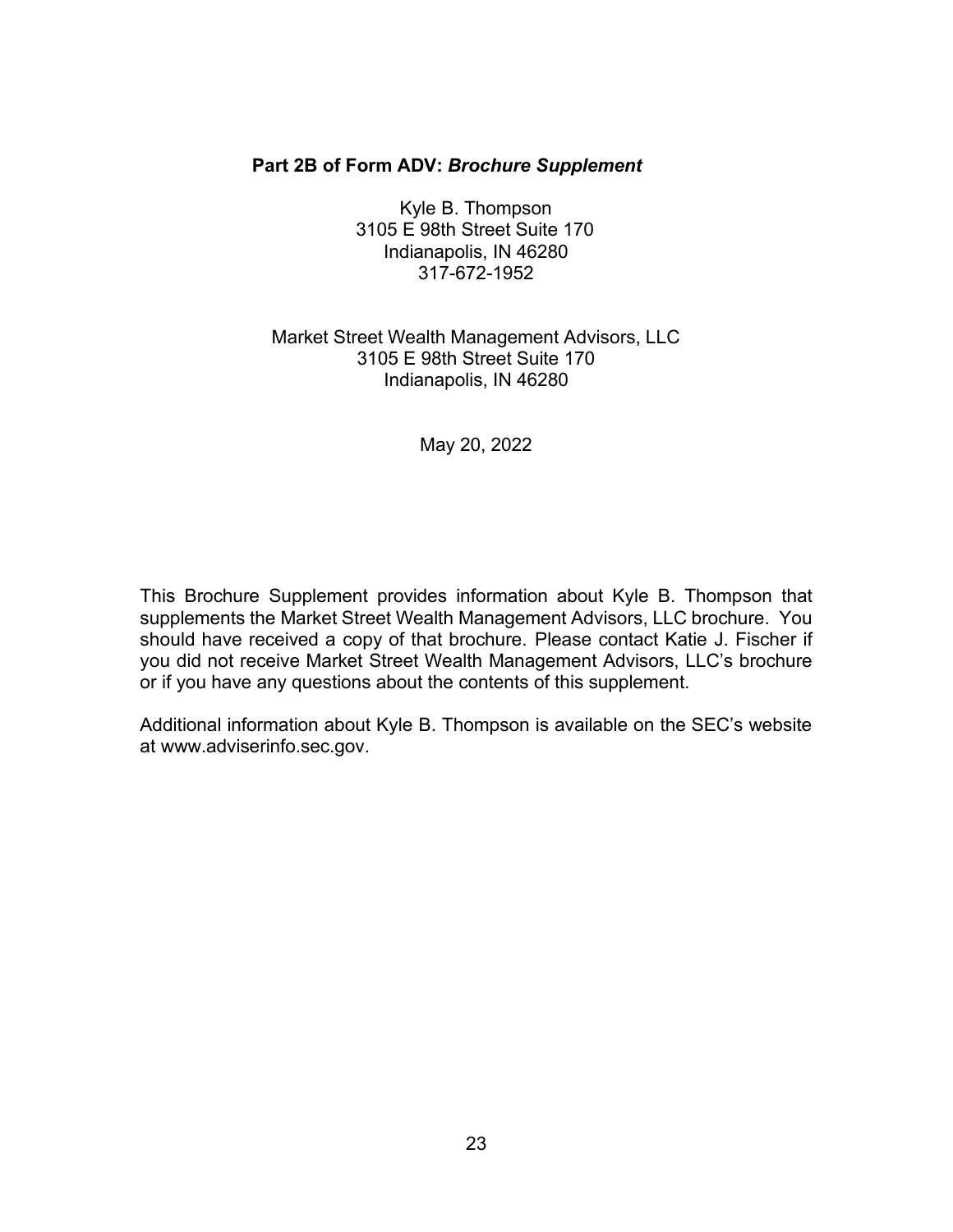# **Item 2 Educational, Background and Business**

**Experience Full Legal Name:** Kyle B. Thompson **Born:** 1981

### **Education**

• Indiana University; BS, Accounting & Finance; 2005

### **Business Experience**

- Market Street Wealth Management Advisors, LLC; Senior Planner; from 05/2015 to Present
- Veros Partners; Manager; from 07/2008 to 05/2015
- Deloitte, LLP; Senior; from 07/2006 to 07/2008
- Ernst & Young; Staff Accountant; from 06/2005 to 07/2006

### **Designations**

Kyle. B. Thompson has earned the following designation(s) and is in good standing with the granting authority:

Certified Financial Planner™; Certified Financial Planner Board of Standards; 2016

CERTIFIED FINANCIAL PLANNER™ professional

Kyle. B. Thompson is certified for financial planning services in the United States by Certified Financial Planner Board of Standards, Inc. ("CFP Board"). Therefore, he may refer to himself as a CERTIFIED FINANCIAL PLANNER™ professional or a CFP® professional, and he may use these and CFP Board's other certification marks (the "CFP Board Certification Marks"). The CFP® certification is voluntary. No federal or state law or regulation requires financial planners to hold the CFP® certification. You may find more information about the CFP® certification at [www.cfp.net.](https://protect-us.mimecast.com/s/1HBOCqxoRqf1V6k3tXIH3k?domain=nam04.safelinks.protection.outlook.com)

CFP® professionals have met CFP Board's high standards for education, examination, experience, and ethics. To become a CFP® professional, an individual must fulfill the following requirements:

• **Education** – Earn a bachelor's degree or higher from an accredited college or university and complete CFP Board-approved coursework at a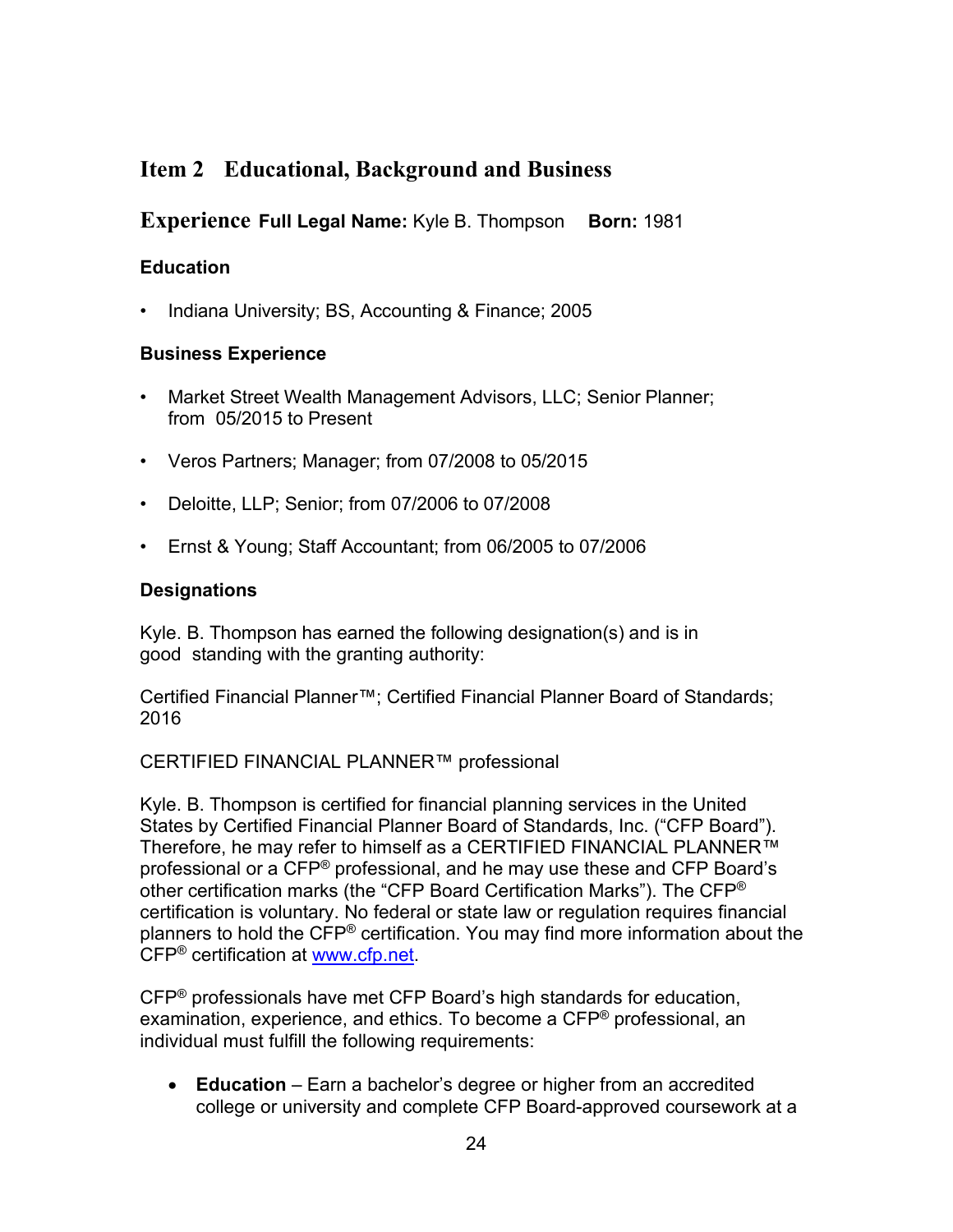college or university through a CFP Board Registered Program. The coursework covers the financial planning subject areas CFP Board has determined are necessary for the competent and professional delivery of financial planning services, as well as a comprehensive financial plan development capstone course. A candidate may satisfy some of the coursework requirement through other qualifying credentials.

- **Examination** Pass the comprehensive CFP® Certification Examination. The examination is designed to assess an individual's ability to integrate and apply a broad base of financial planning knowledge in the context of real-life financial planning situations.
- **Experience**  Complete 6,000 hours of professional experience related to the personal financial planning process, or 4,000 hours of apprenticeship experience that meets additional requirements.
- **Ethics** Satisfy the Fitness Standards for Candidates for CFP® Certification and Former CFP® Professionals Seeking Reinstatement and agree to be bound by CFP Board's Code of Ethics and Standards of Conduct ("Code and Standards"), which sets forth the ethical and practice standards for CFP® professionals.

Individuals who become certified must complete the following ongoing education and ethics requirements to remain certified and maintain the right to continue to use the CFP Board Certification Marks:

- **Ethics** Commit to complying with CFP Board's Code and Standards. This includes a commitment to CFP Board, as part of the certification, to act as a fiduciary, and therefore, act in the best interests of the client, at all times when providing financial advice and financial planning. CFP Board may sanction a CFP® professional who does not abide by this commitment, but CFP Board does not guarantee a CFP® professional's services. A client who seeks a similar commitment should obtain a written engagement that includes a fiduciary obligation to the client.
- **Continuing Education** Complete 30 hours of continuing education every two years to maintain competence, demonstrate specified levels of knowledge, skills, and abilities, and keep up with developments in financial planning. Two of the hours must address the Code and Standards.
- Certified Public Accountant; Indiana Professional Licensing Agency Accountancy; 2008

Those with the CPA designation have demonstrated competency in the areas of accounting, auditing, taxation and business law. To sit for the CPA examination, the candidate must possess a baccalaureate degree with and have completed at least 150 semester hours of coursework with at least 24 of those semester hours in accounting. To maintain the CPA designation, one must complete 120 hours of approved continuing education every three years.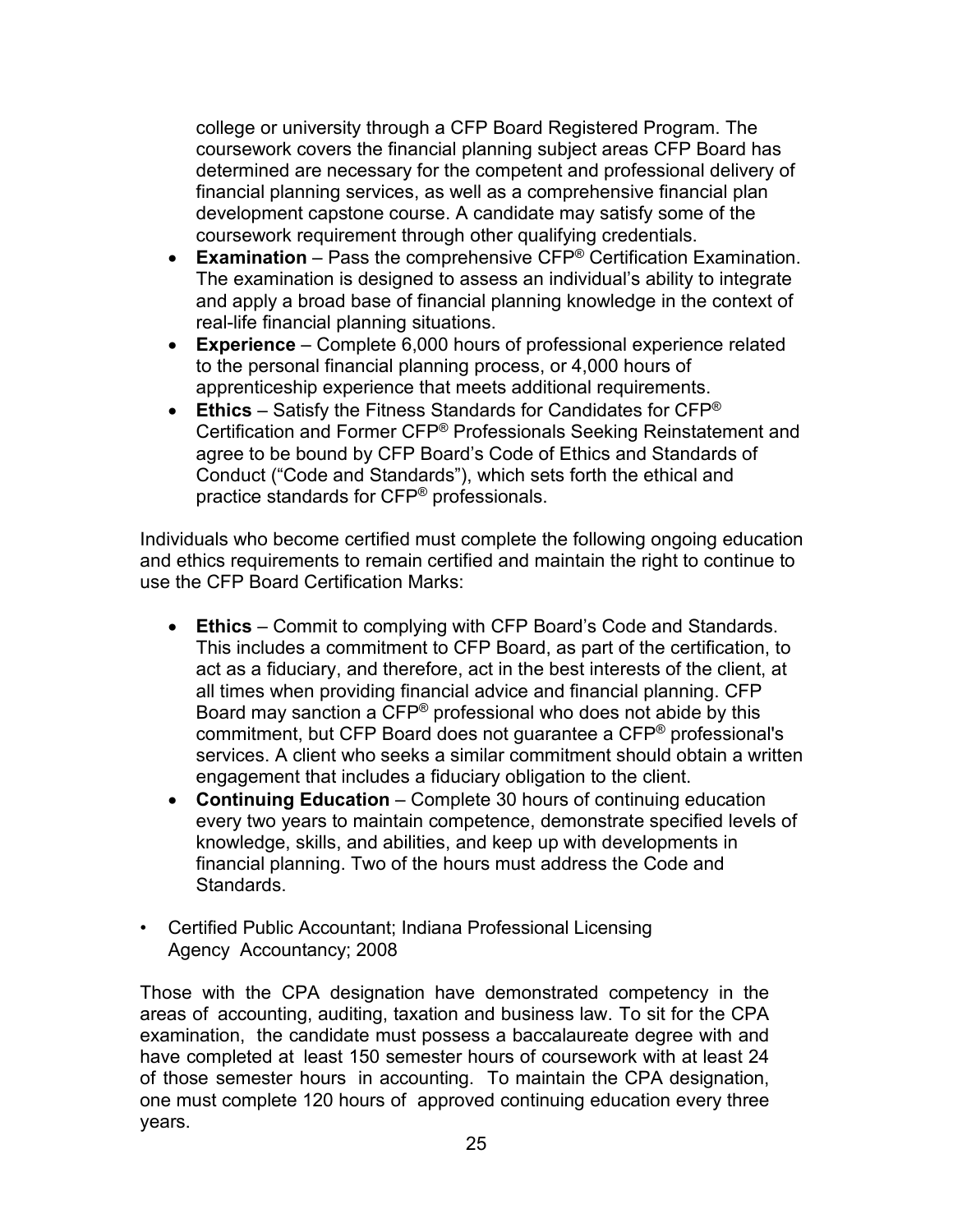# **Item 3 Disciplinary Information**

Kyle B. Thompson has no reportable disciplinary history.

### **Item 4 Other Business Activities**

A. Investment-related Activities

- Kyle B. Thompson is the trustee of Indy SH Revocable Living Trust. No time is devoted to this activity during or outside of trading activities. He received no compensation for this activity.
- Kyle B. Thompson does not receive commissions, bonuses or other compensation on the sale of securities or other investment products.
- B. Noninvestment-related Activities

Kyle B. Thompson is not engaged in any other business or occupation that provides substantial compensation or involves a substantial amount of his time.

### **Item 5 Additional Compensation**

Kyle B. Thompson does not receive any economic benefit from a non-advisory client for the provision of advisory services.

### **Item 6 Supervision**

**Supervisor:** Katie Fischer

**Title:** Chief Compliance Officer

**Phone Number:** 317-870-1379

All financial plans are reviewed by another staff member or the Chief Compliance Officer.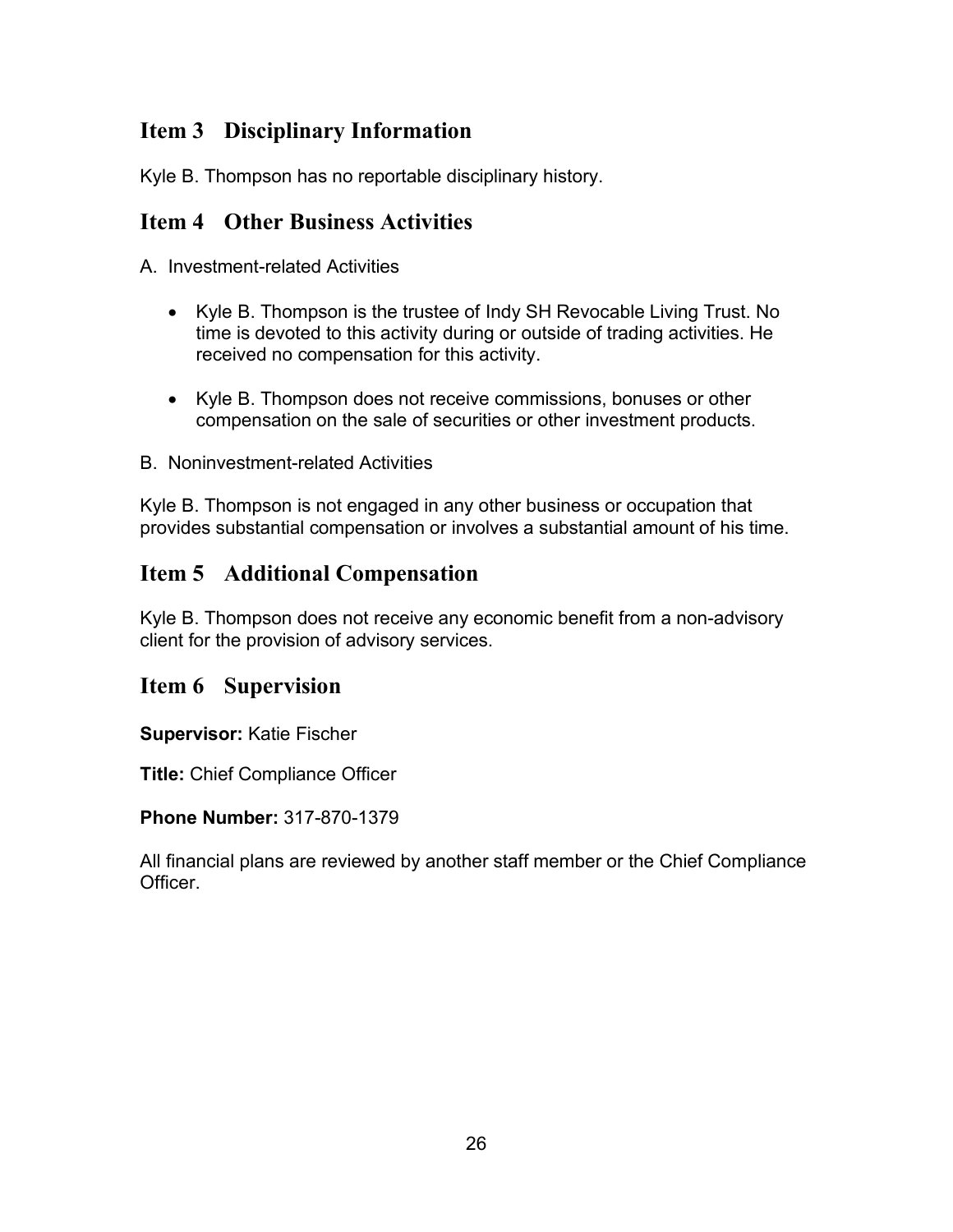#### **Part 2B of Form ADV:** *Brochure Supplement*

Aaron Randel Paul Williams 3105 E. 98th Street, Suite 170 Indianapolis, IN 46280 317-672-1947

Market Street Wealth Management Advisors, LLC 3105 E. 98th Street, Suite 170 Indianapolis, Indiana 46280

May 20, 2022

This Brochure Supplement provides information about Aaron Randel Paul Williams that supplements the Market Street Wealth Management Advisors, LLC brochure. You should have received a copy of that brochure. Please contact Katie J Fischer if you did not receive Market Street Wealth Management Advisors, LLC's brochure or if you have any questions about the contents of this supplement.

Additional information about Aaron Randel Paul Williams is available on the SEC's website [at www.adviserinfo.sec.gov](http://www.adviserinfo.sec.gov/)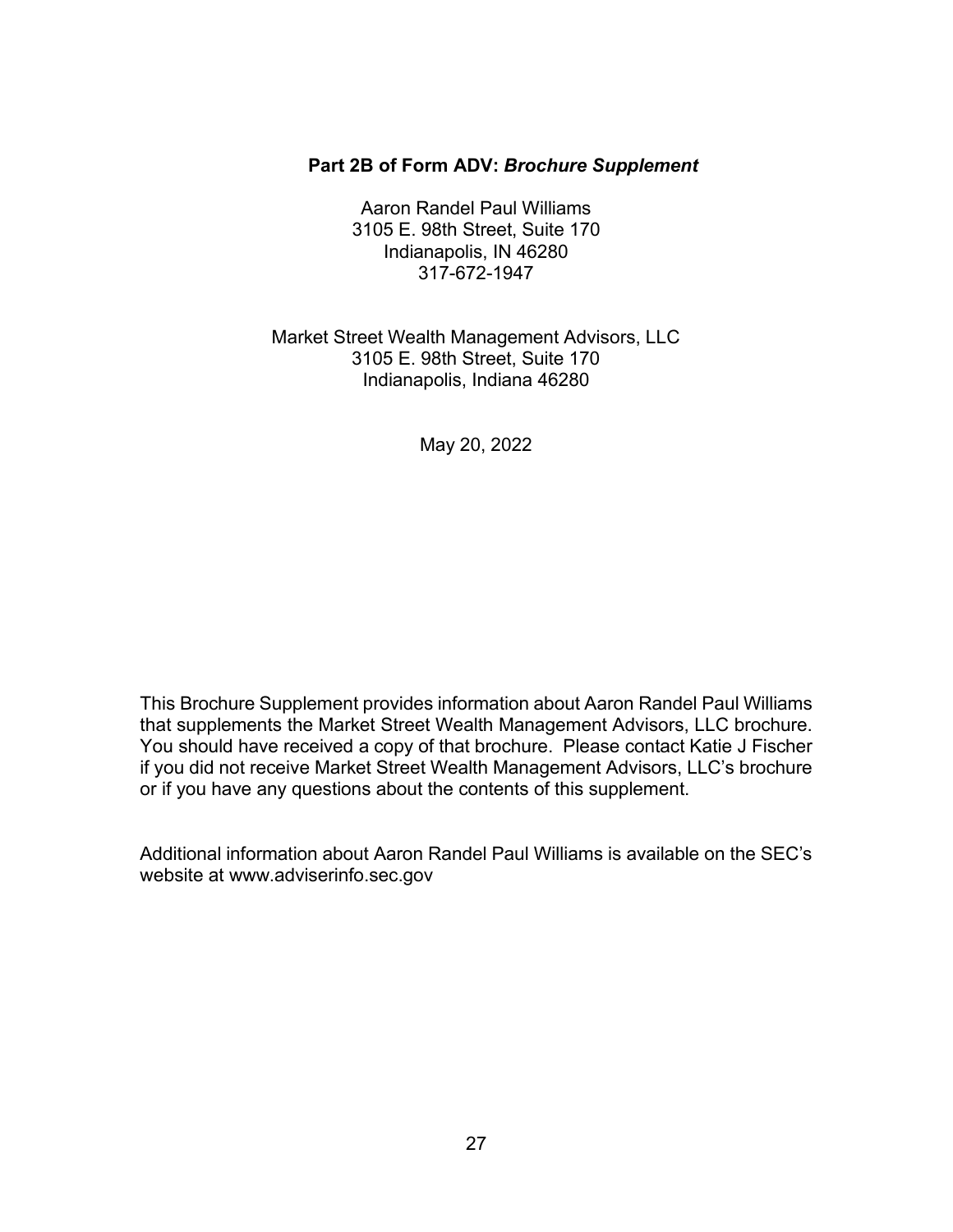# **Item 2 Educational, Background and Business Experience**

**Full Legal Name:** Aaron Randel Paul Williams **Born: 1989** 

### **Education**

- Franklin College; BA, Finance & Business Management; 2012
- Northwestern University; CFP® Certificate Program, 2016

### **Business Experience**

- Market Street Wealth Management Advisors, LLC; Financial Planner; from 10/2015 to Present
- CBG & Company; Financial Analyst; from 07/2015 to 10/2015
- Veros Partners; Associate Advisor; from 02/2013 to 07/2015
- Somerset CPAs; Staff Accountant; from 10/2012 to 02/2013

### **Designations**

Aaron Randel Paul Williams has earned the following designation(s) and is in good standing with the granting authority:

Certified Financial Planner™; Certified Financial Planner Board of Standards; 2016

CERTIFIED FINANCIAL PLANNER™ professional

Aaron Randel Paul Williams is certified for financial planning services in the United States by Certified Financial Planner Board of Standards, Inc. ("CFP Board"). Therefore, he may refer to himself as a CERTIFIED FINANCIAL PLANNER™ professional or a CFP® professional, and he may use these and CFP Board's other certification marks (the "CFP Board Certification Marks"). The CFP® certification is voluntary. No federal or state law or regulation requires financial planners to hold the CFP® certification. You may find more information about the CFP® certification at [www.cfp.net.](https://protect-us.mimecast.com/s/1HBOCqxoRqf1V6k3tXIH3k?domain=nam04.safelinks.protection.outlook.com)

CFP® professionals have met CFP Board's high standards for education, examination, experience, and ethics. To become a CFP® professional, an individual must fulfill the following requirements:

• **Education** – Earn a bachelor's degree or higher from an accredited college or university and complete CFP Board-approved coursework at a college or university through a CFP Board Registered Program. The coursework covers the financial planning subject areas CFP Board has determined are necessary for the competent and professional delivery of financial planning services, as well as a comprehensive financial plan development capstone course. A candidate may satisfy some of the coursework requirement through other qualifying credentials.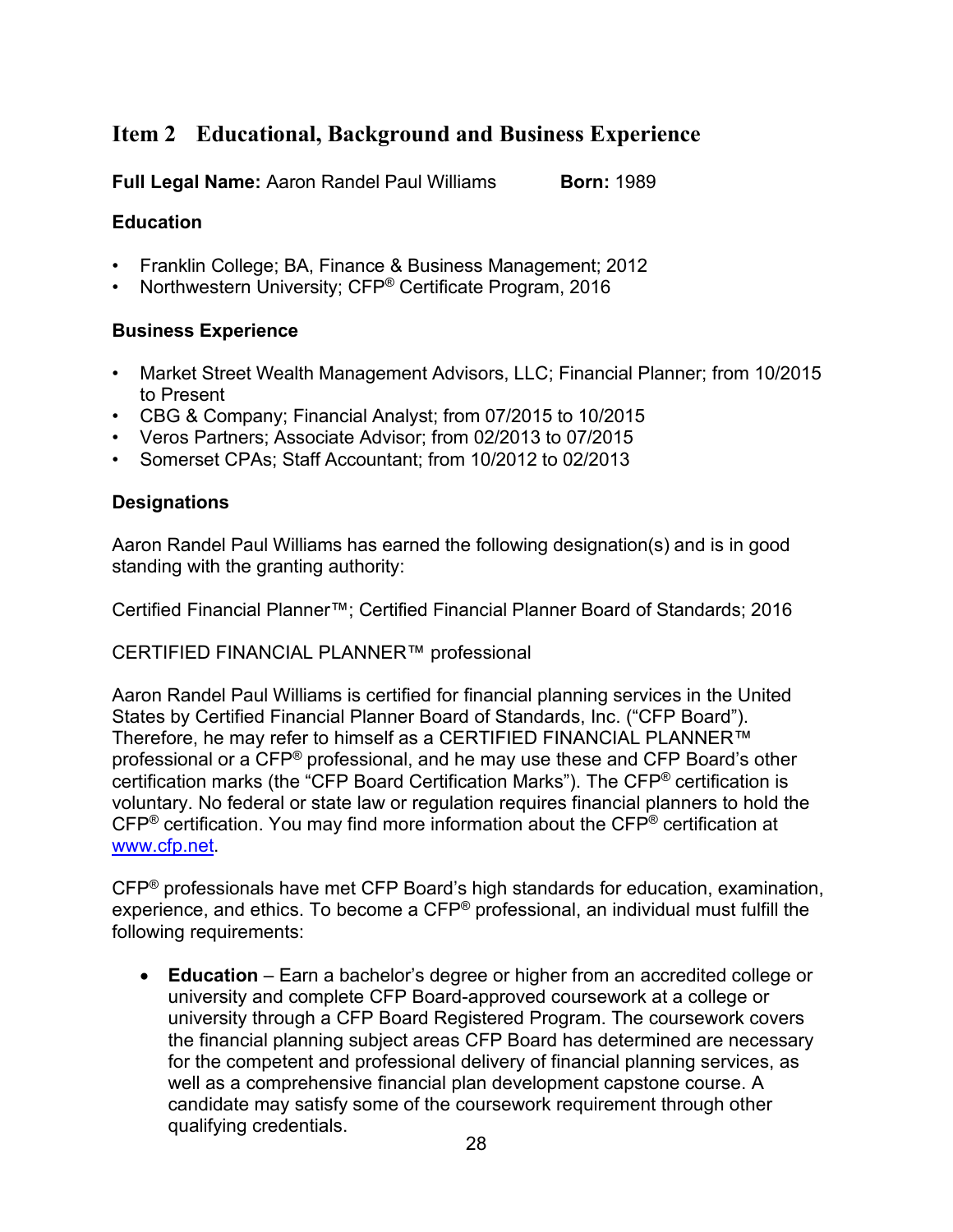- **Examination** Pass the comprehensive CFP® Certification Examination. The examination is designed to assess an individual's ability to integrate and apply a broad base of financial planning knowledge in the context of real-life financial planning situations.
- **Experience**  Complete 6,000 hours of professional experience related to the personal financial planning process, or 4,000 hours of apprenticeship experience that meets additional requirements.
- **Ethics** Satisfy the Fitness Standards for Candidates for CFP® Certification and Former CFP® Professionals Seeking Reinstatement and agree to be bound by CFP Board's Code of Ethics and Standards of Conduct ("Code and Standards"), which sets forth the ethical and practice standards for CFP® professionals.

Individuals who become certified must complete the following ongoing education and ethics requirements to remain certified and maintain the right to continue to use the CFP Board Certification Marks:

- **Ethics** Commit to complying with CFP Board's Code and Standards. This includes a commitment to CFP Board, as part of the certification, to act as a fiduciary, and therefore, act in the best interests of the client, at all times when providing financial advice and financial planning. CFP Board may sanction a CFP® professional who does not abide by this commitment, but CFP Board does not guarantee a CFP® professional's services. A client who seeks a similar commitment should obtain a written engagement that includes a fiduciary obligation to the client.
- **Continuing Education** Complete 30 hours of continuing education every two years to maintain competence, demonstrate specified levels of knowledge, skills, and abilities, and keep up with developments in financial planning. Two of the hours must address the Code and Standards.

# **Item 3 Disciplinary Information**

Aaron Randel Paul Williams has no reportable disciplinary history.

### **Item 4 Other Business Activities**

A. Investment-related Activities

- Aaron Randel Paul Williams is not engaged in any other investment-related activities.
- Aaron Randel Paul Williams does not receive commissions, bonuses or other compensation on the sale of securities or other investment products.